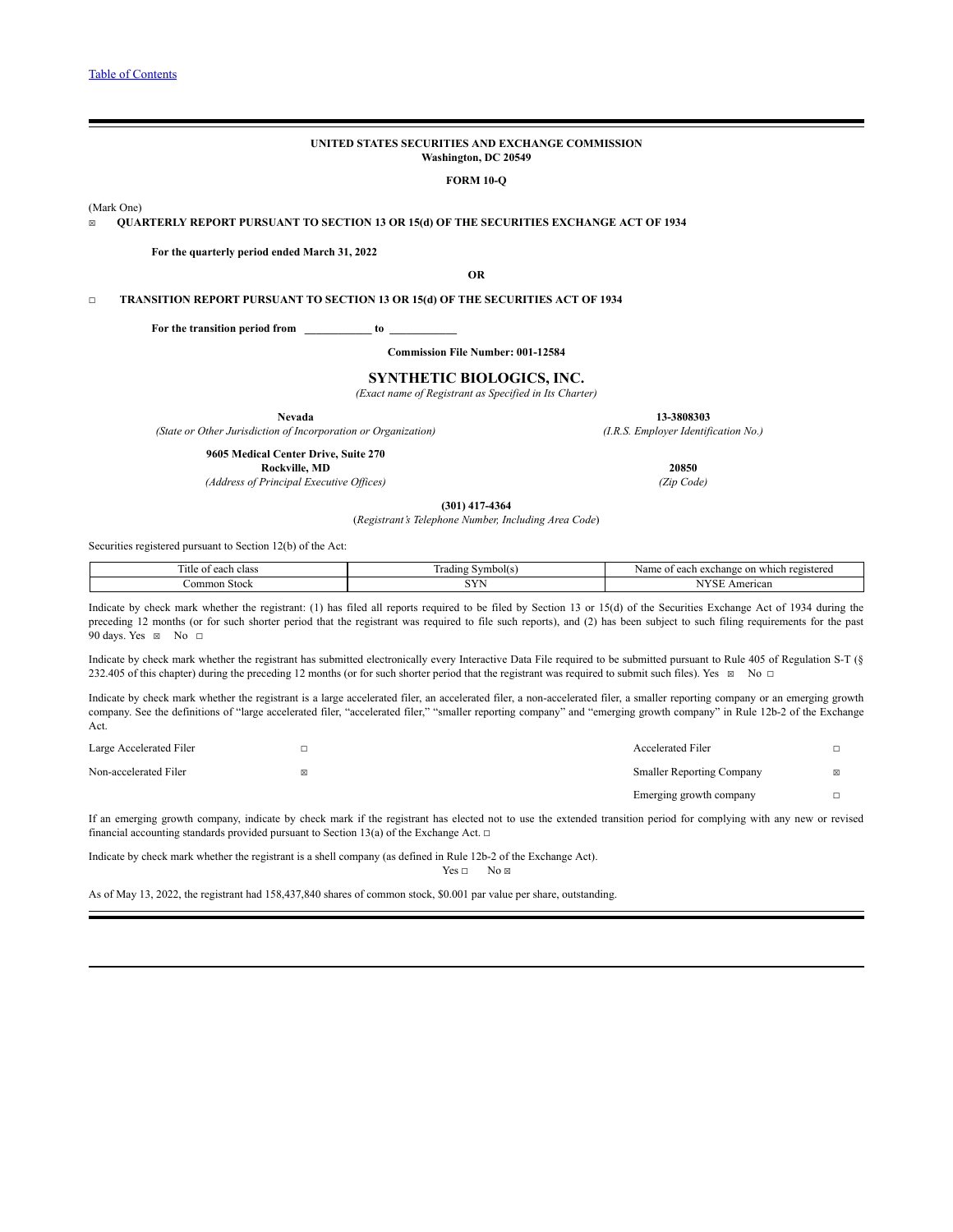## **SYNTHETIC BIOLOGICS, INC.**

## **NOTE REGARDING FORWARD-LOOKING STATEMENTS**

This Quarterly Report on Form 10-Q contains "forward-looking statements" within the meaning of Section 27A of the Securities Act of 1933, as amended (the "Securities Act"), and Section 21E of the Securities Exchange Act of 1934, as amended (the "Exchange Act"). In particular, statements contained in this Quarterly Report on Form 10-Q, including but not limited to, statements regarding the timing of our clinical trials, the development and commercialization of our pipeline products, the sufficiency of our cash, our ability to finance our operations and business initiatives and obtain funding for such activities and the timing of any such financing, our future results of operations and financial position, business strategy and plans prospects, or costs and objectives of management for future research, development or operations, are forward-looking statements. These forward-looking statements relate to our future plans, objectives, expectations and intentions and may be identified by words such as "may," "will," "should," "expects," "plans," "anticipates," "intends," "targets," "projects," "contemplates," "believes," "seeks," "goals," "estimates," "predicts," "potential" and "continue" or similar words. Readers are cautioned that these forward-looking statements are based on our current beliefs, expectations and assumptions and are subject to risks, uncertainties, and assumptions that are difficult to predict, including those identified below, under Part II, Item 1A. "Risk Factors" and elsewhere in this Quarterly Report on Form 10-Q, and those identified under Part I, Item 1A of our Annual Report on Form 10-K for the year ended December 31, 2021 (the "2021 Form 10-K") filed with the Securities and Exchange [Commission](https://www.sec.gov/ix?doc=/Archives/edgar/data/894158/000141057822000405/syn-20211231x10k.htm) (the "SEC") on March 16, 2022 Therefore, actual results may differ materially and adversely from those expressed, projected or implied in any forward-looking statements. We undertake no obligation to revise or update any forward-looking statements for any reason.

## **NOTE REGARDING COMPANY REFERENCES**

Throughout this Quarterly Report on Form 10-Q, "Synthetic Biologics," the "Company," "we," "us" and "our" refer to Synthetic Biologics, Inc.

## **NOTE REGARDING TRADEMARKS**

All trademarks, trade names and service marks appearing in this Quarterly Report on Form 10-Q are the property of their respective owners.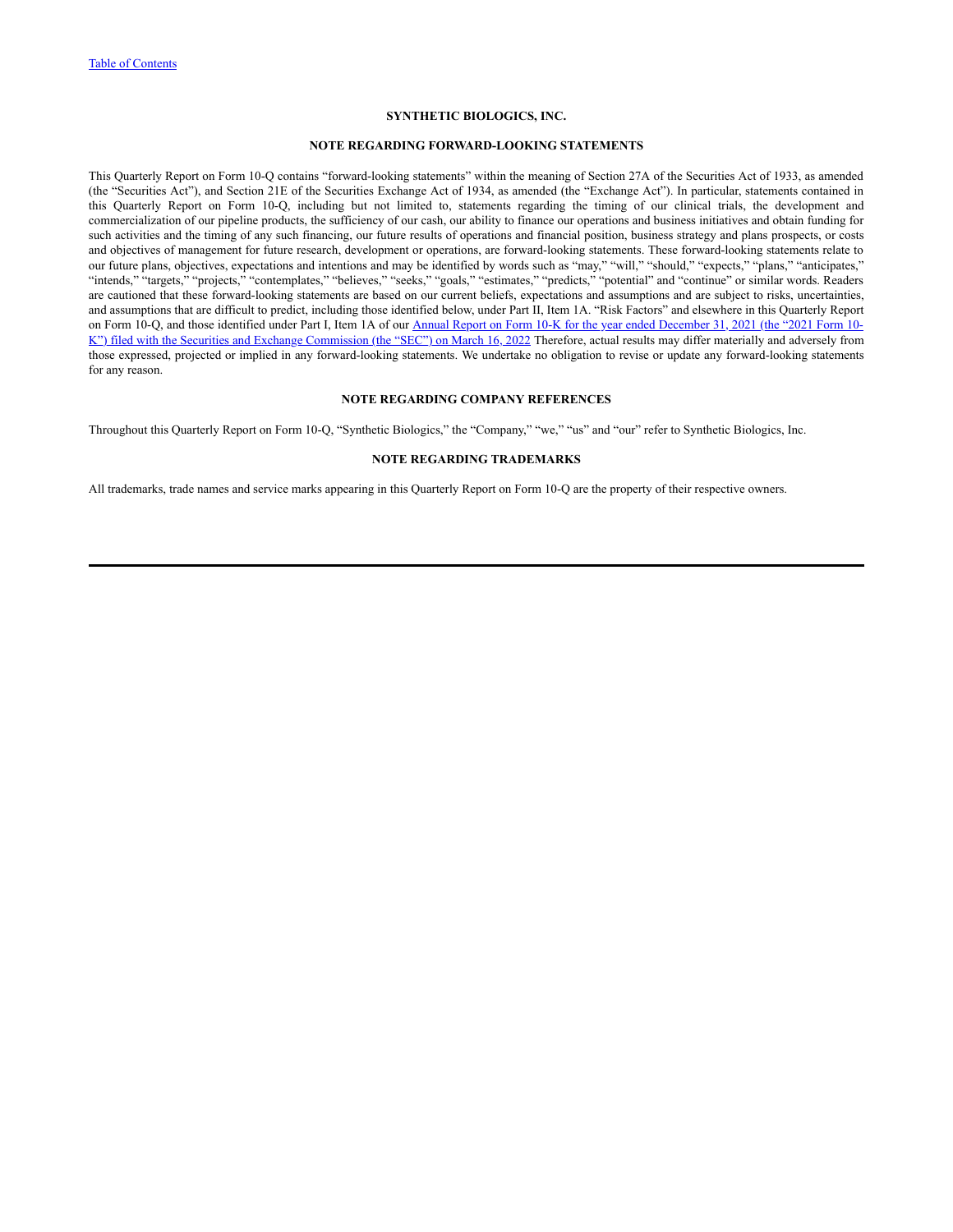# **SYNTHETIC BIOLOGICS, INC.**

#### **FORM 10-Q TABLE OF CONTENTS**

<span id="page-2-0"></span>

|                   |                                                                                                                        | Page         |
|-------------------|------------------------------------------------------------------------------------------------------------------------|--------------|
|                   | PART I. FINANCIAL INFORMATION                                                                                          | $\mathbf{3}$ |
|                   |                                                                                                                        |              |
| Item 1.           | <b>Financial Statements (Unaudited)</b>                                                                                | 3            |
|                   |                                                                                                                        |              |
|                   | Condensed Consolidated Balance Sheets as of March 31, 2022 and December 31, 2021                                       | 3            |
|                   | Condensed Consolidated Statements of Operations for the Three Months ended March 31, 2022 and 2021                     | 4            |
|                   | Condensed Consolidated Statements of Stockholders' Equity (Deficit) for the Three Months ended March 31, 2022 and 2021 | 5            |
|                   | Condensed Consolidated Statements of Cash Flows for the Three Months ended March 31, 2022 and 2021                     | 6            |
|                   | Notes to Condensed Consolidated Financial Statements                                                                   |              |
| Item $2.$         | <u>Management's Discussion and Analysis of Financial Condition and Results of Operations</u>                           | 26           |
| Item 3.           | Quantitative and Qualitative Disclosures About Market Risk                                                             | 40           |
| Item 4.           | <b>Controls and Procedures</b>                                                                                         | 41           |
|                   |                                                                                                                        |              |
|                   | PART II. OTHER INFORMATION                                                                                             | 41           |
|                   |                                                                                                                        |              |
| Item $1$ .        | <b>Legal Proceedings</b>                                                                                               | 41           |
| Item 1A.          | <b>Risk Factors</b>                                                                                                    | 42           |
| Item $2.$         | Unregistered Sales of Equity Securities and Use of Proceeds                                                            | 44           |
| Item $3.$         | <b>Defaults Upon Senior Securities</b>                                                                                 | 44           |
| Item 4.           | <b>Mine Safety Disclosures</b>                                                                                         | 44           |
| Item 5.           | Other Information                                                                                                      | 44           |
| Item 6.           | <b>Exhibits</b>                                                                                                        | 44           |
|                   |                                                                                                                        |              |
| <b>SIGNATURES</b> |                                                                                                                        | 45           |
|                   |                                                                                                                        |              |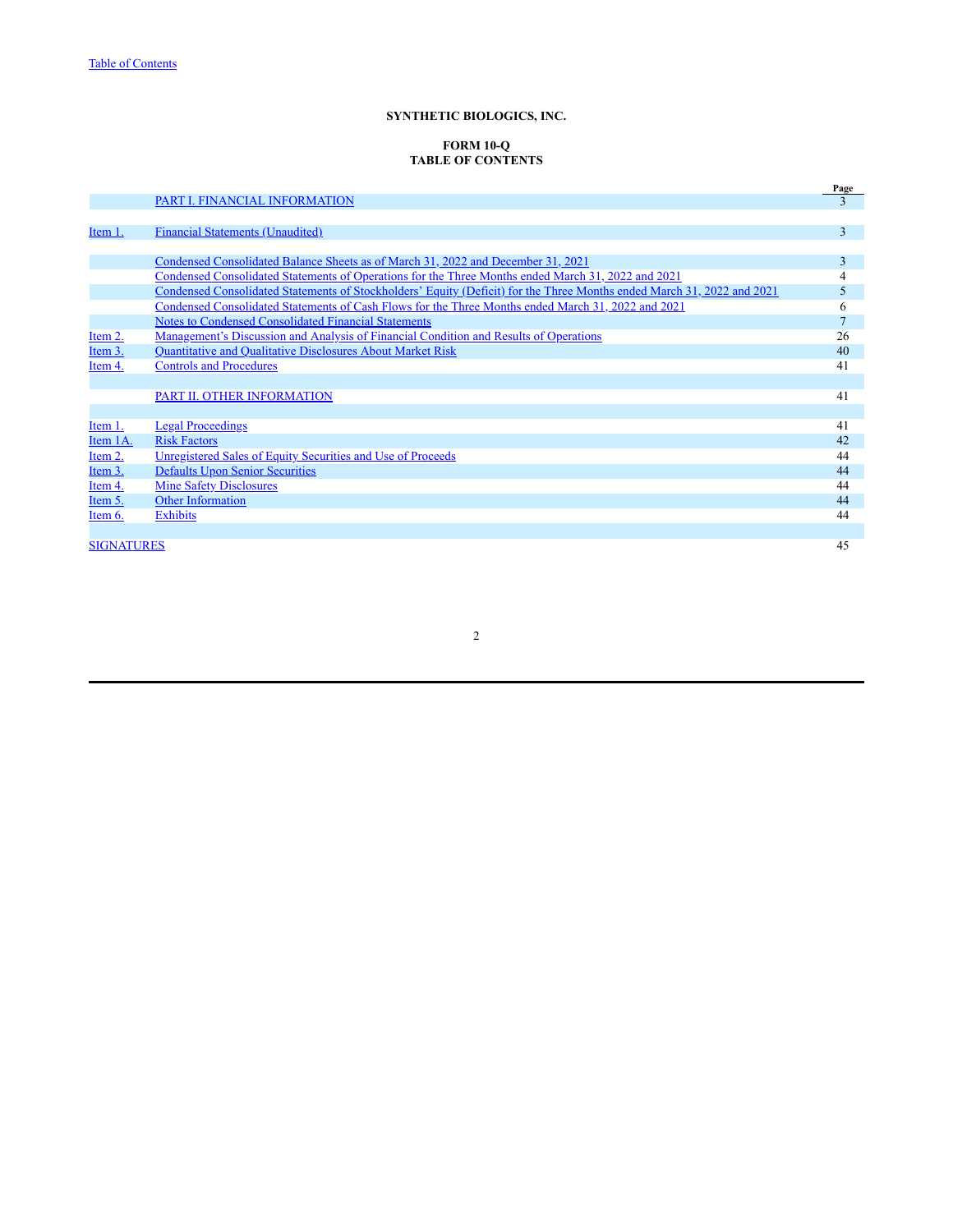## **PART I–FINANCIAL INFORMATION**

# <span id="page-3-2"></span><span id="page-3-1"></span><span id="page-3-0"></span>**ITEM 1. FINANCIAL STATEMENTS (UNAUDITED)**

## **Synthetic Biologics, Inc. and Subsidiaries Condensed Consolidated Balance Sheets (In thousands except share and par value amounts)**

|                                                                                                                                      |                         | March 31, 2022 |                         | <b>December 31, 2021</b> |
|--------------------------------------------------------------------------------------------------------------------------------------|-------------------------|----------------|-------------------------|--------------------------|
| <b>Assets</b>                                                                                                                        |                         |                |                         |                          |
| <b>Current Assets</b>                                                                                                                |                         |                |                         |                          |
| Cash and cash equivalents                                                                                                            | $\overline{\mathbf{s}}$ | 56.692         | $\overline{\mathbf{s}}$ | 67,325                   |
| Prepaid expenses and other current assets                                                                                            |                         | 2,863          |                         | 1,533                    |
| <b>Total Current Assets</b>                                                                                                          |                         | 59.555         |                         | 68,858                   |
|                                                                                                                                      |                         |                |                         |                          |
| <b>Non-Current Assets</b>                                                                                                            |                         |                |                         |                          |
| Property and equipment, net                                                                                                          |                         | 302            |                         | 101                      |
| Restricted cash                                                                                                                      |                         | 103            |                         |                          |
| Right of use asset                                                                                                                   |                         | 1,338          |                         | 1,383                    |
| In-process research and development                                                                                                  |                         | 21,869         |                         | -                        |
| Goodwill                                                                                                                             |                         | 5,809          |                         |                          |
| Deposits and other assets                                                                                                            |                         | 23             |                         | 23                       |
|                                                                                                                                      |                         |                |                         |                          |
| <b>Total Assets</b>                                                                                                                  |                         | 88,999         |                         | 70.365                   |
| <b>Liabilities and Stockholders' Equity</b>                                                                                          |                         |                |                         |                          |
|                                                                                                                                      |                         |                |                         |                          |
| <b>Current Liabilities:</b>                                                                                                          |                         |                |                         |                          |
| Accounts payable                                                                                                                     | $\mathbf S$             | 1.354          | $\mathbf{s}$            | 524                      |
| Accrued expenses                                                                                                                     |                         | 1,535          |                         | 1,928                    |
| Accrued employee benefits                                                                                                            |                         | 423            |                         | 978                      |
| Contingent consideration, current portion                                                                                            |                         | 7,470          |                         | $\overline{\phantom{a}}$ |
| Loans Payable-current                                                                                                                |                         | 68             |                         |                          |
| Operating lease liability                                                                                                            |                         | 126            |                         | 124                      |
| <b>Total Current Liabilities</b>                                                                                                     |                         | 10.976         |                         | 3,554                    |
| <b>Non-current Liabilities</b>                                                                                                       |                         |                |                         |                          |
| Non-current contingent consideration                                                                                                 |                         | 4,688          |                         |                          |
| Loan Payable - Long term                                                                                                             |                         | 229            |                         |                          |
| Deferred tax liabilities, net                                                                                                        |                         | 3,728          |                         |                          |
| Lease liability - Long term                                                                                                          |                         | 1.351          |                         | 1,403                    |
| <b>Total Liabilities</b>                                                                                                             |                         | 20,972         |                         | 4,957                    |
|                                                                                                                                      |                         |                |                         |                          |
| <b>Commitments and Contingencies</b>                                                                                                 |                         |                |                         |                          |
| <b>Stockholders' Equity (Deficit):</b>                                                                                               |                         |                |                         |                          |
| Common stock, \$0.001 par value; 200,000,000 shares authorized, 158,440,168 issued and 158,437,840 outstanding at March 31, 2022 and |                         |                |                         |                          |
| 132,044,866 issued and 132,042,538 outstanding at December 31, 2021                                                                  |                         | 158            |                         | 132                      |
| Additional paid-in capital                                                                                                           |                         | 343,245        |                         | 336,560                  |
| Accumulated other comprehensive loss                                                                                                 |                         | 181            |                         |                          |
| Accumulated deficit                                                                                                                  |                         | (275, 557)     |                         | (271, 284)               |
| <b>Total Stockholders' Equity</b>                                                                                                    |                         | 68.027         |                         | 65.408                   |
| <b>Total Liabilities and Stockholders' Equity</b>                                                                                    |                         | 88,999         |                         | 70,365                   |
|                                                                                                                                      |                         |                |                         |                          |

See accompanying notes to unaudited condensed consolidated financial statements.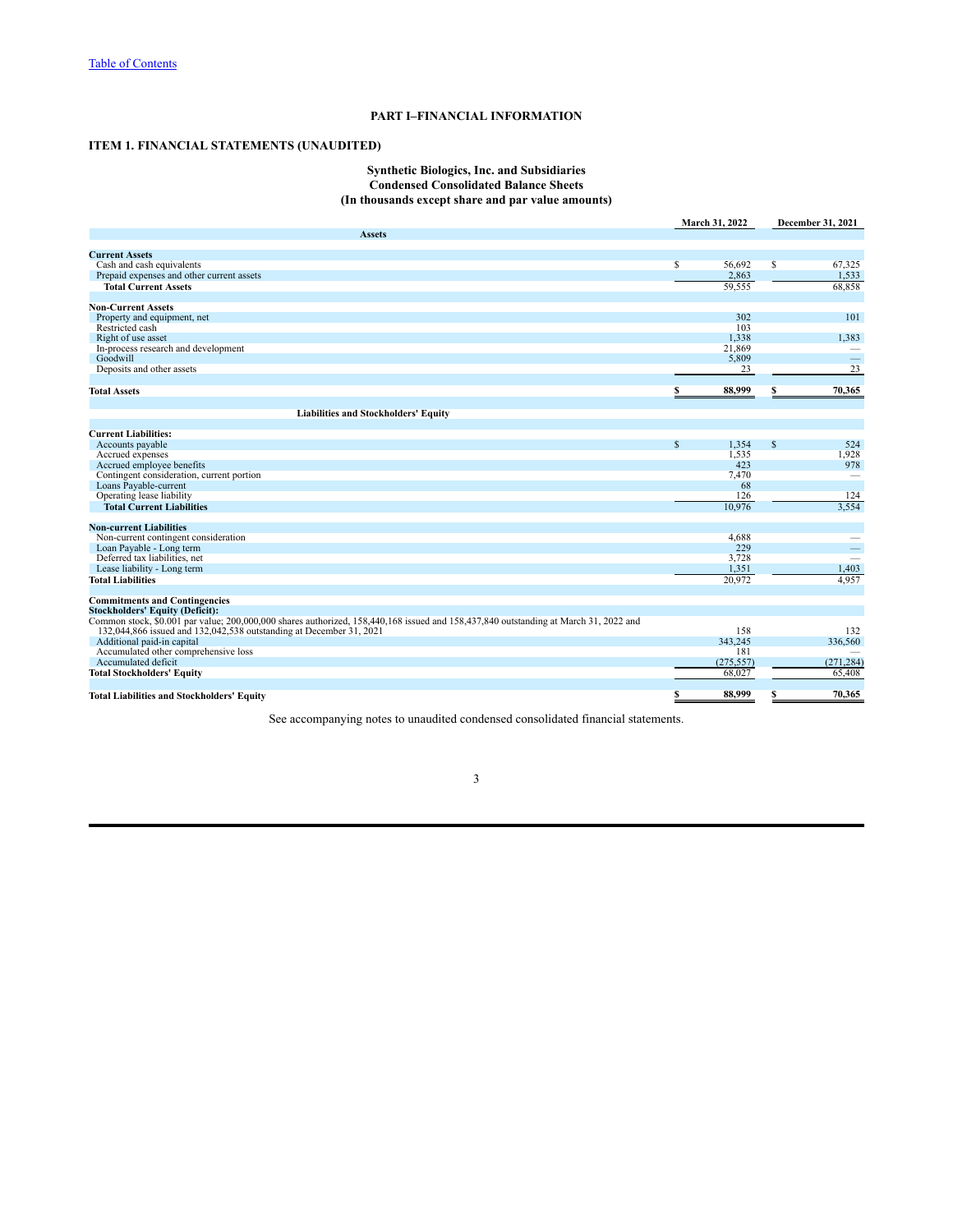## **Synthetic Biologics, Inc. and Subsidiaries Condensed Consolidated Statements of Operations and Comprehensive Loss (In thousands, except share and per share amounts) (Unaudited)**

<span id="page-4-0"></span>

|                                                                                      | For the three months ended March 31, |    |            |  |  |
|--------------------------------------------------------------------------------------|--------------------------------------|----|------------|--|--|
|                                                                                      | 2022                                 |    | 2021       |  |  |
| <b>Operating Costs and Expenses:</b>                                                 |                                      |    |            |  |  |
| General and administrative                                                           | \$<br>1.655                          | \$ | 1,419      |  |  |
| Research and development                                                             | 2,597                                |    | 1,118      |  |  |
| <b>Total Operating Costs and Expenses</b>                                            | 4.252                                |    | 2,537      |  |  |
| <b>Loss from Operations</b>                                                          | (4,252)                              |    | (2, 537)   |  |  |
| <b>Other Expense:</b>                                                                |                                      |    |            |  |  |
| <b>Exchange</b> loss                                                                 | (23)                                 |    |            |  |  |
| Interest income                                                                      | 2                                    |    |            |  |  |
| <b>Total Other Expense</b>                                                           | (21)                                 |    |            |  |  |
| <b>Net Loss</b>                                                                      | (4,273)                              |    | (2,537)    |  |  |
| <b>Net Loss Attributable to Non-controlling Interest</b>                             |                                      |    | (1)        |  |  |
| Net Loss Attributable to Synthetic Biologics, Inc. and Subsidiaries                  | \$<br>(4,273)                        | \$ | (2,536)    |  |  |
| Series A Preferred Stock Dividends                                                   |                                      |    | (24)       |  |  |
| Effect of Series A Preferred Stock price adjustment                                  |                                      |    | (7, 402)   |  |  |
| Series B Preferred Stock Dividends                                                   |                                      |    | (1, 497)   |  |  |
| <b>Net Loss Attributable to Common Stockholders</b>                                  | \$<br>(4,273)                        | \$ | (11, 459)  |  |  |
| <b>Net Loss Per Share - Basic and Dilutive</b>                                       | \$<br>(0.03)                         | \$ | (0.13)     |  |  |
| Weighted average number of shares outstanding during the period - Basic and Dilutive | 138,201,442                          |    | 90,807,693 |  |  |
| <b>Net Loss</b>                                                                      | (4,273)                              |    | (2,537)    |  |  |
| Loss on foreign currency translation                                                 | (181)                                |    |            |  |  |
| Total comprehensive loss                                                             | (4, 454)                             |    | (2, 537)   |  |  |
| Comprehensive loss attributable to non-controlling interest                          |                                      |    | (1)        |  |  |
| Comprehensive loss attributable to Synthetic Biologics, Inc. and Subsidiaries        | \$<br>(4, 454)                       | \$ | (2, 536)   |  |  |
|                                                                                      |                                      |    |            |  |  |

See accompanying notes to unaudited condensed consolidated financial statements.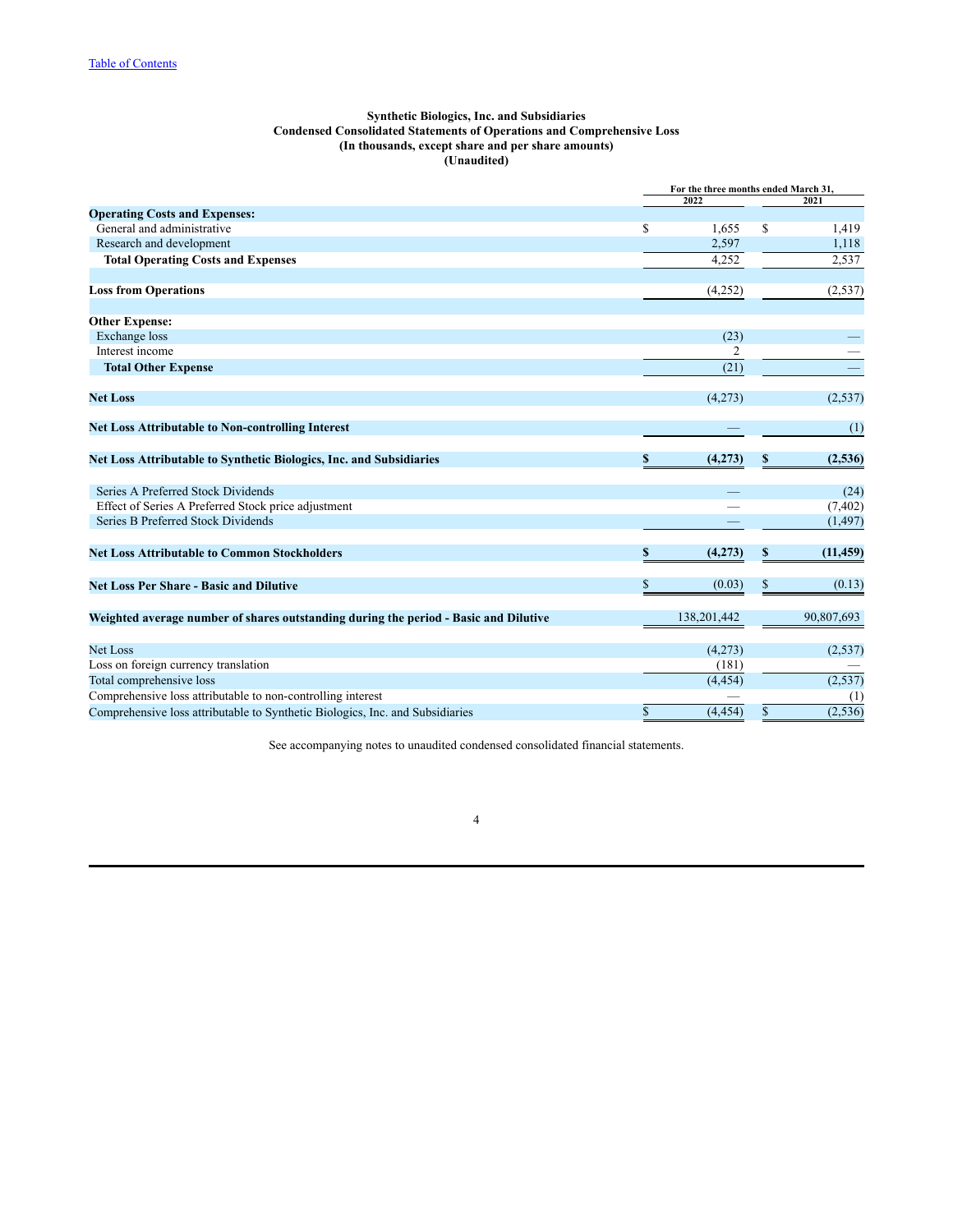### **Synthetic Biologics, Inc. and Subsidiaries Condensed Consolidated Statements of Stockholders Equity (Deficit) (In thousands, except share and par value amounts)**

<span id="page-5-0"></span>

|                                                                                           | <b>Common Stock \$0.001 Par Value</b> |                                |               | <b>Series B Preferred</b> |                          |                                   |   |                          | Accumulated                      |                                         |
|-------------------------------------------------------------------------------------------|---------------------------------------|--------------------------------|---------------|---------------------------|--------------------------|-----------------------------------|---|--------------------------|----------------------------------|-----------------------------------------|
|                                                                                           | <b>Shares</b>                         | Amount                         | <b>Shares</b> |                           | Amount                   | <b>APIC</b>                       |   | Accumulated<br>Deficit   | Other<br>Comprehensive<br>income | <b>Total</b><br>Stockholders'<br>Equity |
| <b>Balance at December 31, 2021</b>                                                       | 132,042,538                           | 132                            |               |                           |                          | 336,560                           | s | (271, 284)               |                                  | 65,408                                  |
| Stock-based compensation                                                                  |                                       |                                |               |                           |                          | 112                               |   |                          |                                  | 112                                     |
| Issuance of Common Stock for VCN Acquisition                                              | 26,395,303                            | 26                             | -             |                           |                          | 6,573                             |   |                          | -                                | 6,599                                   |
| Translation gains (losses)                                                                |                                       | $\overline{\phantom{a}}$       | -             |                           |                          | $\overline{\phantom{a}}$          |   | –                        | 181                              | 181                                     |
| Net loss                                                                                  |                                       | -                              |               |                           |                          | $\overline{\phantom{a}}$          |   | (4,273)                  | -                                | (4,273)                                 |
|                                                                                           |                                       |                                |               |                           |                          |                                   |   |                          |                                  |                                         |
| Balance at March 31, 2022                                                                 | 158,437,841                           | 158                            |               |                           |                          | 343,245                           |   | (275, 557)               | 181                              | 68,027                                  |
|                                                                                           |                                       |                                |               |                           |                          |                                   |   |                          |                                  |                                         |
|                                                                                           | <b>Common Stock \$0.001 Par Value</b> |                                |               | <b>Series B Preferred</b> |                          |                                   |   |                          |                                  |                                         |
|                                                                                           |                                       |                                |               |                           |                          |                                   |   |                          |                                  |                                         |
|                                                                                           | <b>Shares</b>                         | Amount                         | <b>Shares</b> |                           | <b>Amount</b>            | <b>APIC</b>                       |   | Accumulated<br>Deficit   | Non-<br>Controlling<br>Interest  | Total<br>Stockholders'<br>Deficit       |
| <b>Balance at December 31, 2020</b>                                                       | 29,249,925                            | 29                             | 3,973         |                           | 2,477                    | 240,821                           |   | (248,094)                | (2,773)                          | (7,540)                                 |
|                                                                                           |                                       |                                |               |                           |                          |                                   |   |                          |                                  |                                         |
| Stock-based compensation                                                                  |                                       |                                | -             |                           |                          | 101                               |   | -                        |                                  | 101                                     |
| Stock issued under "at-the-market" offering                                               | 78,685,315                            | 79                             | -             |                           |                          | 65,881                            |   |                          |                                  | 65,960                                  |
| <b>Warrants Exercised</b>                                                                 | 11,655,747                            | 12<br>$\overline{\phantom{0}}$ | -             |                           | $\overline{\phantom{a}}$ | 8,030<br>$\overline{\phantom{a}}$ |   |                          | -                                | 8,042                                   |
| Series A Preferred Stock Dividends<br>Effect of Series A Preferred Stock price adjustment |                                       |                                |               |                           | $\overline{\phantom{a}}$ | 7,402                             |   | (24)<br>(7, 402)         |                                  | (24)                                    |
| Conversion of Series A Preferred Stock to Common                                          | 8,996,768                             | $^{\circ}$                     |               |                           | $\overline{\phantom{a}}$ | 12,813                            |   | $\overline{\phantom{a}}$ |                                  |                                         |
| Conversion of Series B Preferred Stock to Common                                          | 3,454,783                             | $\mathbf{3}$                   | (3,973)       |                           | (2, 477)                 | 3,971                             |   | (1, 497)                 |                                  | 12,822                                  |
| Net loss                                                                                  |                                       |                                | -             |                           |                          |                                   |   | (2, 536)                 |                                  | (2, 536)                                |
| Non-controlling interest                                                                  |                                       |                                |               |                           | $\overline{\phantom{a}}$ | 339,019                           |   | (259, 553)               | (1)<br>(2,774)                   | (1)<br>76,824                           |

See accompanying notes to unaudited condensed consolidated financial statements.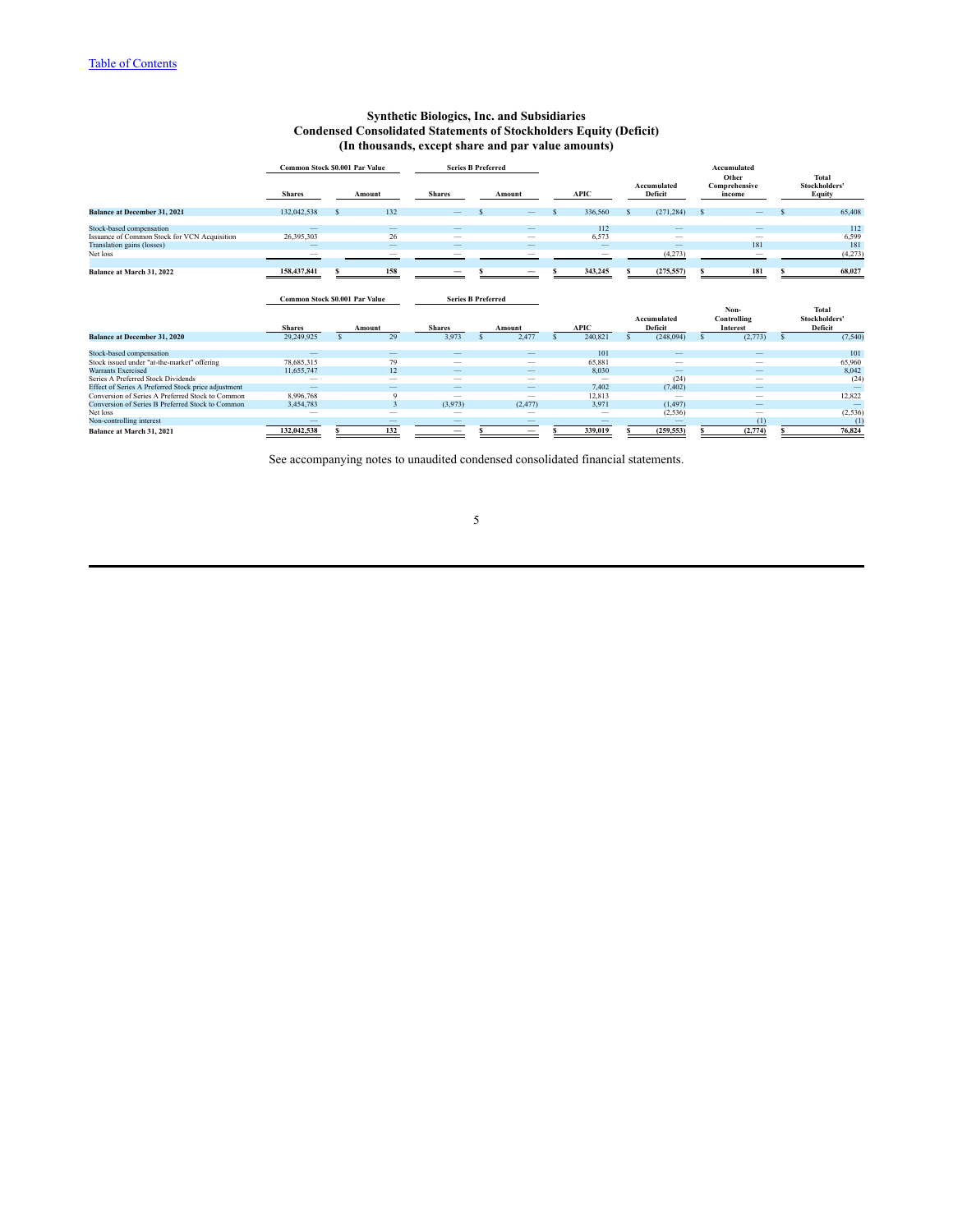### **Synthetic Biologics, Inc. and Subsidiaries Condensed Consolidated Statements of Cash Flows (In thousands) (Unaudited)**

<span id="page-6-0"></span>

|                                                                                                                  | For the Three Months Ended March 31, |                          |              |         |
|------------------------------------------------------------------------------------------------------------------|--------------------------------------|--------------------------|--------------|---------|
|                                                                                                                  |                                      | 2022                     |              | 2021    |
| <b>Cash Flows From Operating Activities:</b><br>Net loss                                                         | \$                                   | (4,273)                  | S            | (2,537) |
| Adjustments to reconcile net loss to net cash used in operating activities:                                      |                                      |                          |              |         |
| Stock-based compensation                                                                                         |                                      | 112                      |              | 101     |
| Depreciation                                                                                                     |                                      | 18                       |              | 33      |
| Changes in operating assets and liabilities:                                                                     |                                      |                          |              |         |
| Prepaid expenses and other current assets                                                                        |                                      | 390                      |              | (42)    |
| Right of use asset                                                                                               |                                      | 45                       |              | 39      |
| Accounts payable                                                                                                 |                                      | 13                       |              | (265)   |
| Accrued expenses                                                                                                 |                                      | (513)                    |              | (71)    |
| Accrued employee benefits                                                                                        |                                      | (645)                    |              | (518)   |
| Lease liability                                                                                                  |                                      | (49)                     |              | (68)    |
| <b>Net Cash Used In Operating Activities</b>                                                                     |                                      | (4,902)                  |              | (3,328) |
|                                                                                                                  |                                      |                          |              |         |
| <b>Cash Flows from Investing Activities</b>                                                                      |                                      |                          |              |         |
| Purchase of property and equipment                                                                               |                                      |                          |              | (14)    |
| Cash paid for business combination, net of cash acquired                                                         |                                      | (3,863)                  |              |         |
| Pre-acquisition loan to VCN                                                                                      |                                      | (417)                    |              |         |
| <b>Net Cash Used in Investing Activities</b>                                                                     |                                      | (4,280)                  |              | (14)    |
| <b>Cash Flows from Financing Activities</b>                                                                      |                                      |                          |              |         |
| Payment of VCN's CDTI loan                                                                                       |                                      | (1,376)                  |              |         |
| Proceeds from "at the market" stock issuance                                                                     |                                      |                          |              | 65,960  |
| Proceeds from issuance of common stock for warrant exercises                                                     |                                      |                          |              | 8,042   |
| <b>Net Cash Provided by Financing Activities</b>                                                                 |                                      | (1,376)                  |              | 74,002  |
| Effects of FX on cash                                                                                            |                                      | 28                       |              |         |
| Net increase (decrease) in cash and cash equivalents and restricted cash                                         |                                      | (10, 530)                |              | 70,660  |
| Cash and cash equivalents and restricted at the beginning of this period                                         |                                      | 67,325                   |              | 6,227   |
|                                                                                                                  |                                      |                          |              |         |
| Cash and cash equivalents and restricted cash at the end of this period                                          | \$                                   | 56,795                   | \$           | 76,887  |
| Reconciliation of cash, cash equivalents, and restricted cash reported in the statement of financial<br>position |                                      |                          |              |         |
| Cash and cash equivalents                                                                                        | \$                                   | 56,692                   | $\$$         | 76,887  |
| Restricted cash included in other long-term assets                                                               |                                      | 103                      |              |         |
| Total cash, cash equivalents, and restricted cash shown in the statement of cash flows                           | \$                                   | 56,795                   | \$           | 76,887  |
|                                                                                                                  |                                      |                          |              |         |
| Supplemental non-cash investing and financing activities:                                                        |                                      |                          |              |         |
| Fair value of contingent consideration in a business combination                                                 | \$                                   | 12,158                   | \$           |         |
| Fair value of equity issued as consideration in a business combination                                           | \$                                   | 6,599                    | $\mathbb{S}$ |         |
| Effective settlement of pre-closing VCN financing                                                                | \$                                   | 417                      | \$           |         |
| Effect of Series A Preferred Stock price adjustment                                                              | \$                                   |                          | $\mathbb{S}$ | 7,402   |
| Conversion of Series B Preferred Stock                                                                           | \$                                   |                          | \$           | 2,477   |
| Deemed dividends for accretion of Series B Preferred Stock discount                                              | \$                                   | $\overline{\phantom{0}}$ | \$           | 1,497   |
| In-kind dividends paid in preferred stock                                                                        | \$                                   |                          | \$           | 23      |

See accompanying notes to unaudited condensed consolidated financial statements.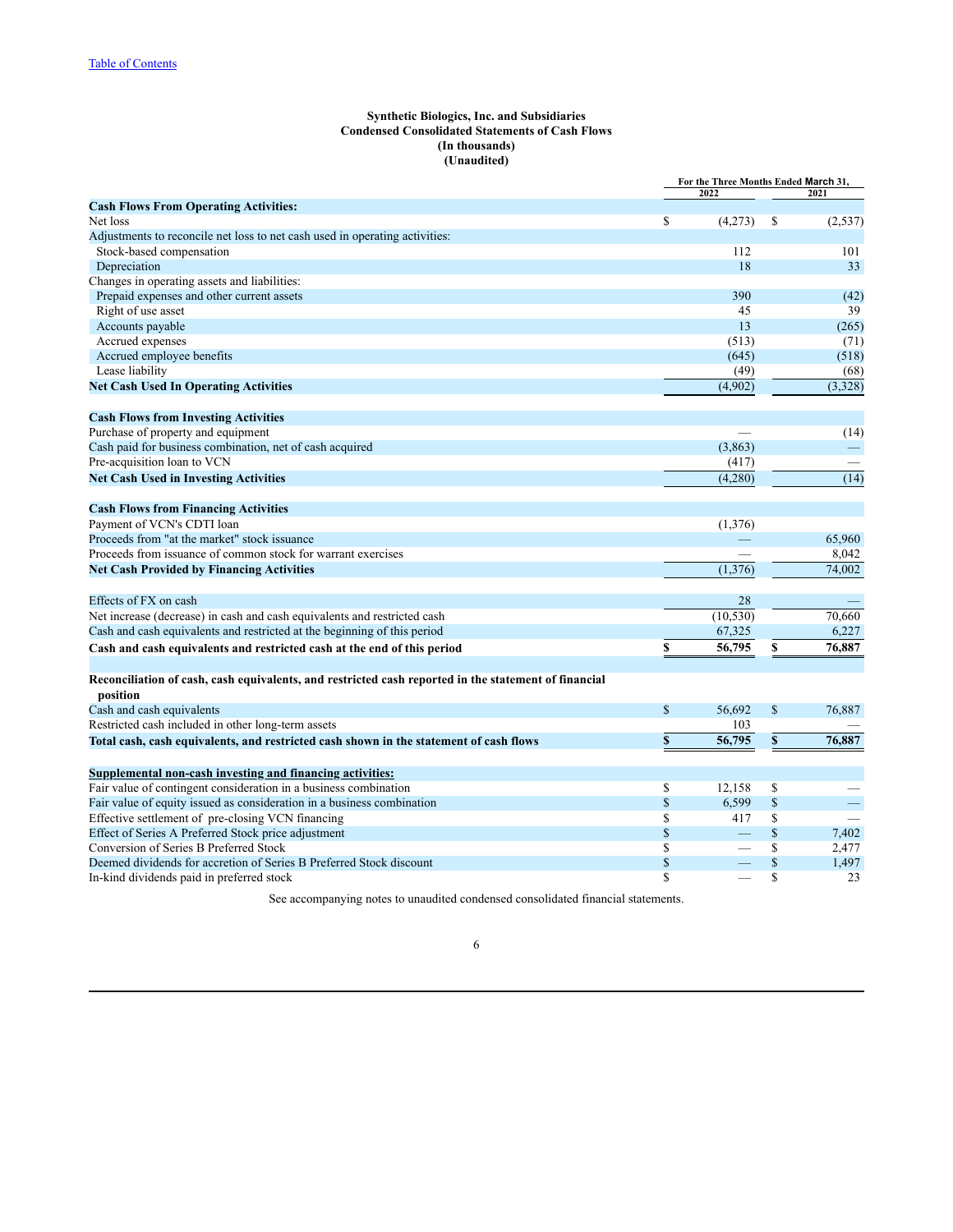#### <span id="page-7-0"></span>**1. Organization, Nature of Operations and Basis of Presentation**

#### *Description of Business*

Synthetic Biologics, Inc. (the "Company" or "Synthetic Biologics") is a diversified clinical-stage company developing therapeutics in areas of high unmet need. Prior to the Acquisition of VCN, the Company's focus was on developing therapeutics designed to treat gastrointestinal (GI) diseases in areas which included our lead clinical development candidates: (1) SYN-004 (ribaxamase) which is designed to degrade certain commonly used intravenous (IV) betalactam antibiotics within the GI tract to prevent microbiome damage, *Clostridioides dif icile* infection (CDI), overgrowth of pathogenic organisms, the emergence of antimicrobial resistance (AMR), and acute graft-versus-host-disease (aGVHD) in allogeneic hematopoietic cell transplant (HCT) recipients, and (2) SYN-020, a recombinant oral formulation of the enzyme intestinal alkaline phosphatase (IAP) produced under cGMP conditions and intended to treat both local GI and systemic diseases. Upon consummation of the Acquisition of VCN, described in more detail below, the Company is transitioning its strategic focus to oncology through the development of VCN's new oncolytic adenovirus platform designed for intravenous and intravitreal delivery to trigger tumor cell death, improve access of co-administered cancer therapies to the tumor, and promote a robust and sustained anti-tumor response by the patient's immune system.

#### *Basis of Presentation*

The accompanying condensed consolidated financial statements have been prepared pursuant to the rules and regulations of the Securities and Exchange Commission ("SEC") for interim financial information. Accordingly, they do not include all of the information and notes required by Accounting Principles Generally Accepted in the United States of America ("U.S. GAAP") for complete financial statements. The accompanying condensed consolidated financial statements include all adjustments, comprised of normal recurring adjustments, considered necessary by management to fairly state the Company's results of operations, financial position and cash flows. The operating results for the interim periods are not necessarily indicative of results that may be expected for any other interim period or for the full year. These condensed consolidated financial statements should be read in conjunction with the consolidated financial statements and notes thereto included in the Company's 2021 Form 10-K. The interim results for the three months ended March 31, 2022 are not necessarily indicative of results for the full year.

The condensed consolidated financial statements are prepared in conformity with U.S. GAAP, which requires the use of estimates, judgments and assumptions that affect the amounts of assets and liabilities at the reporting date and the amounts of revenue and expenses in the periods presented. The Company believes that the accounting estimates employed are appropriate and the resulting balances are reasonable; however, due to the inherent uncertainties in making estimates, actual results may differ from the original estimates, requiring adjustments to these balances in future periods. As of March 31, 2022 the Company has one operating segment (which includes the legacy Company business and the VCN business) and therefore one reporting segment.

#### *Business Combination*

The Company accounts for acquisitions using the acquisition method of accounting, which requires that all identifiable assets acquired, and liabilities assumed be recorded at their estimated fair values. The excess of the fair value of purchase consideration over the fair values of identifiable assets and liabilities is recorded as goodwill. When determining the fair values of assets acquired and liabilities assumed, management makes significant estimates and assumptions. Critical estimates in valuing certain intangible assets include but are not limited to future expected cash flows from acquired patented technology. Management's estimates of fair value are based upon assumptions believed to be reasonable, but are inherently uncertain and unpredictable and, as a result, actual results may differ from estimates.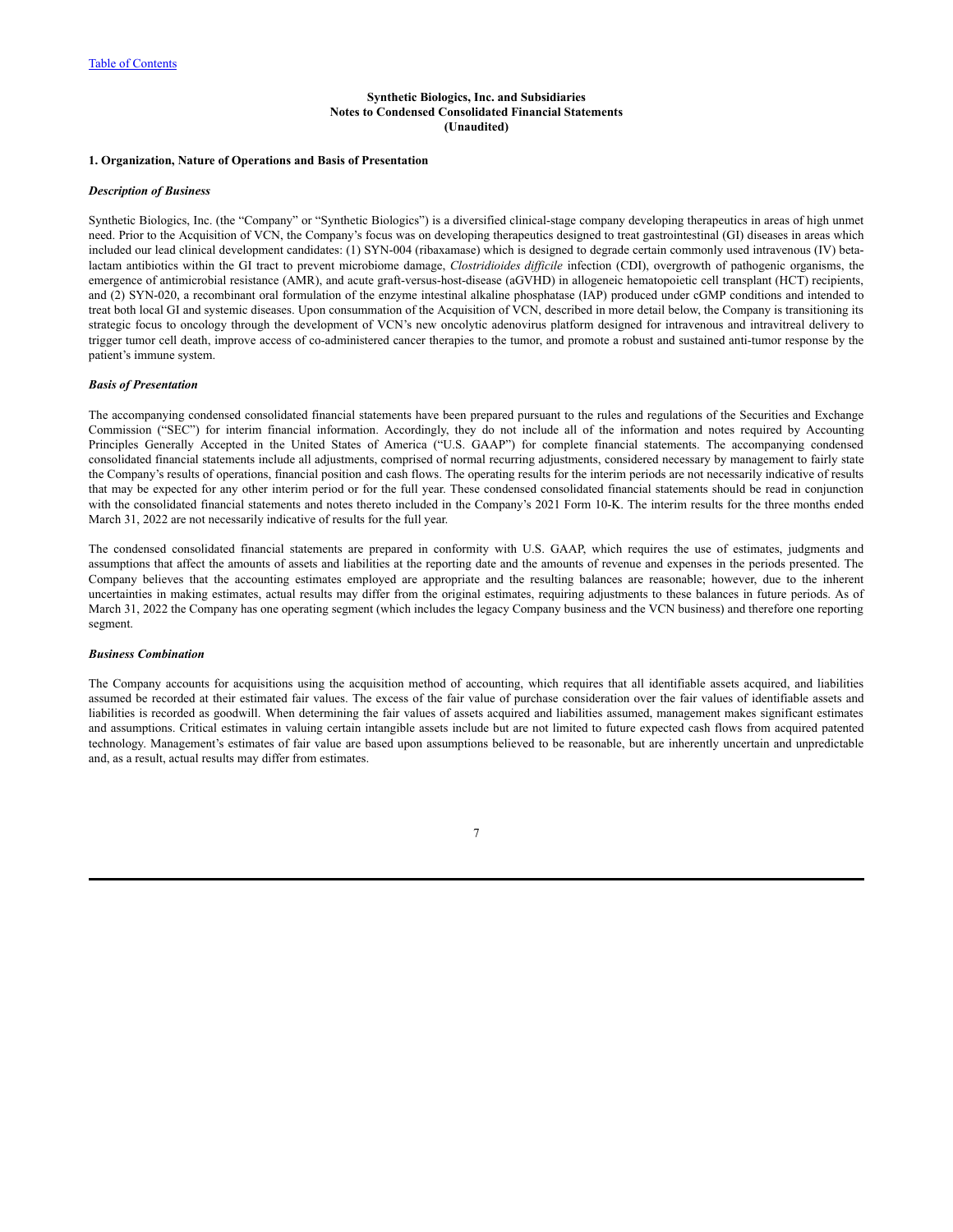#### **1. Organization, Nature of Operations and Basis of Presentation – (continued)**

As a result of the acquisition of VCN (see Note 2), the Company has two intangible assets, in-process research and development ("IPR&D") and goodwill. The IPR&D and goodwill are deemed to have indefinite lives and therefore not amortized.

#### IPR&D

IPR&D assets represent the fair value assigned to technologies that the Company acquires, which at the time of acquisition have not reached technological feasibility and have no alternative future use. IPR&D assets are considered to have indefinite-lives until the completion or abandonment of the associated research and development projects. If and when development is complete, which generally occurs upon regulatory approval and the ability to commercialize products associated with the IPR&D assets, these assets are then deemed to have definite lives and are amortized based on their estimated useful lives at that point in time. If development is terminated or abandoned, the Company may have a full or partial impairment charge related to the IPR&D assets, calculated as the excess of carrying value of the IPR&D assets over fair value.

During the period that the assets are considered indefinite-lived, they are tested for impairment on an annual basis on October 1, or more frequently if the Company becomes aware of any events occurring or changes in circumstances that could indicate an impairment. The impairment test consists of a comparison of the estimated fair value of the IPR&D with its carrying amount. If the carrying amount exceeds the fair value, an impairment charge is recognized in an amount equal to that excess. No impairment of the IPR&D asset was identified during the March 2022 period after the acquisition.

#### Goodwill

The Company tests the carrying amounts of goodwill for recoverability on an annual basis on October 31 or more frequently if events or changes in circumstances indicate that the asset might be impaired. The Company performs a one-step test in its evaluation of the carrying value of goodwill if qualitative factors determine it is necessary to complete a goodwill impairment test. In the evaluation, the fair value of the relevant reporting unit is determined and compared to its carrying value. If the fair value is greater than the carrying value, then the carrying value is deemed to be recoverable, and no further action is required. If the fair value estimate is less than the carrying value, goodwill is considered impaired for the amount by which the carrying amount exceeds the reporting unit's fair value, and a charge is reported in impairment of goodwill in the Company's consolidated statements of operations. As of March 31, 2022, the Company has determined that it has one reporting unit. The Company has not identified any events or changes in circumstances that indicate the existence of potential impairment of goodwill during the three months ended March 31, 2022.

#### *Contingent Consideration*

Consideration paid in a business combination may include potential future payments that are contingent upon the acquired business achieving certain milestones in the future ("contingent consideration"). Contingent consideration liabilities are measured at their estimated fair value as of the date of acquisition, with subsequent changes in fair value recorded in the consolidated statements of operations. The Company estimates the fair value of the contingent consideration as of the acquisition date using the estimated future cash outflows based on the probability of meeting future milestones. The milestone payments will be made upon the achievement of clinical and commercialization milestones as well as single low digit royalty payments and payments upon receipt of sublicensing income. Subsequent to the date of acquisition, the Company reassesses the actual consideration earned and the probability-weighted future earn-out payments at each balance sheet date. Any adjustment to the contingent consideration liability will be recorded in the consolidated statements of operations. Contingent consideration liabilities expected to be settled within 12 months after the balance sheet date are presented in current liabilities, with the non-current portion recorded under long term liabilities in the consolidated balance sheets.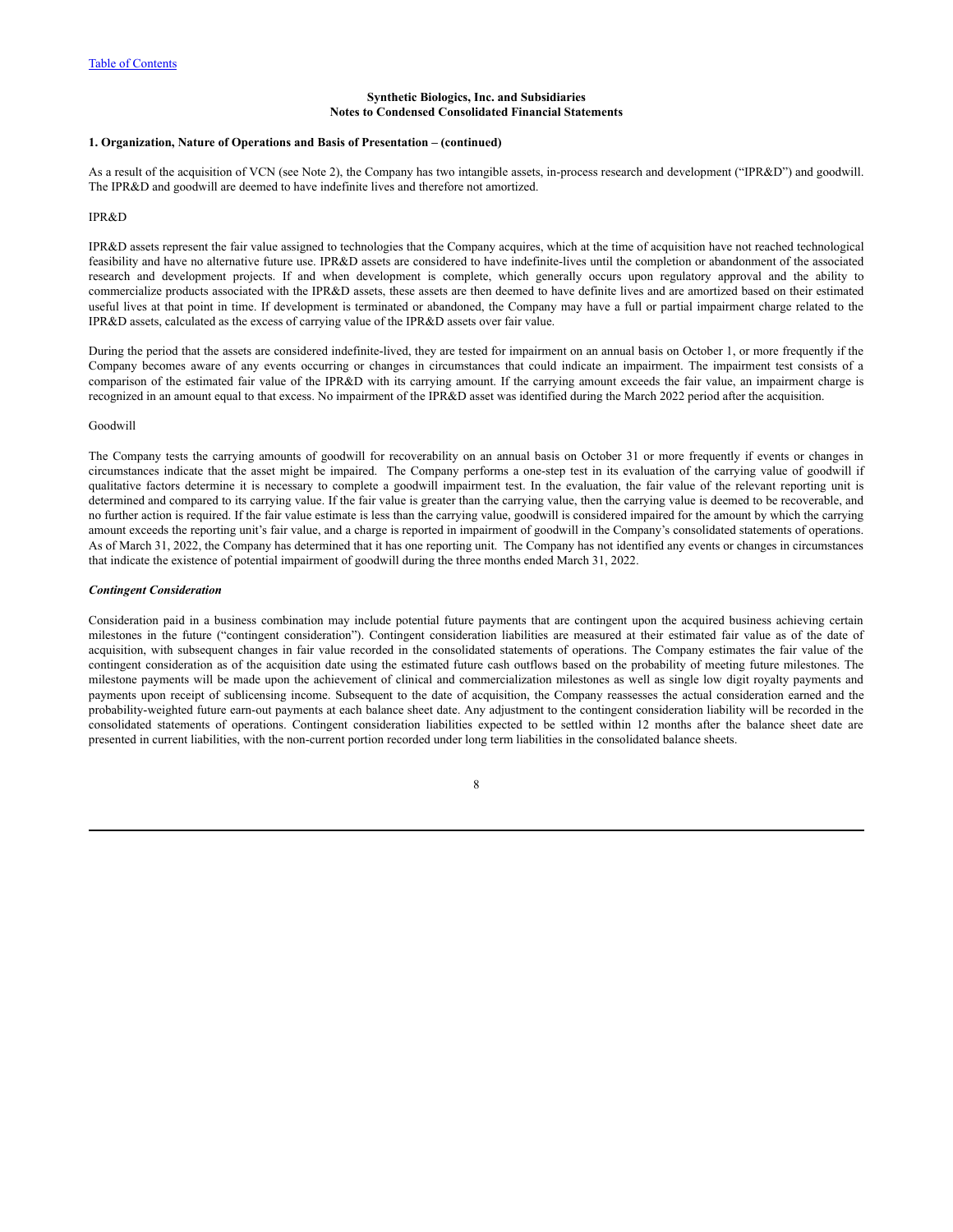#### **1. Organization, Nature of Operations and Basis of Presentation – (continued)**

#### *Recent Accounting Pronouncements and Developments*

In August 2020, the Financial Accounting Standards Board ("FASB") issued Accounting Standards Update ("ASU") 2020-06 *Debt – Debt with* Conversion and Other Options (Subtopic 470-20) and Derivatives and Hedging - Contracts in Entity's Own Equity (subtopic 815-40): Accounting for *Convertible Instruments and Contracts in an Entity's Own Equity*. This ASU amends the guidance on convertible instruments and the derivatives scope exception for contracts in an entity's own equity and improves and amends the related earnings per share guidance for both Subtopics. The ASU will be effective for annual reporting periods after December 15, 2023 and interim periods within those annual periods and early adoption is permitted in annual reporting periods ending after December 15, 2020. The Company is currently assessing the impact of ASU 2020-06 on its consolidated financial statements.

#### *Impairment of Long-Lived Assets*

Long-lived assets include property, equipment and right-of-use assets. In accordance with ASC 360, *Property, Plant and Equipment* ("ASC 360"), management reviews the Company's long-lived assets for impairment annually or whenever events or changes in circumstances indicate that the carrying amount of an asset may not be fully recoverable. The Company determines the extent to which an asset may be impaired based upon its expectation of the asset's future usability as well as whether there is reasonable assurance that the future cash flows associated with the asset will be in excess of its carrying amount. If the total of the expected undiscounted future cash flows is less than the carrying amount of the asset, a loss is recognized for the difference between the fair value and the carrying value of the asset. As a result, no impairment charges were recorded during the three months ended March 31, 2022 and 2021.

## **2. BUSINESS COMBINATION**

#### *Summary*

On March 10, 2022, the Company completed the acquisition of all the outstanding shares of VCN Biosciences S.L. (the "VCN Shares") from the shareholders of VCN. VCN is a private, clinical-stage biopharmaceutical company developing new oncolytic adenoviruses for the treatment of cancer. VCN's lead product candidate, VCN-01, is being studied in clinical trials for pancreatic cancer and retinoblastoma. VCN-01 is designed to be administered systemically, intratumorally or intravitreally, either as a monotherapy or in combination with standard of care, to treat a wide variety of cancer indications. VCN-01 is designed to replicate selectively and aggressively within tumor cells, and to degrade the tumor stroma barrier that serves as a significant physical and immunosuppressive barrier to cancer treatment. Degrading the tumor stroma has been shown to improve access to the tumor by the virus and additional therapies such as chemo- and immuno-therapies. Importantly, degrading the stroma exposes tumor antigens, turning "cold" tumors "hot" and enabling a sustained anti-tumor immune response. VCN has the rights to four exclusive patents for proprietary technologies, as well as technologies developed in collaboration with the Virotherapy Group of the Catalan Institute of Oncology (ICO-IDIBELL) and with Hospital Sant Joan de Deu (HSJD), with a number of additional patents pending. As consideration for the purchase of the VCN Shares, the Company paid \$4,700,000 to Grifols Innovation and New Technologies Limited the owner of approximately 86% of the equity of VCN, and issued to the remaining sellers and certain key employees and consultants of VCN 26,395,303 shares of its common stock In addition to the consideration described above, under the terms of the Purchase Agreement, the Company assumed up to \$2,400,000 of existing liabilities of VCN and has agreed to make cash payments of up to \$70.25 million to Grifols upon the achievement of certain clinical and commercialization milestones.

In anticipation of the Acquisition, prior to the Closing, the Company loaned VCN \$417,000 to help finance the costs of certain of VCN's research and development activities. At the Closing, VCN and Grifols entered into a sublease agreement for the sublease by VCN of laboratory and office space as well as a transitional services agreement. As a Purchase post-Closing covenant, Synthetic has agreed to commit to fund VCN's research and development programs, including but not limited to VCN01 in a pancreatic ductal adenocarcinoma PDAC phase 2 trial, VCN01 in a retinoblastoma (RB) phase 2/3 trial and necessary G&A within a budgetary plan of approximately \$27.8 million.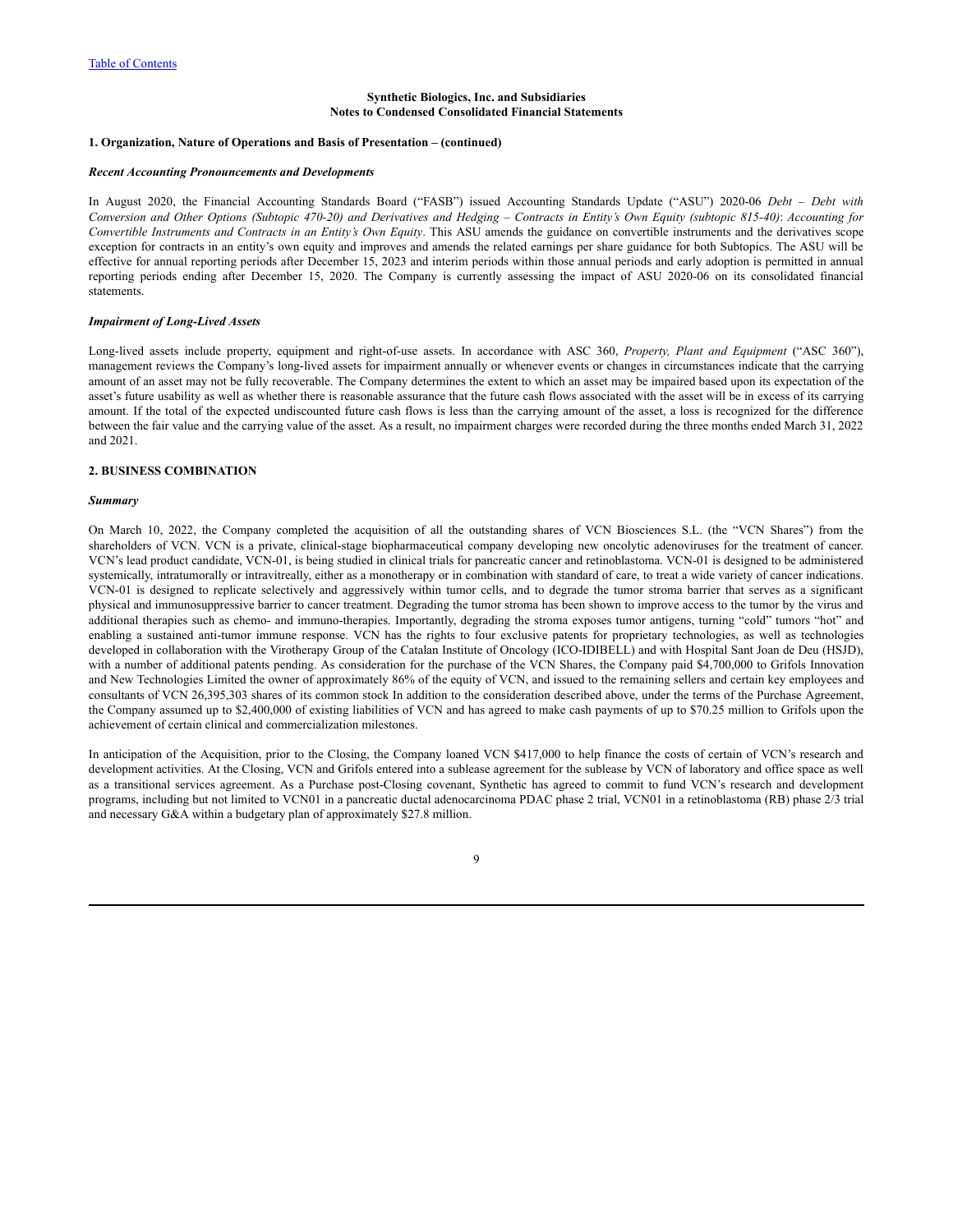## **2. BUSINESS COMBINATION - (continued)**

As of March 31, 2022, the fair value of the contingent consideration was \$12.2 million. Total consideration including cash, restricted shares and contingent consideration was valued at \$23.9 million.

Purchase consideration consisted of the following:

| Cash paid at Closing                      | 4.700  |
|-------------------------------------------|--------|
| Receivable from VCN "effectively settled" | 417    |
| FV of common shares issued                | 6.599  |
| FV of contingent consideration            | 12.159 |
|                                           | 23.874 |

We acquired VCN due to its proven track record of being a research and development growth engine capable of fueling sustainable growth, to expand our research and development pipeline, and to diversify our potential future revenue opportunities.

The preliminary allocation of the fair value of the VCN acquisition is shown in the table below.

|                                                      | <b>Estimated fair value</b> |
|------------------------------------------------------|-----------------------------|
|                                                      | (Sin thousands)             |
| Cash and cash equivalents                            | \$<br>837                   |
| Receivables                                          | 1,707                       |
| Property and equipment                               | 216                         |
| In-process research and development intangible asset | 21,703                      |
| Goodwill                                             | 5,765                       |
| Other assets                                         |                             |
| Deferred tax assets (liabilities), net               | (3,699)                     |
| Accounts payable                                     | (814)                       |
| Accrued expenses                                     | (113)                       |
| Accrued employee benefits                            | (90)                        |
| Loan Payable-current                                 | (67)                        |
| Other long-term liabilities                          | (1,570)                     |
|                                                      |                             |
| Total purchase consideration                         | 23,875                      |

The above allocation of the purchase price is based upon certain preliminary valuations and other analyses that have not been finalized as of the date of this filing. Any changes in the estimated fair values of the purchase consideration and of the net assets recorded for this business combination upon the finalization of more detailed analyses of the facts and circumstances that existed at the date of the transaction may change the amount and allocation of the purchase price. As such, the purchase price amount and allocations for this transaction are preliminary estimates including in-process research and development, goodwill and contingent consideration, which may be subject to change within the measurement period.

The net assets were recorded at their estimated fair value. In valuing acquired assets and liabilities, fair value estimates were based primarily on future expected cash flows, market rate assumptions for contractual obligations, and appropriate discount rates. In connection with the acquisition, we recognized \$21.7 million of indefinite-lived in-process research and development intangible assets.

Goodwill is considered an indefinite-lived asset and relates primarily to intangible assets that do not qualify for separate recognition, such as the assembled workforce and synergies between the entities. Goodwill of \$5.8 million was established as a result of the Acquisition.

VCN operations recorded a net loss of \$197,000 from the date of acquisition through March 31, 2022.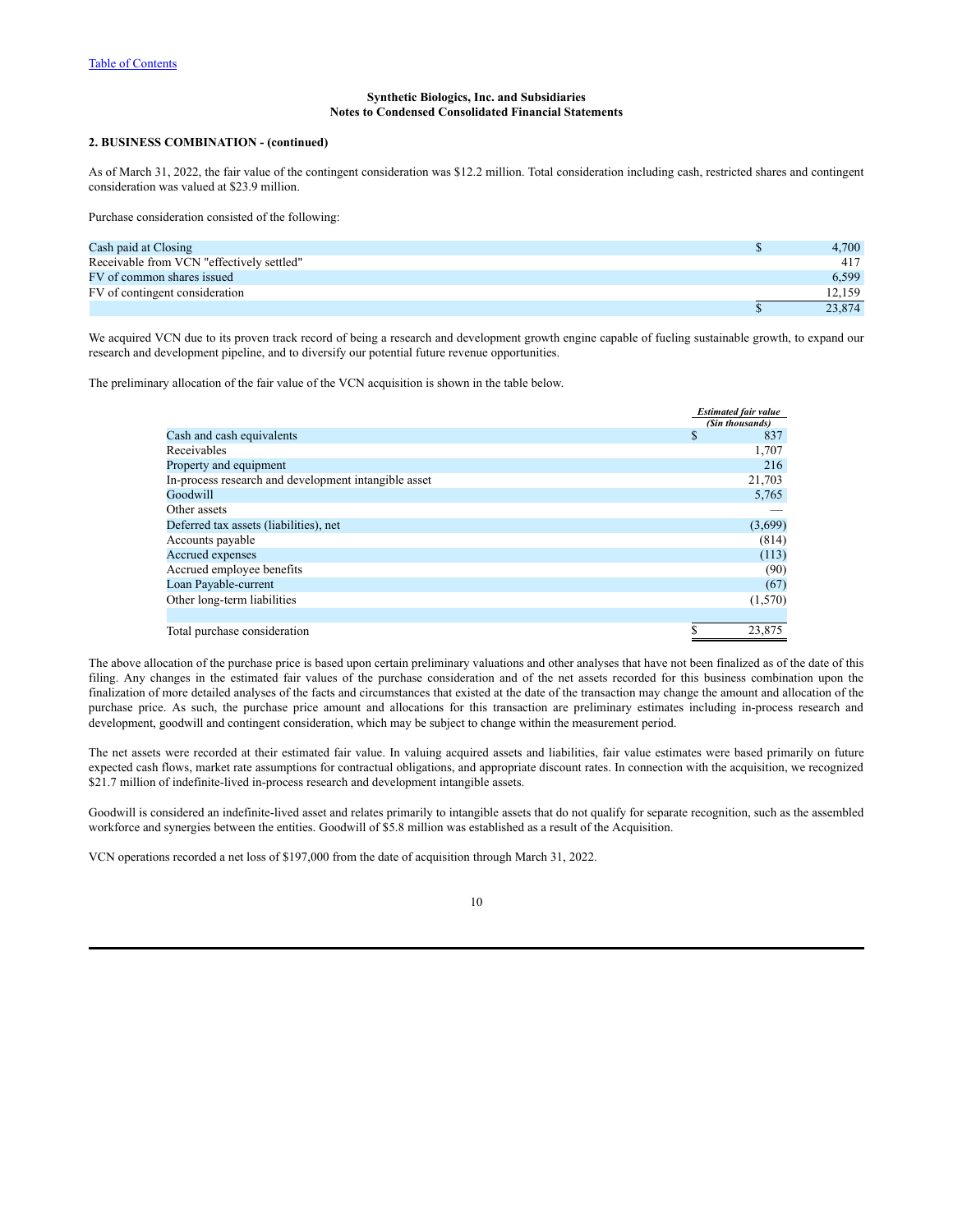## **2. BUSINESS COMBINATION - (continued)**

#### *Pro Forma Consolidated Financial Information (unaudited)*

The following unaudited pro forma consolidated financial information summarizes the results of operations for the periods indicated as if the VCN acquisition had been completed as of January 1, 2021.

|                | <b>Quarter Ended March 31,</b> |         |
|----------------|--------------------------------|---------|
| (in thousands) | 2022                           | 2021    |
| Net revenues   |                                |         |
| Net loss       | (4.796)                        | (2,699) |

## **Transaction Costs**

In conjunction with the Acquisition, the Company incurred approximately \$1.2 million and 0.2 million in 2021 and 2022, respectively, in transaction costs, which were expensed as general, and administrative expense in the consolidated statement of operations.

## **3. Goodwill and Intangibles**

Goodwill of \$5.8 million and in-process R&D of \$21.7 million were recorded in connection with the acquisition of VCN, as described in Note 2. The Company will perform an annual impairment test unless condition exist where an interim impairment analysis is necessary. This analysis requires significant judgments, including primarily the estimation of future development costs, the probability of success in various phases of its development programs, potential post-launch cash flows and a risk-adjusted weighted average cost of capital.

The following table provides the Company's goodwill as of March 31, 2022. There was no goodwill impairment during the quarter ended March 31, 2022.

**Goodwill**

|                                  | Goodwill |
|----------------------------------|----------|
| Balance at December 31, 2021     |          |
| Goodwill from Acquisition of VCN | 5.765    |
| Goodwill impairment loss         |          |
| Effects of exchange rates        | 44       |
| Balance at March 31, 2022        | 5.809    |

The following table provides the Company's in-process R&D as of March 31, 2022. There was no change in in-process R&D during the quarter ended March 31, 2022.

|                                | In-process<br>R&D |
|--------------------------------|-------------------|
| Balance at December 31, 2021   |                   |
| Acquired IPR&D -               | 21,703            |
| In-process R&D impairment loss |                   |
| Effects of exchange rates      | 166               |
| Balance at March 31, 2022      | 21,869            |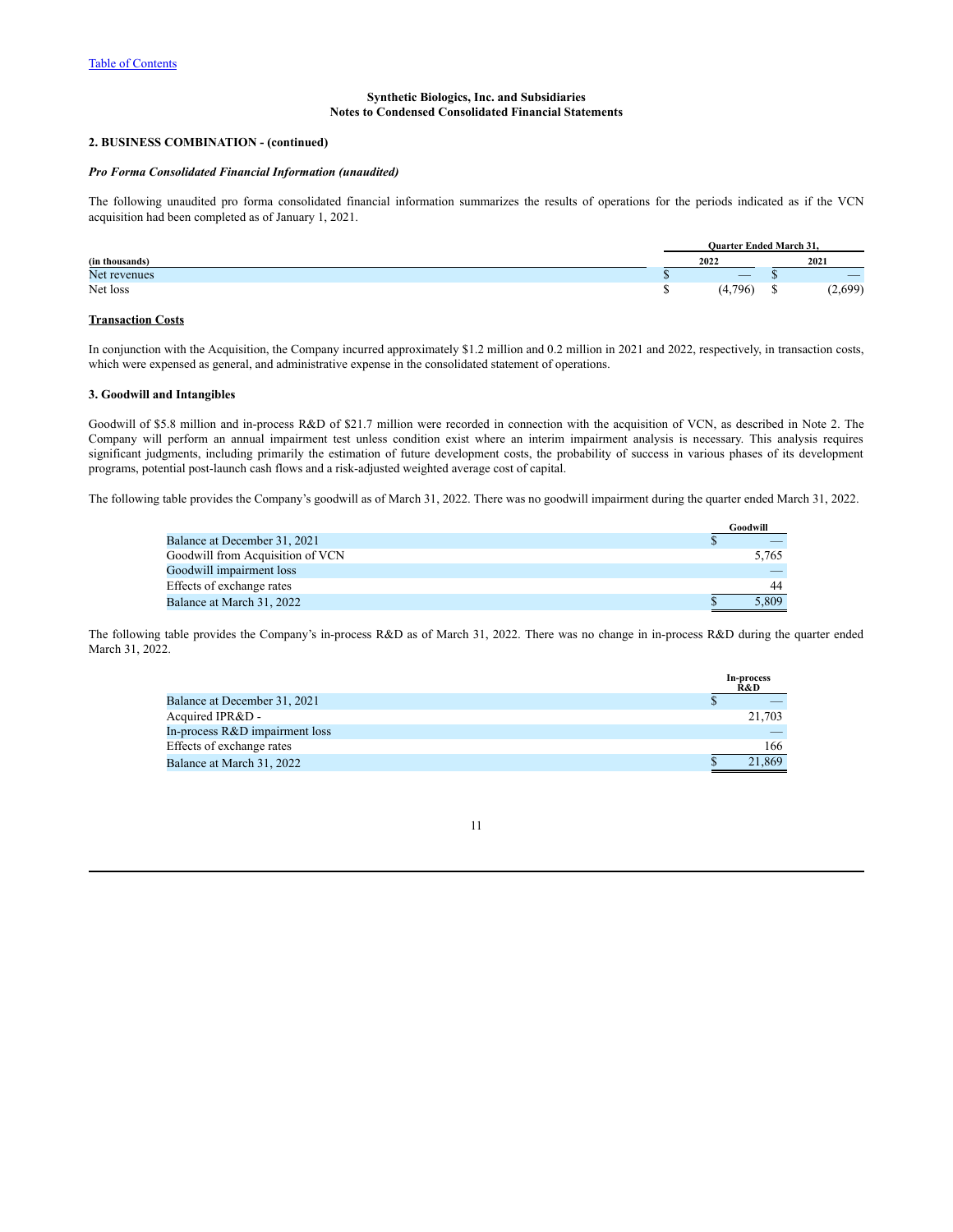## **4. Fair Value of Financial Instruments**

Accounting Standards Codification ("ASC") Topic 820, *Fair Value Measurement*, defines fair value as the amount that would be received to sell an asset or paid to transfer a liability in an orderly transaction between market participants. As such, fair value is determined based upon assumptions that market participants would use in pricing an asset or liability. Fair value measurements are rated on a three-tier hierarchy as follows:

- **Level 1 inputs:** Quoted prices (unadjusted) for identical assets or liabilities in active markets;
- **Level 2 inputs:** Inputs, other than quoted prices, included in Level 1 that are observable either directly or indirectly; and
- Level 3 inputs: Unobservable inputs for which there is little or no market data, which require the reporting entity to develop its own assumptions.

In many cases, a valuation technique used to measure fair value includes inputs from multiple levels of the fair value hierarchy described above. The lowest level of significant input determines the placement of the entire fair value measurement in the hierarchy.

The carrying amounts of the Company's short-term financial instruments, including cash and cash equivalents, other current assets, accounts payable and accrued liabilities approximate fair value due to the relatively short period to maturity for these instruments.

In connection with the acquisition of VCN, we may pay up to \$70.2 million in additional consideration related to the achievement of certain milestones, including regulatory filings completed noted in Note 3. The discounted cash flow method used to value this contingent consideration includes inputs of not readily observable market data, which are Level 3 inputs. As of the March 10, 2022 acquisition date, the contingent consideration had a fair value of \$12.2 million. The fair value of the contingent consideration was \$12.2 million as of March 31, 2022 and is reflected as current accrued contingent consideration of \$7.5 million and non-current contingent consideration liability of \$4.7 million in the consolidated balance sheet.

The fair value of financial instruments measured on a recurring basis is as follows:

|                          |        | <b>As of March 10, 2022</b> |                          |         |
|--------------------------|--------|-----------------------------|--------------------------|---------|
| <b>Description</b>       | Total  | <b>Level 1</b>              | Level 2                  | Level 3 |
| Liabilities:             |        |                             |                          |         |
| Contingent consideration | 12.159 | $\overline{\phantom{a}}$    | $\overline{\phantom{a}}$ | 12,159  |
|                          |        |                             |                          |         |

|                          | As of March 31, 2022 |                          |                          |  |         |
|--------------------------|----------------------|--------------------------|--------------------------|--|---------|
| Description              | Total                | <b>Level 1</b>           | Level 2                  |  | Level 3 |
| Liabilities:             |                      |                          |                          |  |         |
| Contingent consideration | 12.159               | $\overline{\phantom{a}}$ | $\overline{\phantom{a}}$ |  | 12,159  |

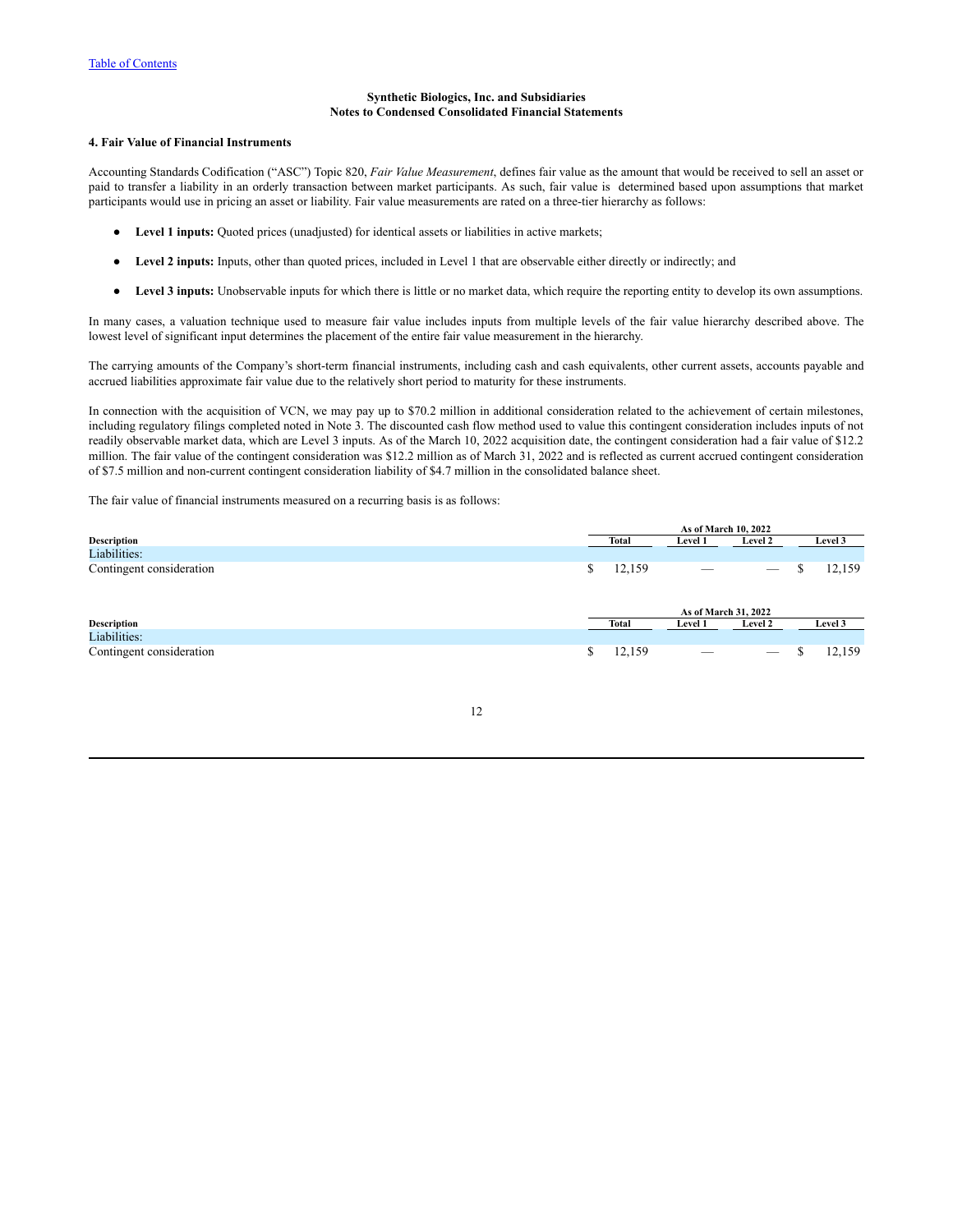# **4. Fair Value of Financial Instruments – (continued)**

The recurring Level 3 fair value measurements of contingent consideration for which a liability is recorded include the following significant unobservable inputs:

|                                 |                                 | As of March 10, 2022                                          |                                                   |
|---------------------------------|---------------------------------|---------------------------------------------------------------|---------------------------------------------------|
|                                 | Valuation<br>Methodology        | Significant<br><b>Unobservable Input</b>                      | <b>Weighted Average</b><br>(range, if applicable) |
| <b>Contingent Consideration</b> | Probability weighted            | Milestone dates                                               | 2022-2027                                         |
|                                 | income approach                 |                                                               |                                                   |
|                                 |                                 | Discount rate                                                 | 7.3\% to $8.6\%$                                  |
|                                 |                                 | Weighted Average Discount rate                                | 7.77%                                             |
|                                 |                                 | Probability of Occurrence (periodic for each Milestone)       | 9.9% to 82.4%                                     |
|                                 |                                 | Probability of occurrence (cumulative through each Milestone) | 5.1\% to 62.8\%                                   |
|                                 |                                 | As of March 31, 2022                                          |                                                   |
|                                 | <b>Valuation</b><br>Methodology | Significant<br><b>Unobservable Input</b>                      | <b>Weighted Average</b><br>(range, if applicable) |
| <b>Contingent Consideration</b> | Probability weighted            | Milestone dates                                               | 2022-2027                                         |
|                                 | income approach                 |                                                               |                                                   |

| mount approach |                                                               |                    |
|----------------|---------------------------------------------------------------|--------------------|
|                | Discount rate                                                 | $7.1\%$ to $8.7\%$ |
|                | Weighted Average Discount rate                                | 7.78%              |
|                | Probability of Occurrence (periodic for each Milestone)       | 9.9% to $82.4\%$   |
|                | Probability of occurrence (cumulative through each Milestone) | 5.1\% to 62.8\%    |

## **5. Selected Balance Sheet Information**

*Prepaid expenses and other current assets (in thousands)*

|                                                      | March 31,<br>2022 | December 31,<br>2021 |
|------------------------------------------------------|-------------------|----------------------|
| Receivable from prior owner                          | 1.594             |                      |
| Prepaid insurances                                   | 557               | 803                  |
| Prepaid clinical research organizations              | 266               | 458                  |
| Prepaid consulting, subscriptions and other expenses | 217               | 272                  |
| VAT receivable                                       | 127               |                      |
| Prepaid manufacturing expenses                       | 102               |                      |
|                                                      |                   |                      |
| Total                                                | 2.863             | .533                 |

Prepaid clinical research organizations (CROs) expense is classified as a current asset. The Company makes payments to the CROs based on agreed upon terms that include payments in advance of study services. Receivable from prior VCN owner includes amounts due related to research and development tax rebates, VAT and corporate taxes.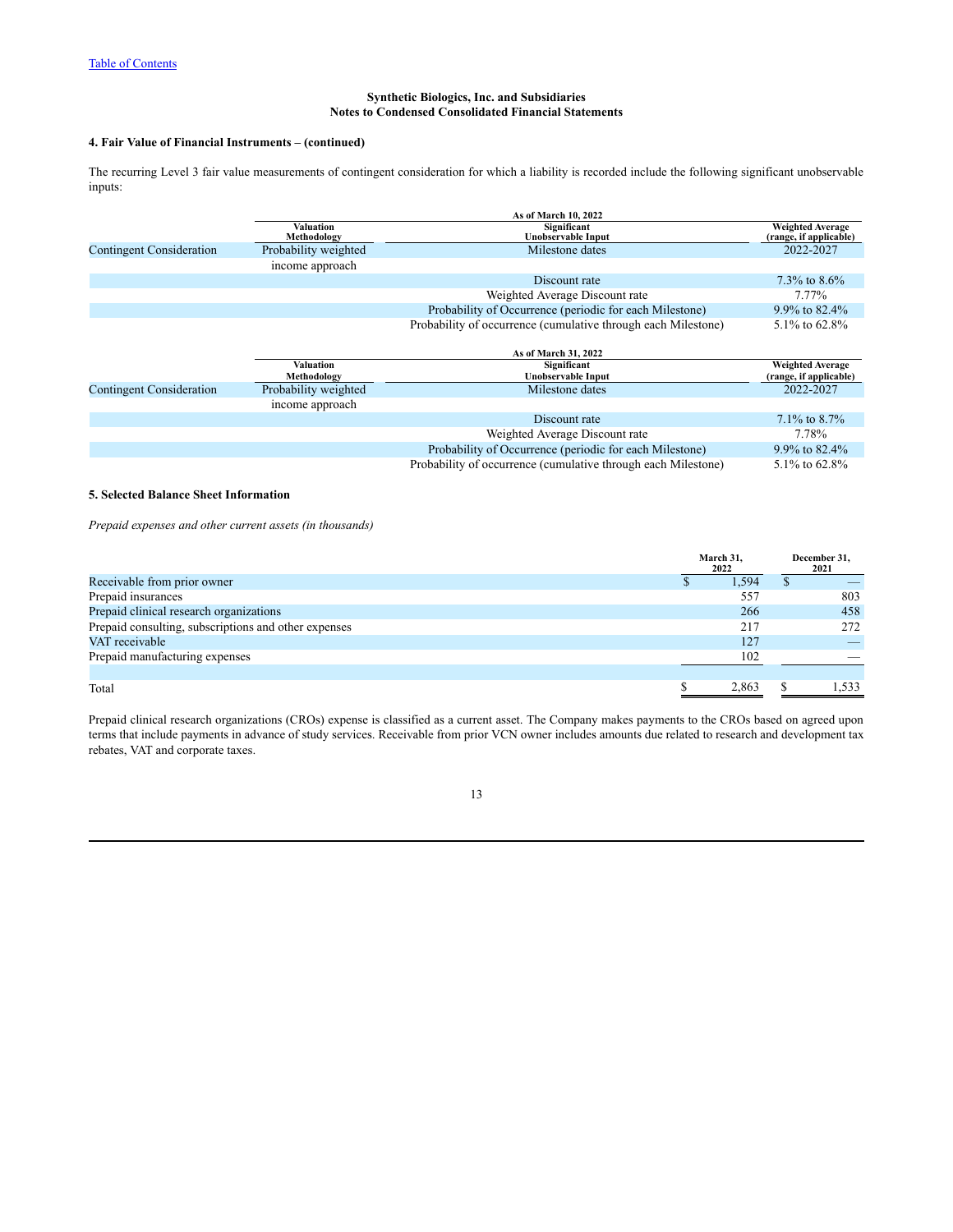### **5. Selected Balance Sheet Information – (continued)**

*Property and equipment, net (in thousands)*

|                                                 | March 31,<br>2022 | December 31,<br>2021 |
|-------------------------------------------------|-------------------|----------------------|
| Computers and office equipment                  | 1.348             | 827                  |
| Leasehold improvements                          | 94                | 94                   |
| Software                                        |                   |                      |
|                                                 | 1,456             | 932                  |
| Less: accumulated depreciation and amortization | (1.154)           | (831)                |
|                                                 |                   |                      |
| Total                                           | 302               | 101                  |

*Accrued expenses (in thousands)*

|                                      | March 31,<br>2022 | December 31,<br>2021 |
|--------------------------------------|-------------------|----------------------|
| Accrued clinical consulting services | .008              | 696                  |
| Accrued vendor payments              | 305               | 1,028                |
| Accrued manufacturing costs          | 126               | 204                  |
| Vat payable                          | 91                |                      |
| Other accrued expenses               |                   |                      |
|                                      |                   |                      |
| Total                                | 1,535             | 1.928                |

*Accrued employee benefits (in thousands)*

|                              | March 31,<br>2022 | December 31,<br>2021 |
|------------------------------|-------------------|----------------------|
| Accrued bonus expense        | 225               | 886                  |
| Accrued vacation expense     | 115               | 92                   |
| Accrued compensation expense |                   |                      |
|                              |                   |                      |
| Total                        | $42^{\circ}$      | 978                  |

#### **6. Stock-Based Compensation**

#### *Stock Incentive Plans*

On March 20, 2007, the Company's Board of Directors approved the 2007 Stock Incentive Plan (the "2007 Stock Plan") for the issuance of up to 71,429 shares of common stock to be granted through incentive stock options, nonqualified stock options, stock appreciation rights, dividend equivalent rights, restricted stock, restricted stock units and other stock-based awards to officers, other employees, directors and consultants of the Company and its subsidiaries. This plan was approved by the stockholders on November 2, 2007. The exercise price of stock options under the 2007 Stock Plan was determined by the compensation committee of the Board of Directors and could be equal to or greater than the fair market value of the Company's common stock on the date the option is granted. The total number of shares of stock with respect to which stock options and stock appreciation rights may be granted to any one employee of the Company or a subsidiary during any one-year period under the 2007 stock plan shall not exceed 7,143. Options become exercisable over various periods from the date of grant and generally expire ten years after the grant date. As of March 31, 2022, there were 5,145 options issued and outstanding under the 2007 Stock Plan.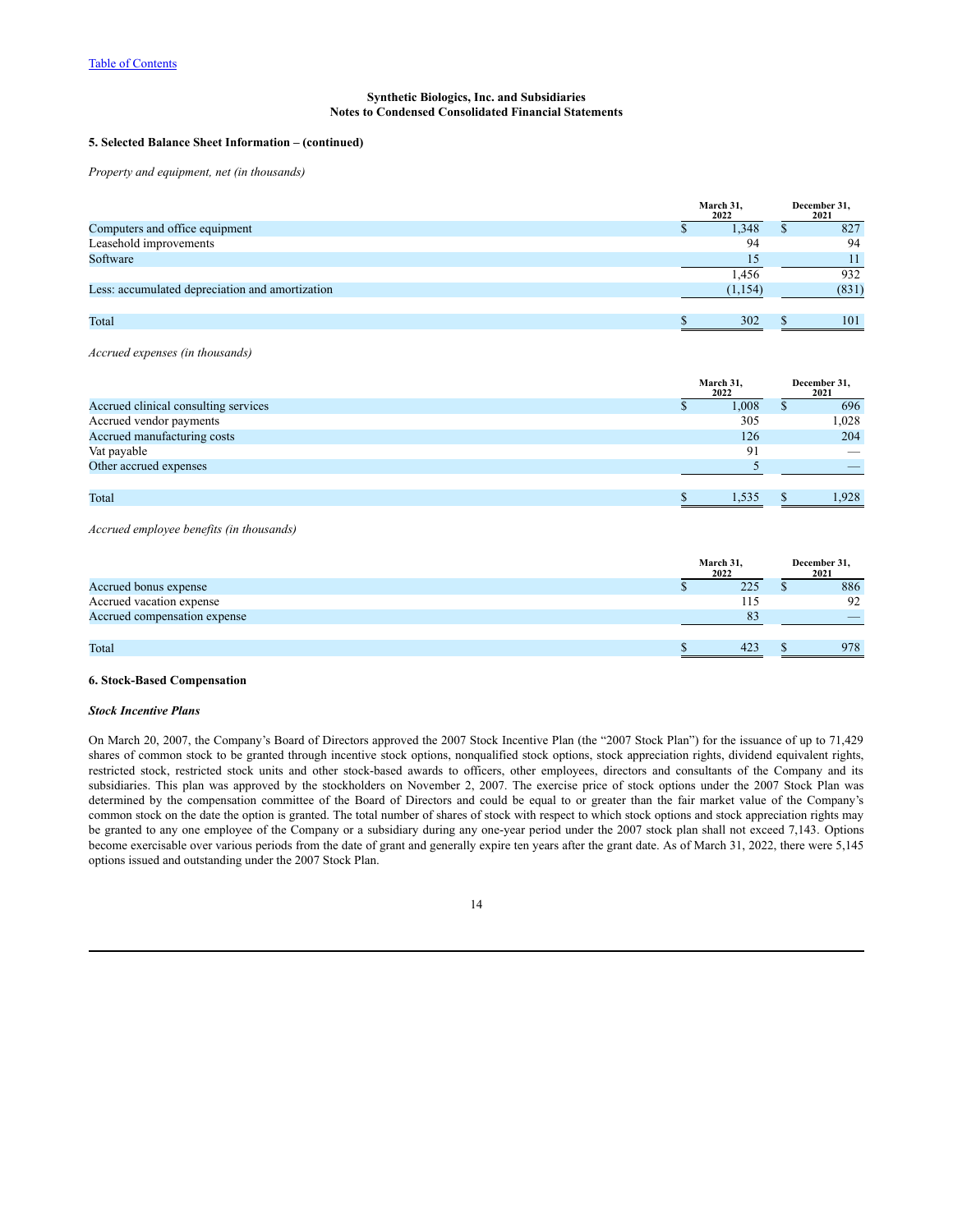#### **6. Stock-Based Compensation – (continued)**

On November 2, 2010, the Board of Directors and stockholders adopted the 2010 Stock Incentive Plan ("2010 Stock Plan") for the issuance of up to 85,714 shares of common stock to be granted through incentive stock options, nonqualified stock options, stock appreciation rights, dividend equivalent rights, restricted stock, restricted stock units and other stock-based awards to officers, other employees, directors and consultants of the Company and its subsidiaries. On October 22, 2013, the stockholders approved and adopted an amendment to the Company's 2010 Stock Plan to increase the number of shares of Company's common stock reserved for issuance under the Plan from 85,714 to 171,429; on May 15, 2015, increased the number of shares from 171,429 to 228,572; on August 25, 2016, increased the number of shares from 228,572 to 400,000; on September 7, 2017, increased the number of shares from 400,000 to 500,000; on September 24, 2018 increased the number of shares from 500,000 to 1,000,000; and on September 5, 2019, increased the number of shares from 1,000,000 to 4,000,000. The exercise price of stock options under the 2010 Stock Plan is determined by the compensation committee of the Board of Directors and may be equal to or greater than the fair market value of the Company's common stock on the date the option is granted. Options become exercisable over various periods from the date of grant and expire between five and ten years after the grant date. As of March 31, 2022, there were 2,434,237 options issued and outstanding under the 2010 Stock Plan.

On September 17, 2020, the stockholders approved and adopted the 2020 Stock Incentive Plan ("2020 Stock Plan") for the issuance of up to 4,000,000 shares of Common Stock to be granted through incentive stock options, nonqualified stock options, stock appreciation rights, dividend equivalent rights, restricted stock, restricted stock units and other stock-based awards to officers, other employees, directors and consultants of the Company and its subsidiaries. As of March 31, 2022, there were 3,668,333 options issued and outstanding under the 2010 Stock Plan.

In the event of an employee's termination, the Company will cease to recognize compensation expense for that employee. Stock forfeitures are recognized as incurred. There is no deferred compensation recorded upon initial grant date. Instead, the fair value of the stock-based payment is recognized over the stated vesting period.

The Company has applied fair value accounting for all stock-based payment awards since inception. The fair value of each option granted is estimated on the date of grant using the Black-Scholes option pricing model. There were no options granted during the three months ended March 31, 2022 and 2021.

*Expected dividends —*The Company has never declared or paid dividends on its common stock and has no plans to do so in the foreseeable future.

*Expected volatility*—Volatility is a measure of the amount by which a financial variable such as a share price has fluctuated (historical volatility) or is expected to fluctuate (expected volatility) during a period. The expected volatility assumption is derived from the historical volatility of the Company's common stock over a period approximately equal to the expected term.

*Risk-free interest rate*—The assumed risk free rate used is a zero coupon U.S. Treasury security with a maturity that approximates the expected term of the option.

*Expected life of the option*—The period of time that the options granted are expected to remain unexercised. Options granted during the year have a maximum term of seven years. The Company estimates the expected life of the option term based on the weighted average life between the dates that options become fully vested and the maximum life of options granted.

The Company records stock-based compensation based upon the stated vesting provisions in the related agreements. The vesting provisions for these agreements have various terms as follows:

- immediate vesting,
- in full on the one-year anniversary date of the grant date,
- half vesting immediately and the remaining over three years,

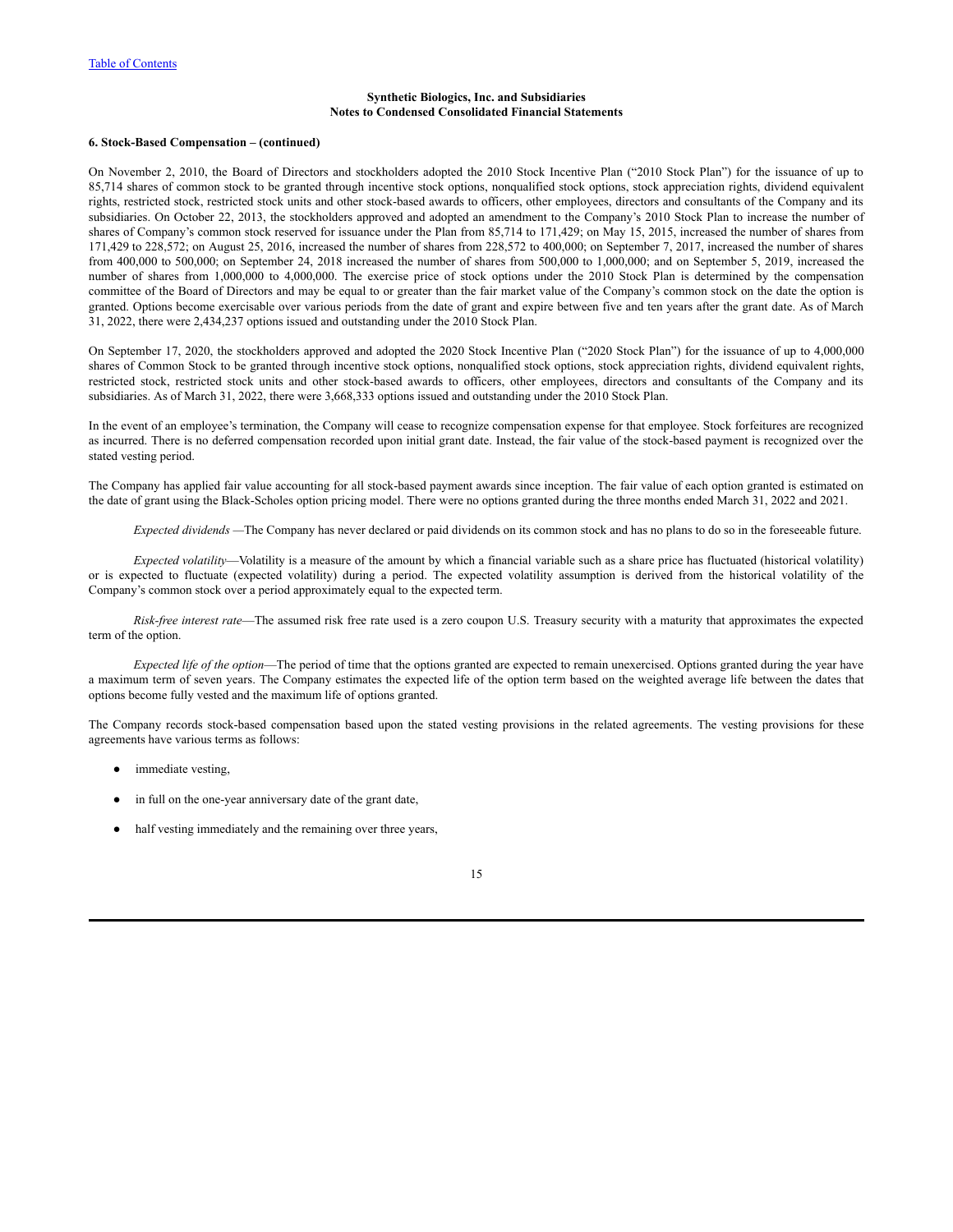# **6. Stock-Based Compensation – (continued)**

- quarterly over three years,
- annually over three years,
- one-third immediate vesting and the remaining annually over two years,
- one-half immediate vesting and the remaining over nine months,
- one-quarter immediate vesting and the remaining over three years,
- one-quarter immediate vesting and the remaining over 33 months,
- monthly over one year, and
- monthly over three years.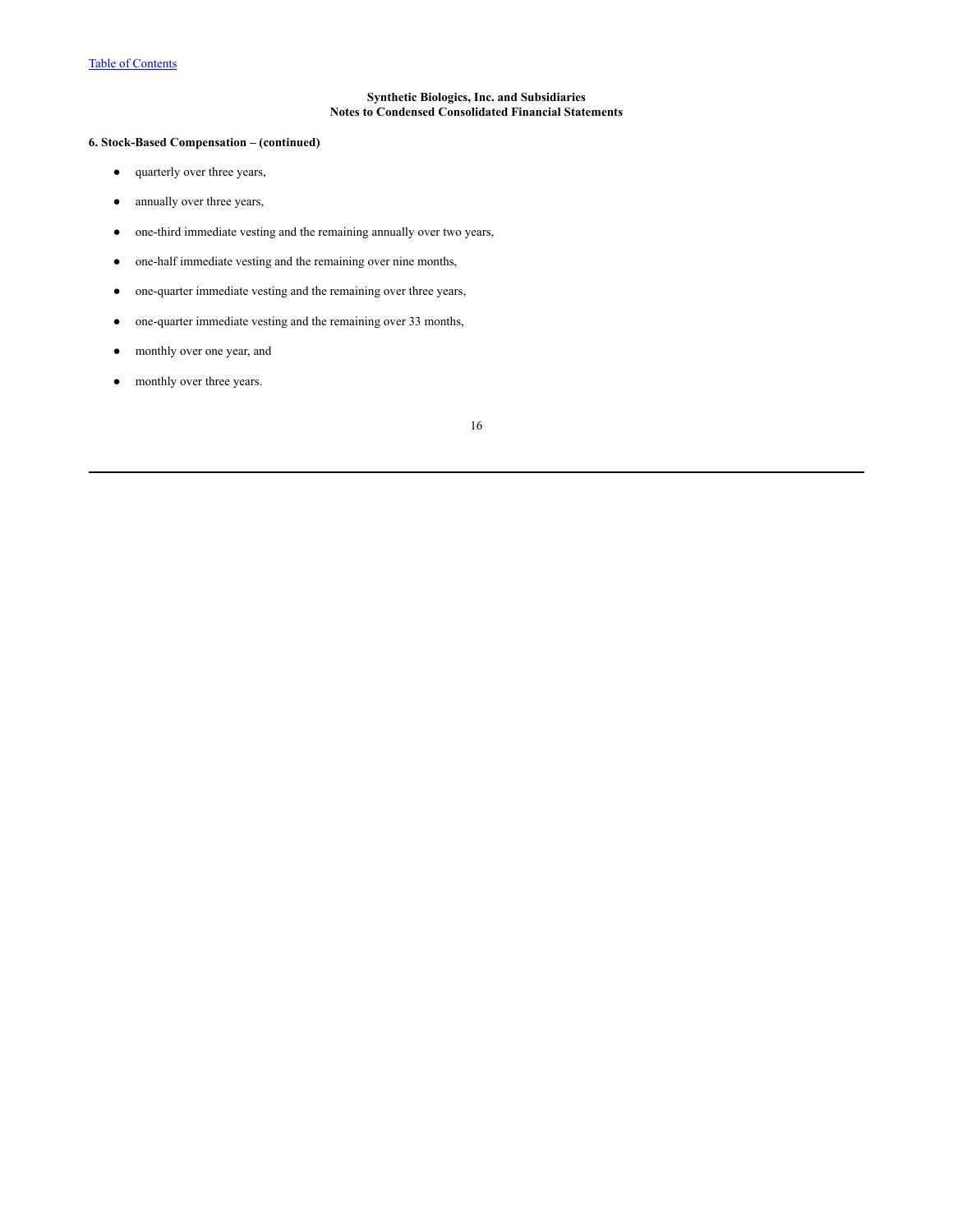## **6. Stock-Based Compensation – (continued)**

A summary of stock option activity for the three months ended March 31, 2022 and the year ended December 31, 2021 is as follows:

|                                                                              | <b>Options</b> | Weighted<br><b>Average Exercise</b><br>Price |         | <b>Weighted Average</b><br>Remaining<br><b>Contractual Life</b> | Aggregate<br><b>Intrinsic</b><br>Value |
|------------------------------------------------------------------------------|----------------|----------------------------------------------|---------|-----------------------------------------------------------------|----------------------------------------|
| Balance - December 31, 2020                                                  | 3,997,418      | $\mathbb{S}$                                 | 2.35    | $6.09$ years                                                    |                                        |
|                                                                              |                |                                              |         |                                                                 |                                        |
| Granted                                                                      | 2,260,000      |                                              | 0.33    |                                                                 |                                        |
| Exercised                                                                    |                |                                              |         |                                                                 |                                        |
| Expired                                                                      | (2,143)        |                                              | 45.15   |                                                                 |                                        |
| Forfeited                                                                    |                |                                              |         |                                                                 |                                        |
| Balance - December 31, 2021                                                  | 6,255,275      |                                              | 1.61    | 5.58 years                                                      |                                        |
|                                                                              |                |                                              |         |                                                                 |                                        |
| Granted                                                                      |                |                                              |         |                                                                 |                                        |
| Exercised                                                                    |                |                                              |         |                                                                 |                                        |
| Expired                                                                      | (2, 413)       |                                              | 75.60   |                                                                 |                                        |
| Forfeited                                                                    | (145, 417)     |                                              | 0.36    |                                                                 |                                        |
|                                                                              |                |                                              |         |                                                                 |                                        |
| Balance - March 31, 2022 - outstanding                                       | 6,107,715      |                                              | 1.61    | 5.26 years                                                      | \$                                     |
|                                                                              |                |                                              |         |                                                                 |                                        |
| Balance - March 31, 2022 - exercisable                                       | 3,221,457      | \$.                                          | 2.73    | 4.37 years                                                      | \$                                     |
|                                                                              |                |                                              |         |                                                                 |                                        |
| Grant date fair value of options granted – three months ended March 31, 2022 |                |                                              |         |                                                                 |                                        |
|                                                                              |                |                                              |         |                                                                 |                                        |
| Weighted average grant date fair value – three months ended March 31, 2022   |                |                                              |         |                                                                 |                                        |
|                                                                              |                |                                              |         |                                                                 |                                        |
| Grant date fair value of options granted – year ended December 31, 2021      |                |                                              | 501,000 |                                                                 |                                        |
|                                                                              |                |                                              |         |                                                                 |                                        |
|                                                                              |                |                                              |         |                                                                 |                                        |
| Weighted average grant date fair value – year ended December 31, 2021        |                | \$                                           | 0.22    |                                                                 |                                        |

Stock-based compensation expense included in general and administrative expenses and research and development expenses relating to stock options issued to employees for the three months ended March 31, 2022 and 2021 was \$59,000 and \$49,000, respectively. Stock-based compensation expense included in general and administrative expenses and research and development expenses relating to stock options issued to consultants for the three months ended March 31, 2022 and 2021 were \$53,000 and \$52,000, respectively.

As of March 31, 2022, total unrecognized stock-based compensation expense related to stock options was \$624,000, which is expected to be expensed through February 2024.

The FASB's guidance for stock-based payments requires cash flows from excess tax benefits to be classified as a part of cash flows from operating activities. Excess tax benefits are realized tax benefits from tax deductions for exercised options in excess of the deferred tax asset attributable to stock compensation costs for such options. The Company did not record any excess tax benefits during the three months ended March 31, 2022 and 2021.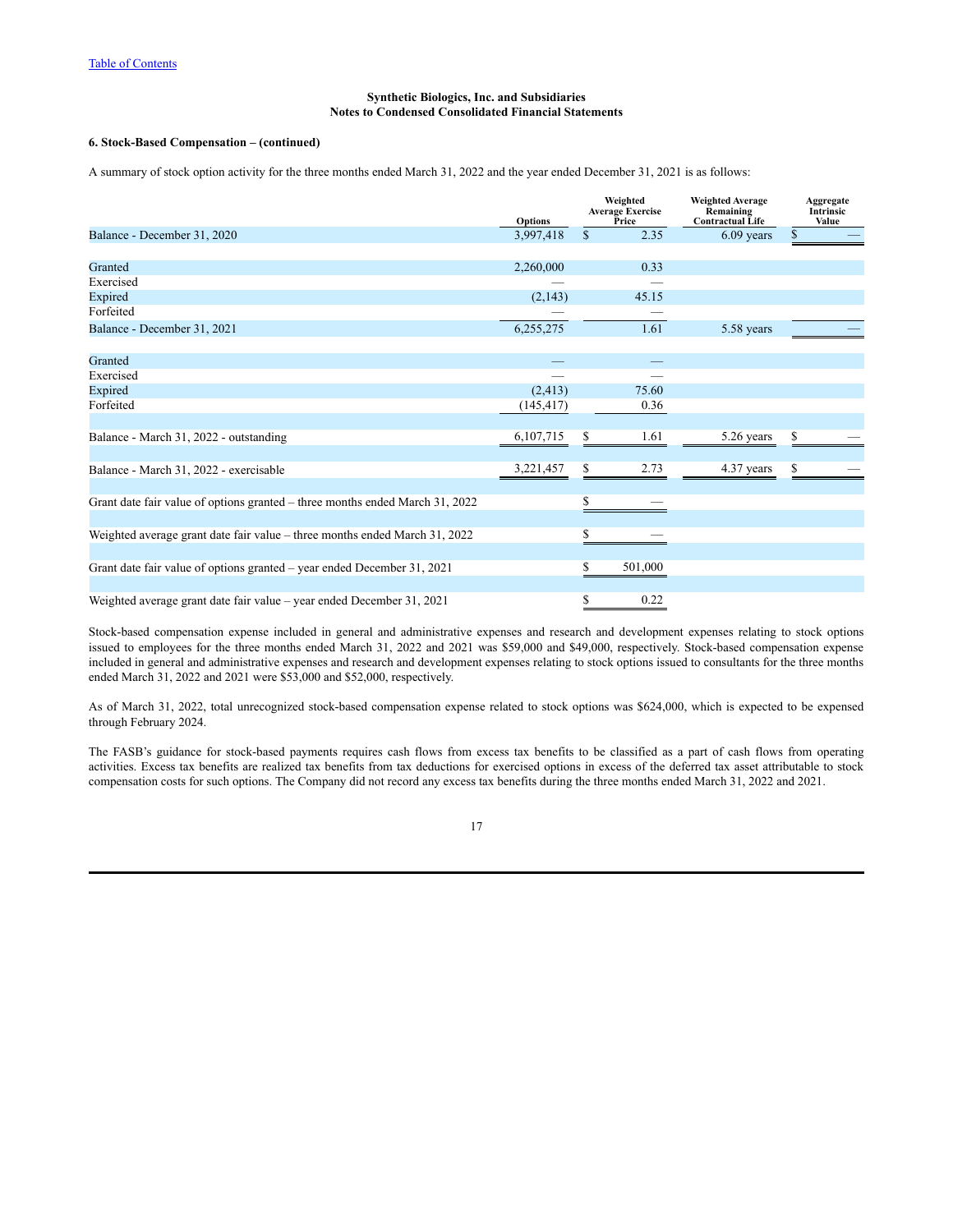#### **7. Stock Warrants**

On October 15, 2018, the Company closed its underwritten public offering pursuant to which it received gross proceeds of approximately \$18.6 million before deducting underwriting discounts, commissions and other offering expenses payable by the Company and sold an aggregate of (i) 2,520,000 Class A Units (the "Class A Units"), with each Class A Unit consisting of one share of the Common Stock, and one five-year warrant to purchase one share of Common Stock at an initial exercise price of \$1.38 per share, which subsequently was reduced to \$0.69 per share (each a "Warrant" and collectively, the "Warrants"), with each Class A Unit to be offered to the public at a public offering price of \$1.15, and (ii) 15,723 Class B Units (the "Class B Units", and together with the Class A Units, the "Units"), with each Class B Unit offered to the public at a public offering price of \$1,000 per Class B Unit and consisting of one share of the Company's Series B Convertible Preferred Stock (the "Series B Preferred Stock"), with a stated value of \$1,000 and convertible into shares of Common Stock at the stated value divided by a conversion price of \$1.15 per share, with all shares of Series B Preferred Stock convertible into an aggregate of 13,672,173 shares of Common Stock, and issued with an aggregate of 13,672,173 Warrants.

On November 16, 2020, the exercise price of the Warrants was reduced from \$1.38 per Warrant per full share of the Company's common stock, \$0.001 par value per share (the "Common Stock"), to \$0.69 per Warrant per full share of Common Stock in accordance with the anti-dilution terms of the Warrant. The reduction was the result of the issuance of shares of Common Stock by the Company through its "at the market offering" facility. The effect of the change in the exercise price of the warrants as a result of the triggering of the down round protection clause in the Warrants was recorded as a deemed dividend of \$0.9 million during the year ended December 31, 2020, which reduces the income available to common stockholders. In addition, pursuant to the underwriting agreement that the Company had entered into with A.G.P./Alliance Global Partners (the "Underwriters"), as representative of the underwriters, the Company granted the Underwriters a 45 day option (the "Over-allotment Option") to purchase up to an additional 2,428,825 shares of Common Stock and/or additional Warrants to purchase an additional 2,428,825 shares of Common Stock. The Underwriters partially exercised the Overallotment Option by electing to purchase from the Company additional Warrants to purchase 1,807,826 shares of Common Stock. If, at the time of exercise, there is no effective registration statement registering, or no current prospectus available for, the issuance of the shares of Common Stock to the holder, then the Warrants may only be exercised through a cashless exercise. No fractional shares of Common Stock will be issued in connection with the exercise of a Warrant. In lieu of fractional shares, the holder will receive an amount in cash equal to the fractional amount multiplied by the fair market value of any such fractional shares. The Company has concluded that the Warrants are required to be equity classified. The Warrants were valued on the date of grant using Monte Carlo simulations. During the three months ended March 31, 2021, 11,655,747 warrants were exercised for cash proceeds of \$8.0 million. There were no warrants exercised during the three months ended March 31, 2022.

A summary of all warrant activity for the Company for the quarter ended March 31, 2022 and the year ended December 31, 2021 is as follows:

|                              | Number of<br>Warrants | <b>Weighted Average</b><br><b>Exercise Price</b> |
|------------------------------|-----------------------|--------------------------------------------------|
| Balance at December 31, 2020 | 18,000,713            | 0.69                                             |
| Granted                      |                       |                                                  |
| Exercised                    | (11, 655, 747)        | 0.69                                             |
| Forfeited                    |                       |                                                  |
| Balance at December 31, 2021 | 6,344,966             | 0.69<br>S                                        |
| Granted                      |                       |                                                  |
| Exercised                    |                       |                                                  |
| Forfeited                    |                       |                                                  |
| Balance at March 31, 2022    | 6,344,966             | 0.69                                             |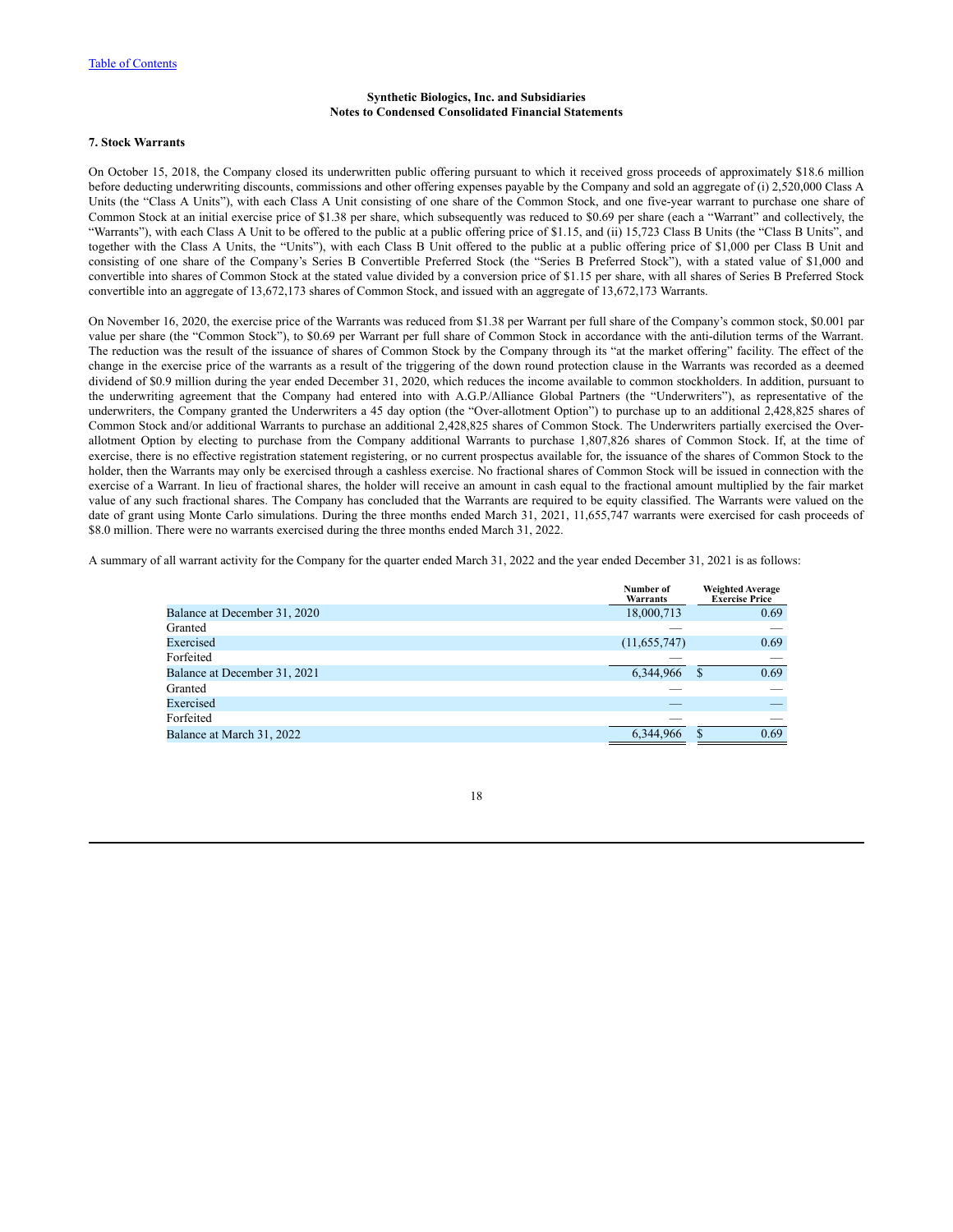#### **7. Stock Warrants – (continued)**

On December 26, 2017, the Company entered into a consulting agreement for advisory services for a period of six months. As compensation for such services, the consultant was paid an upfront payment, a monthly fee and on January 24, 2018 was issued a warrant exercisable for 714 shares of the Company's common stock on the date of issue. The warrant is equity classified and the fair value of the warrant approximated \$9,000 and was measured using the Black-Scholes option pricing model.

A summary of all outstanding and exercisable common stock warrants as of March 31, 2022 is as follows:

| <b>Exercise Price</b> | Warrants<br>Outstanding | Warrants<br>Exercisable | <b>Weighted Average</b><br>Remaining<br>Contractual Life |
|-----------------------|-------------------------|-------------------------|----------------------------------------------------------|
| \$<br>0.69            | 6,344,252               | 6,344,252               | $.53$ years                                              |
| 18.20                 | 714                     | 714                     | $0.74$ years                                             |
| \$<br>0.69            | 6.344.966               | 6,344,966               | $.53$ years                                              |

#### **8. Net Loss per Share**

Basic net loss per share is computed by dividing net loss by the weighted average number of common shares outstanding. Diluted net loss per share is computed by dividing net loss by the weighted average number of common shares outstanding including the effect of common share equivalents. Diluted net loss per share assumes the issuance of potential dilutive common shares outstanding for the period and adjusts for any changes in income and the repurchase of common shares that would have occurred from the assumed issuance, unless such effect is anti-dilutive. Net loss attributable to common stockholders for the three months ended March 31, 2022 was \$4.3 million. Net loss attributable to common stockholders for the three months ended March 31, 2021 was \$11.5 million and excludes net loss attributable to non-controlling interest of \$0.1 million and includes the accretion of the Series B preferred discount of \$1.5 million as a result of converted shares and Series A preferred stock accrued dividends of \$0.1 million and the deemed dividend of \$7.4 million resulting from the effect of the Series A preferred stock price adjustment during the first quarter of 2021. There were no shares of common stock underlying Series B Preferred shares convertible to common stock that were excluded from the computations of net loss per common share for the three months ended March 31, 2021 since all remaining Series B preferred stock were converted to common stock in 2021. The number of options and warrants for the purchase of common stock that were excluded from the computations of net loss per common share and for the three months ended March 31, 2022 were 6,107,715 and 6,344,966, respectively and for the three months ended March 31, 2021 were 3,997,418 and 6,344,966, respectively, because their effect is anti-dilutive.

#### **9. Non-controlling Interest and Related Party**

On September 5, 2018, the Company entered into an agreement (the 'Stock Purchase Agreement") with Cedars-Sinai Medical Center (CSMC) for an investigator-sponsored Phase 2b clinical study of SYN-010 to be co-funded by the Company and CSMC (the "Study"). The Study will provide further evaluation of the efficacy and safety of SYN-010, the Company's modified-release reformulation of lovastatin lactone, which is exclusively licensed to the Company by CSMC. SYN-010 is designed to reduce methane production by certain microorganisms (M. smithii) in the gut to treat an underlying cause of irritable bowel syndrome with constipation (IBS-C).

In consideration of the support provided by CSMC for the Study, the Company paid \$328,000 to support the Study and the Company entered into a Stock Purchase Agreement with CSMC pursuant to which the Company, upon the approval of the Study protocol by the Institutional Review Board (IRB): (i) issued to CSMC fifty thousand (50,000) shares of common stock of the Company; and (ii) transferred to CSMC an additional two million four hundred twenty thousand (2,420,000) shares of common stock of its subsidiary SYN Biomics, Inc. ("Synbiomics") owned by the Company, such that after such issuance CSMC owns an aggregate of seven million four hundred eighty thousand (7,480,000) shares of common stock of SYN Biomics, representing seventeen percent (17%) of the issued and outstanding shares of SYN Biomics' common stock. The services rendered are recorded to research and development expense in proportion with the progress of the study and based overall on the fair value of the shares (\$285,000) as determined at the date of IRB approval. There was no expense recorded related to this transaction during the three months ended March 31,2022 and 2021.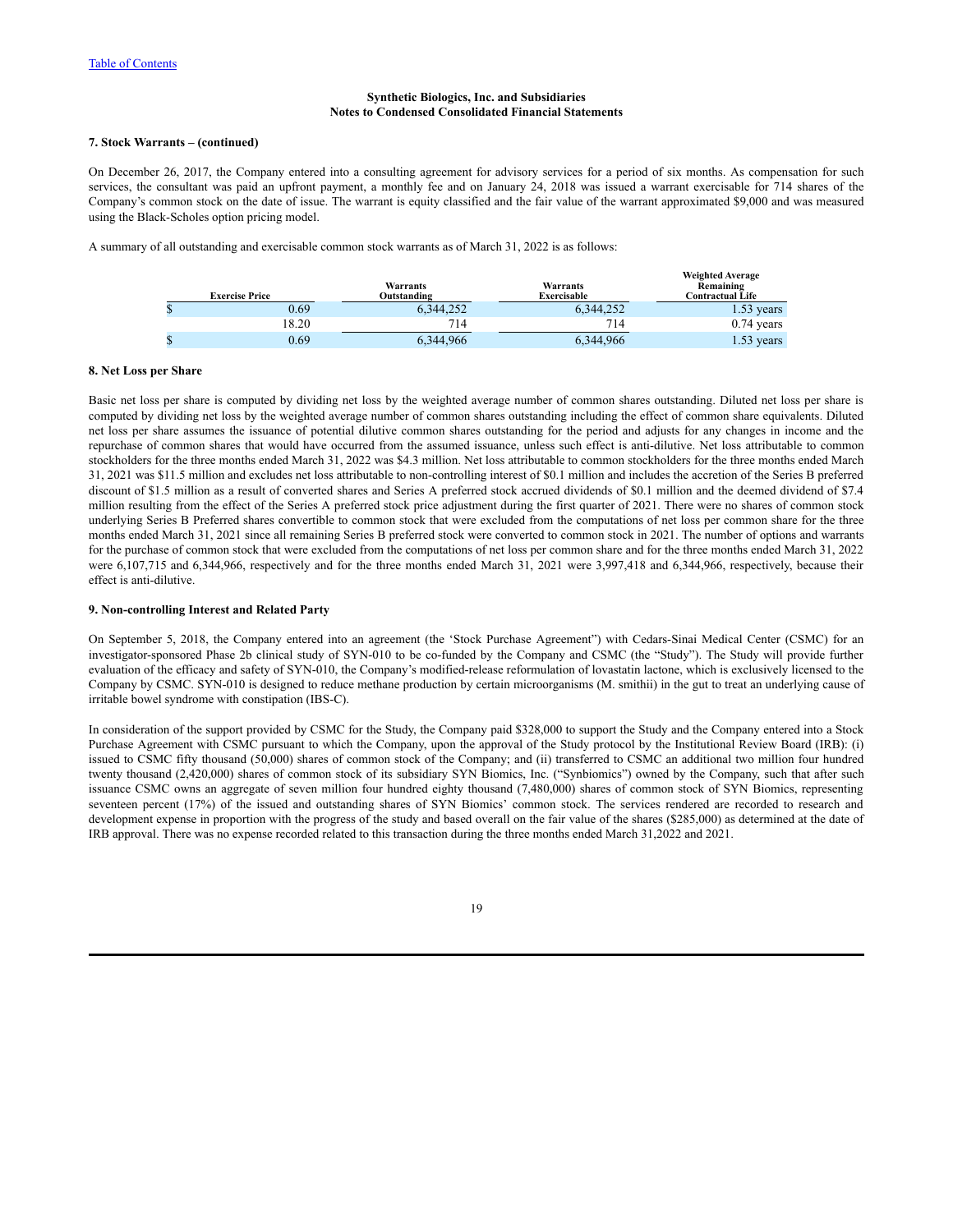#### **9. Non-controlling Interest and Related Party – (continued)**

The Agreement also provided CSMC with a right, commencing on the six month anniversary of issuance of the stock under certain circumstances in the event that the shares of stock of SYN Biomics are not then freely tradeable, and subject to NYSE American, LLC approval, to exchange its SYN Biomics shares for unregistered shares of the Company's common stock, with the rate of exchange based upon the relative contribution of the valuation of SYN Biomics to the public market valuation of the Company at the time of each exchange. The Stock Purchase Agreement also provides for tag-along rights in the event of the sale by the Company of its shares of SYN Biomics.

On September 30, 2020, CSMC MAST formally agreed to discontinue the ongoing Phase 2b investigator-sponsored clinical study of SYN-010 following the results of a planned interim futility analysis. Although it was concluded that SYN-010 was well tolerated, SYN-010 was unlikely to meet its primary endpoint by the time enrollment is completed.

On November 9, 2020, the Company and its subsidiary, Synthetic Biomics, Inc. and CSMC mutually agreed to terminate the exclusive license agreement dated December 5, 2013 and all amendments thereto and the clinical trial agreement relating to SYN-010. The determination to terminate the SYN-010 license agreement was agreed following the completion of a planned interim futility analysis of the Phase 2b investigator-sponsored clinical trial of SYN-010. On September 30, 2020, CSMC (the Company's SYN-010 clinical development partner) informed the Company that it discontinued the ongoing Phase 2b investigator-sponsored clinical study of SYN-010 IBS-C patients. During 2021, CSMC returned its shares of SYN Biomics to the Company. The Company's interest in SYN Biomics is now 100%. This is reflected in the Consolidated Statements of Equity (Deficit).

The Company's non-controlling interest was accounted for under ASC 810, Consolidation and represents the minority stockholder's ownership interest related to the Company's subsidiary, SYN Biomics. In accordance with ASC 810, the Company reports its non-controlling interest in subsidiaries as a separate component of equity in the Consolidated Balance Sheets and reports both net loss attributable to the non-controlling interest and net loss attributable to the Company's common stockholders in the face of the Consolidated Statements of Operations.

#### **10. Common and Preferred Stock**

### *Series B Preferred Stock*

On October 15, 2018, the Company closed its underwritten public offering pursuant to which it received gross proceeds of approximately \$18.6 million before deducting underwriting discounts, commissions and other offering expenses payable by the Company and sold an aggregate of (i) 2,520,000 Class A Units, with each Class A Unit offered to the public at a public offering price of \$1.15, and (ii) 15,723 Class B Units, with each Class B Unit offered to the public at a public offering price of \$1,000 per Class B Unit and consisting of one share of the Company's Series B Preferred Stock, with a stated value of \$1,000 and convertible into shares of Common Stock at the stated value divided by a conversion price of \$1.15 per share, with all shares of Series B Preferred Stock convertible into an aggregate of 13,672,173 shares of Common Stock, and issued with an aggregate of 13,672,173 October 2018 Warrants. Since the above units are equity instruments, the proceeds were allocated on a relative fair value basis which created the Series B Preferred Stock discount.

In addition, pursuant to the Underwriting Agreement that the Company entered into with the Underwriters on October 10, 2018, the Company granted the Underwriters a 45 day option (the "Over-allotment Option") to purchase up to an additional 2,428,825 shares of Common Stock and/or additional warrants to purchase an additional 2,428,825 shares of Common Stock. Each Warrant is exercisable for one share of common stock. The Underwriters partially exercised the Over-allotment Option by electing to purchase from the Company additional Warrants to purchase 1,807,826 shares of Common Stock.

The conversion price of the Series B Preferred Stock and exercise price of the October 2018 Warrants is subject to appropriate adjustment in the event of recapitalization events, stock dividends, stock splits, stock combinations, reclassifications, reorganizations or similar events affecting the Common Stock. The exercise price of the Warrants is subject to adjustment in the event of certain dilutive issuances.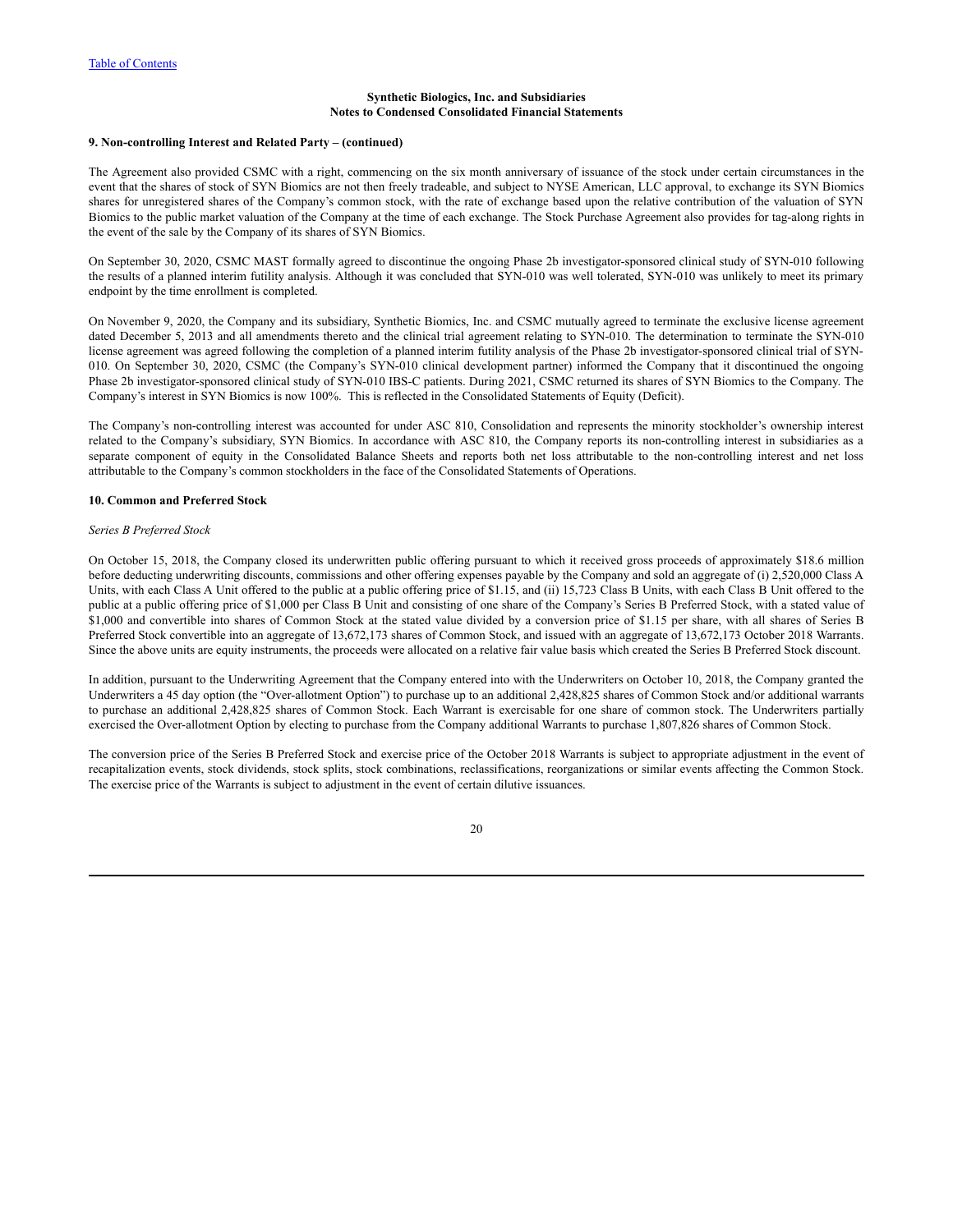#### **10. Common and Preferred Stock – (continued)**

On November 16, 2020, the exercise price of the Warrants was reduced from \$1.38 per Warrant per full share of common stock to \$0.69 per Warrant per full share of common stock. The reduction was the result of the issuance of shares of Common Stock by the Company through its "at the market offering" facility. The effect of the change in the exercise price of the warrants as a result of the triggering of the down round protection clause in the Warrants was recorded as a deemed dividend in accumulated deficit of \$880,000, which reduces the income available to common stockholders for the year ended December 31, 2020.

The October 2018 Warrants are immediately exercisable at a price of \$0.69 effective November 16, 2020) per share of common stock (which was 120% of the public offering price of the Class A Units) and will expire on October 15, 2023. If, at the time of exercise, there is no effective registration statement registering, or no current prospectus available for, the issuance of the shares of common stock to the holder, then the October 2018 warrants may only be exercised through a cashless exercise. No fractional shares of common stock will be issued in connection with the exercise of any October 2018 warrants. In lieu of fractional shares, the holder will receive an amount in cash equal to the fractional amount multiplied by the fair market value of any such fractional shares.

Since the effective conversion price of the Series B Preferred Stock is less than the fair value of the underlying common stock at the date of issuance, there is a beneficial conversion feature ("BCF") at the issuance date. Because the Series B Preferred Stock has no stated maturity or redemption date and is immediately convertible at the option of the holder, the discount created by the BCF is immediately charged to accumulated deficit as a "deemed dividend" and impacts earnings per share. During the three months ended March 31, 2021, 3,973 shares were converted resulting in the recognition of a deemed dividends of \$1.5 million for the amortization of the Series B Preferred Stock discount upon conversion. During the three months ended March 31, 2022 there were no shares converted as all shares were converted in 2021 and 2020.

#### *Series A Preferred Stock*

On September 11, 2017, the Company entered into a share purchase agreement (the "Purchase Agreement") with an investor (the "Investor"), pursuant to which the Company offered and sold in a private placement 120,000 shares of its Series A Convertible Preferred Stock, par value \$0.001 per share (the "Series A Preferred Stock") for an aggregate purchase price of \$12 million, or \$100 per share.

The Series A Preferred Stock ranks senior to the shares of the Company's common stock, and any other class or series of stock issued by the Company with respect to dividend rights, redemption rights and rights to the distribution of assets on any voluntary or involuntary liquidation, dissolution or winding up of the affairs of the Company. Holders of Series A Preferred Stock are entitled to a cumulative dividend at the rate of 2.0% per annum, payable quarterly in arrears, as set forth in the Certificate of Designation of Series A Preferred Stock classifying the Series A Preferred Stock. The Series A Preferred Stock is convertible at the option of the holders at any time into shares of common stock at an initial conversion price of \$0.54 per share which was increased to \$18.90 after taking into account the 2018 reverse stock split, subject to certain customary anti-dilution adjustments and was decreased to \$1.50 on January 27, 2021, see below.

Any conversion of Series A Preferred Stock may be settled by the Company in shares of common stock only.

The holder's ability to convert the Series A Preferred Stock into common stock is subject to (i) a 19.99% blocker provision to comply with NYSE American Listing Rules, (ii) if so elected by the Investor, a 4.99% blocker provision that will prohibit beneficial ownership of more than 4.99% of the outstanding shares of the Company's common stock or voting power at any time, and (iii) applicable regulatory restrictions.

In the event of any liquidation, dissolution or winding-up of the Company, holders of the Series A Preferred Stock are entitled to a preference on liquidation equal to the greater of (i) an amount per share equal to the stated value plus any accrued and unpaid dividends on such share of Series A Preferred Stock (the "Accreted Value"), and (ii) the amount such holders would receive in such liquidation if they converted their shares of Series A Preferred Stock (based on the Accreted Value and without regard to any conversion limitation) into shares of the common stock immediately prior to any such liquidation, dissolution or winding-up (the greater of (i) and (ii), is referred to as the "Liquidation Value").

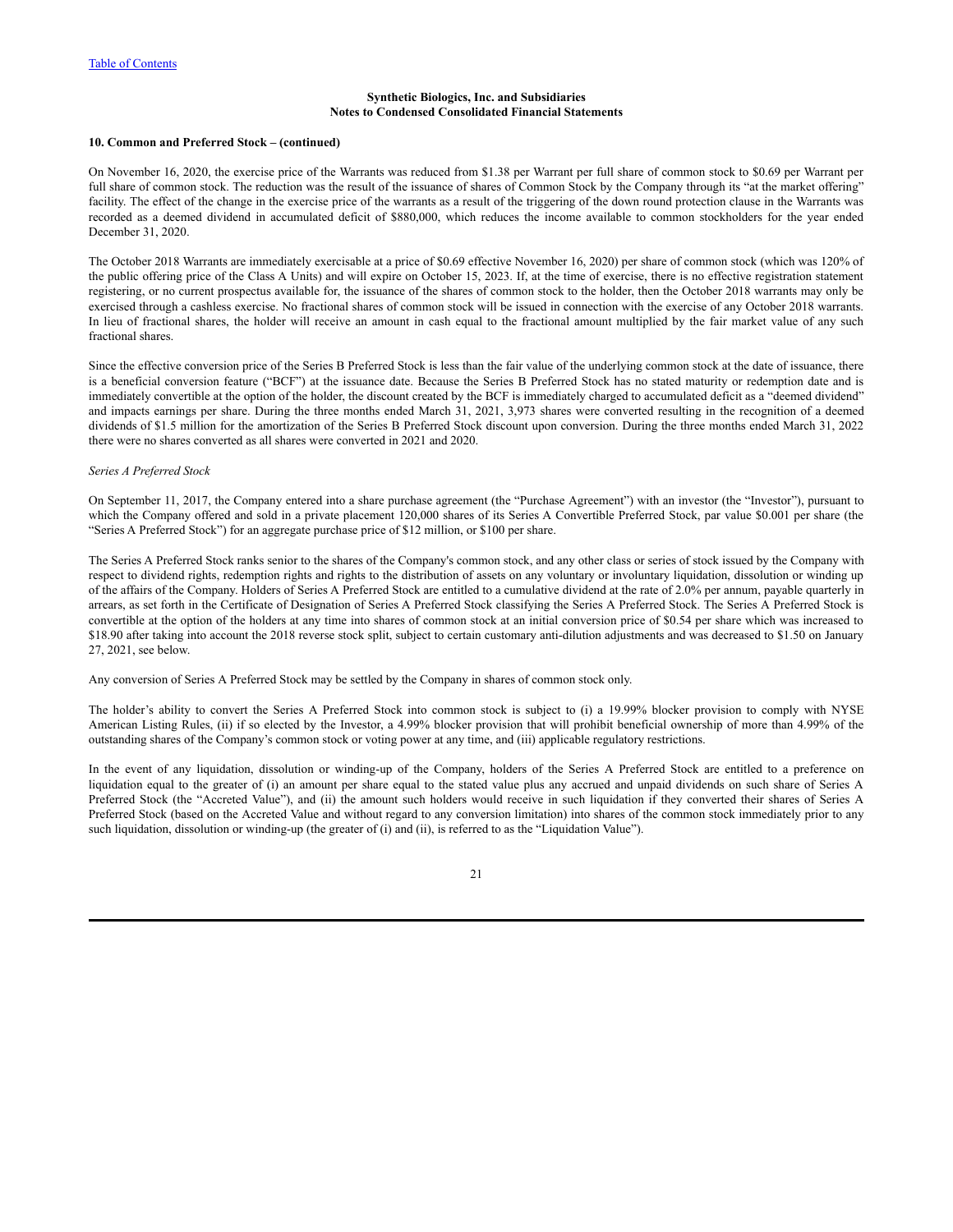#### **10. Common and Preferred Stock – (continued)**

Except as otherwise required by law, the holders of Series A Preferred Stock have no voting rights, other than customary protections against adverse amendments and issuance of *pari passu* or senior preferred stock. Upon certain change of control events involving the Company, prior to the filing of the amendment to the Certificate of Designation for the Series A Preferred Stock described below, the Company will be required to repurchase all of the Series A Preferred Stock at a redemption price equal to the greater of (i) the Accreted Value and (ii) the amount that would be payable upon a change of control (as defined in the Certificate of Designation) in respect of common stock issuable upon conversion of such share of Series A Preferred Stock if all outstanding shares of Series A Preferred Stock were converted into common stock immediately prior to the change of control.

On or at any time after (i) the VWAP (as defined in the Certificate of Designation) for at least 20 trading days in any 30 trading day period is greater than \$70.00, subject to adjustment in the case of stock split, stock dividends or the like the Company has the right, after providing notice not less than 6 months prior to the redemption date, to redeem, in whole or in part, on a pro rata basis from all holders thereof based on the number of shares of Series A Preferred Stock then held, the outstanding Series A Preferred Stock, for cash, at a redemption price per share of Series A Preferred Stock of \$7,875.00, subject to appropriate adjustment in the event of any stock dividend, stock split, combination or other similar recapitalization with respect to the Series A Convertible Preferred Stock or (ii) the five year anniversary of the issue date, the Company shall have the right to redeem, in whole or in part, on a pro rata basis from all holders thereof based on the number of shares of Series A Convertible Preferred Stock then held, the outstanding Series A Preferred Stock, for cash, at a redemption price per share equal to the Liquidation Value.

The Series A Preferred Stock is classified as temporary equity due to the shares being redeemable based on contingent events outside of the Company's control. Since the effective conversion price of the Series A Preferred Stock is less than the fair value of the underlying common stock at the date of issuance, there is a beneficial conversion feature ("BCF") at the issuance date. Because the Series A Preferred Stock has no stated maturity or redemption date and is immediately convertible at the option of the holder, the discount created by the BCF is immediately charged to accumulated deficit as a "deemed dividend" and impacts earnings per share. During the year ended December 31, 2017, the Company recorded a discount of \$6.9 million. Because the Series A Preferred Stock is not currently redeemable, the discount arising from issuance costs was allocated to temporary equity and will not be accreted until such time that redemption becomes probable. The stated dividend rate of 2% per annum is cumulative and the Company accrues the dividend on a quarterly basis (in effect accreting the dividend regardless of declaration because the dividend is cumulative). During the three months ended March 31,2021 and 2020, the Company accrued dividends of \$24,000 and \$62,000, respectively. Once the dividend is declared, the Company will reclassify the declared amount from temporary equity to a dividends payable liability. When the redemption of the Series A Preferred Stock becomes probable, the temporary equity will be accreted to redemption value as a deemed dividend.

On January 27, 2021, the Company filed an amendment to the Certificate of Designation for the Series A Preferred Stock to (i) lower the stated Conversion Price through September 30, 2021 and (ii) remove their change in control put, as an inducement for the holder to fully convert its Series A Preferred Stock. The Amendment to the Certificate of Designation for its Series A Convertible Preferred Stock (the "Certificate of Amendment") with the Secretary of State of the State of Nevada adjusted the conversion price from \$18.90 per share to \$1.50 per share and removed the redemption upon change of control. The Company received notice from the holder of the Series A Preferred Stock that it was increasing the Maximum Percentage as defined in the "Certificate of Designation" from 4.99% to 9.99%, such increase to be effective 61 days from the date hereof. During the three months ended March 31, 2021, all outstanding shares of Series A Convertible Preferred Stock were converted to approximately 9.0 million shares of the Company's common stock. There are no remaining shares of the Series A Convertible Preferred stock outstanding after these conversions. During January and February 2021, the Company issued 8,996,768 shares of its common stock upon the conversion effected on such date by the holder of 120,000 shares of its Series A Convertible Preferred Stock. The fair value of the consideration issued to the holder to induce conversion is accounted for as a deemed dividend and increased net loss available to common shareholders for purposes of calculating loss per share. The Company estimated fair value of the inducement consideration of \$7.4 million and as a result has recorded a corresponding deemed dividend of \$7.4 million during the three months ended March 31, 2021.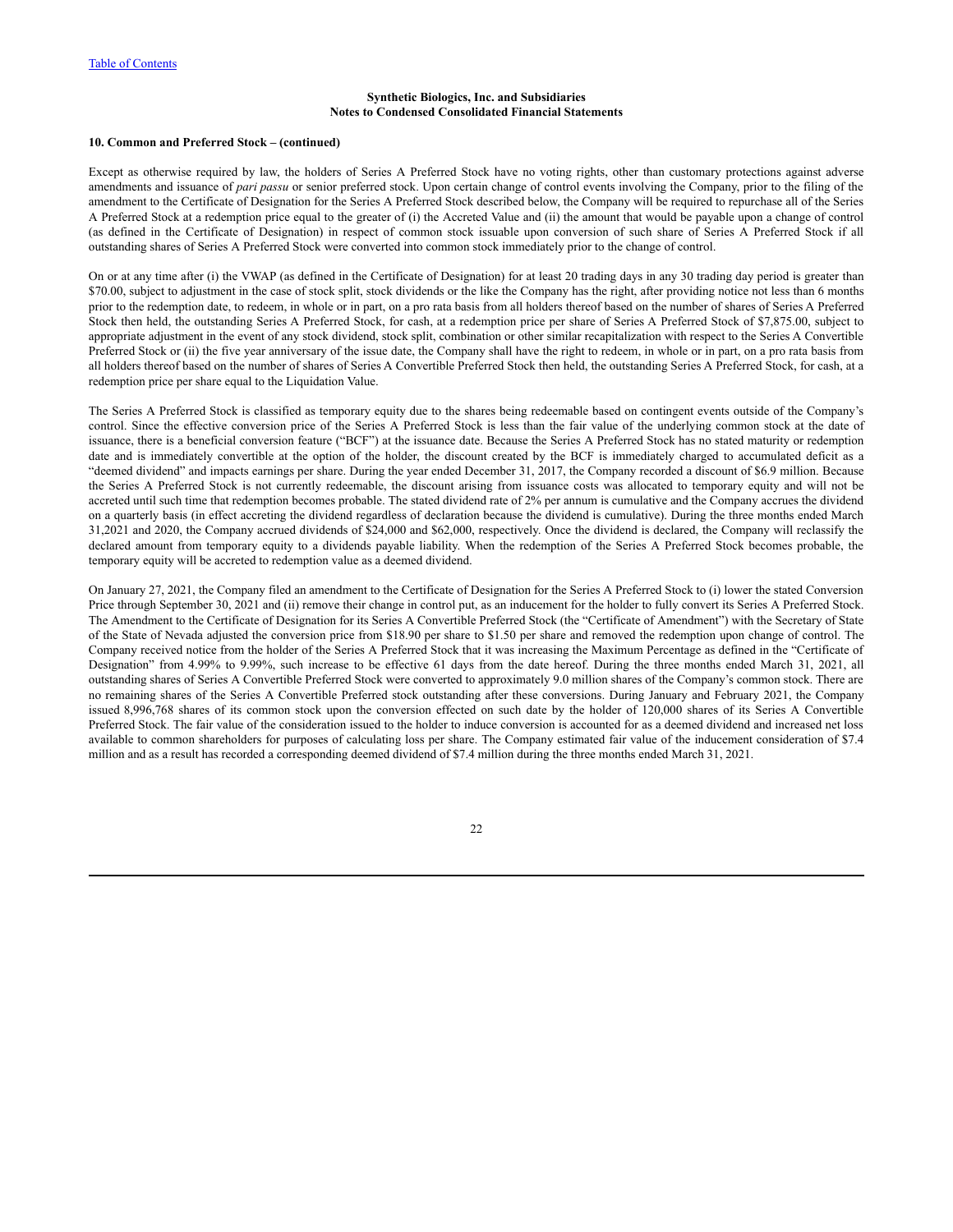### **10. Common and Preferred Stock – (continued)**

### *B. Riley Securities Sales Agreement*

On August 5, 2016, the Company entered into the B. Riley FBR Sales Agreement with FBR Capital Markets & Co. (now known as B. Riley Securities), which enables the Company to offer and sell shares of common stock from time to time through B. Riley Securities, Inc. as the Company's sales agent. Sales of common stock under the B. Riley Securities Sales Agreement are made in sales deemed to be "at-the-market" equity offerings as defined in Rule 415 promulgated under the Securities Act. B. Riley Securities, Inc. is entitled to receive a commission rate of up to 3.0% of gross sales in connection with the sale of the Common Stock sold on the Company's behalf. The Company did not sell any shares of common stock during the three months ended March 31, 2022 through the Riley Securities Sales Agreement.

On February 9, 2021, the Company entered into an amended and restated sales agreement with B. Riley Securities, Inc. ("B. Riley") and A.G.P./Alliance Global Partners ("AGP") in order to include AGP as an additional sales agent for the Company's "at the market offering" program (the "Amended and Restated Sales Agreement"). The Sales Agreement amended and restated the At Market Issuance Sales Agreement, dated August 5, 2016, with B. Riley Securities, Inc. (formerly known as B. Riley FBR, Inc.), as amended by amendment no. 1, dated May 7, 2018, to the At Market Issuance Sales Agreement.

During the three months ended March 31, 2021, the Company sold through the At Market Issuance Sales Agreement and the Amended and Restated Sales Agreement approximately 78.7 million shares of the Company's common stock and received net proceeds of approximately \$66.0 million. During the three months ended March 31, 2022, there were no sales of the Company's common stock through the At Market Issuance Sales Agreement and the Amended and Restated Sales Agreement.

## **11. INDEBTEDNESS**

As a result of the acquisition of VCN the company acquired interest-free or below-market interest rates loans (0%-1%) extended by Spanish governmental institutions of Ministerio de Ciencia , Innovacion y Universidades and ACC10 Generalitat de Catalunya (CDIT loans) The maturities of these loans are between 2027 and 2028. As a result of the VCN acquisition, the company maintains a restricted cash collateral account of \$103,000 relating to the RETOS loan, which is reflected a non-current assets on the balance sheet.

|                          | March 31, 2022<br>Current |   | <b>March 31, 2022</b><br>Non-current |
|--------------------------|---------------------------|---|--------------------------------------|
| NEBT Loan                | 15                        | ۵ | 40                                   |
| <i><b>RETOS 2015</b></i> | 53                        |   | 189                                  |
|                          | 68                        |   | 220                                  |

The difference between the fair value of these liabilities (when relevant conditions associated with the grants are met) and the amount received is recognized as a government grant and classified as other operating income in the statement of profit and loss.

A maturity analysis of the debt as of March 31, 2022 is as follows *(amounts in thousands of dollars)*:

| 2023                                                  | 68  |
|-------------------------------------------------------|-----|
|                                                       | 65  |
|                                                       | 63  |
|                                                       | 52  |
|                                                       | 32  |
|                                                       | 17  |
| 2023<br>2024<br>2025<br>2026<br>2027<br>2028<br>Total | 297 |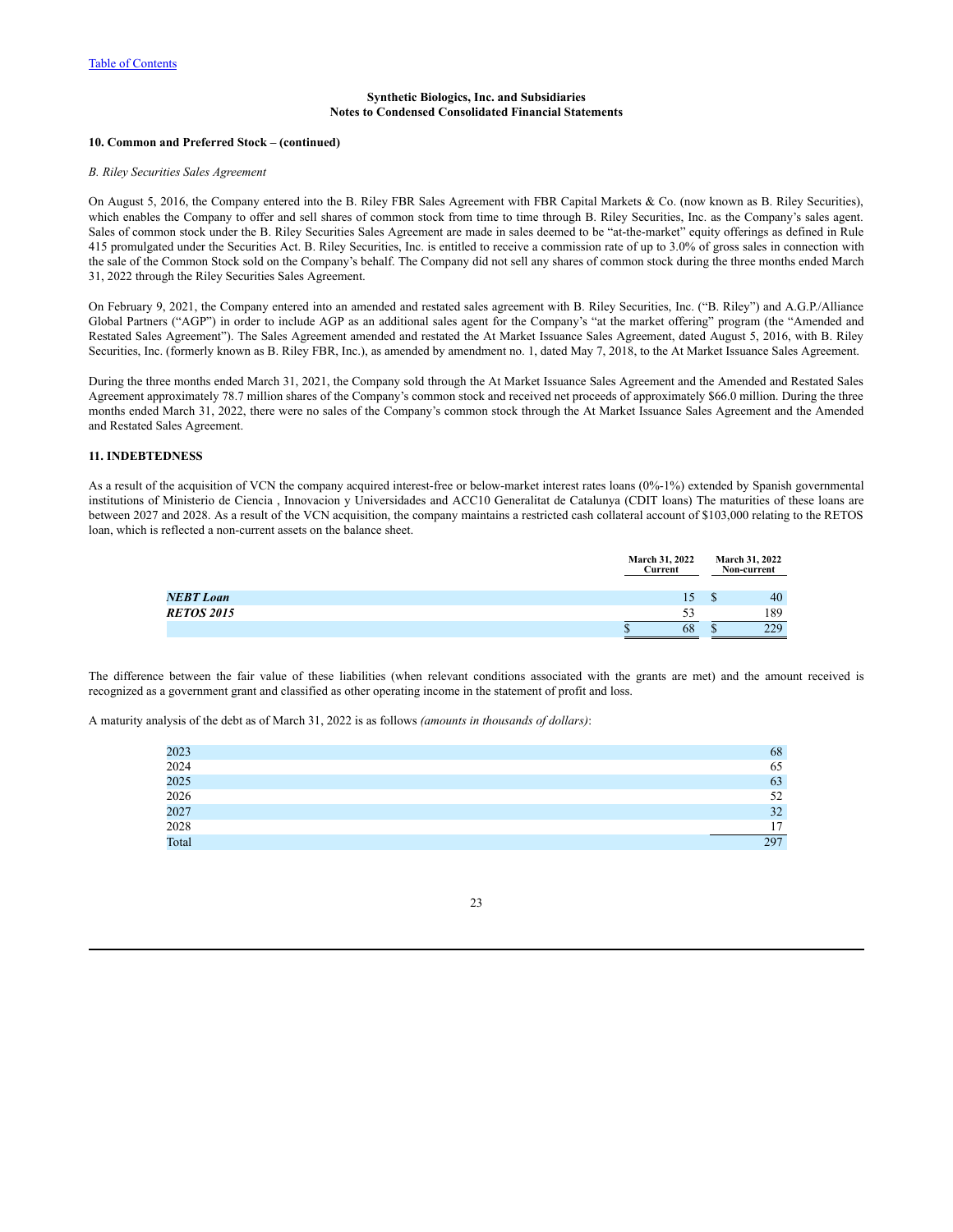#### **12. Commitments and Contingencies**

The Company's existing lease as of March 31, 2022 for its U.S. location is classified as an operating lease. As of March 31, 2022, the Company has two operating lease for facilities. During the quarter ended June 30, 2021, the Company renewed its Rockville MD facility lease by entering into a Second Lease Amendment which extends the lease term for 63 months beginning on September 1, 2022 and ending on December 31, 2027 at stated rental rates and including a 3-month rent abatement. The Second Amendment also has options for a Tenant Improvement Allowance and a Second Extension Term. The Second Amendment also gives the Company the right to expand their space by giving notice to the landlord before December 31, 2021. The Company did not give notice to expand the space during 2021. The Second Extension Term is offered at market rates and there is no economic incentive for the lessee, therefore the Company has determined that it is not part of the original lease term. There is an option in this Second Amendment to Lease for the Company to borrow funds for tenant improvements subject to an 8.5% interest rate.

The Company also leases research and office facilities in Barcelona Spain for its 100 percent owned VCN subsidiary. The current lease is short term agreement with a 90-day termination notice provision that can be exercised by either party. On the closing date of the VCN acquisition, a sublease was executed for SYN to lease research and office facilities at a new location in Parets del Valles (Barcelona) from the former owner of VCN. This lease was executed for an initial term estimated to begin in January 2023 until October 2026, with an option to renew for an additional five years.

Operating lease costs are presented as part of general and administrative expenses in the condensed consolidated statements of operations, and for the quarter ended March 31, 2022 and 2021 approximated \$107,000 and \$51,000, respectively. For the quarter ended March 31, 2022 and 2021, operating cash flows used for operating leases approximated \$112,000 and \$79,000, respectively, and the right of use assets exchanged for operating the lease obligation was \$1.3 million. The day one non-cash addition of right of use assets due to adoption of ASC 842 was \$538,000.

A maturity analysis of our operating leases as of March 31, 2022 is as follows *(amounts in thousands of dollars)*:

| Future undiscounted cash flow for the years ending March 31, |       |
|--------------------------------------------------------------|-------|
| 2022                                                         | 165   |
| 2023                                                         | 327   |
| 2024                                                         | 337   |
| 2025                                                         | 347   |
| 2026                                                         | 357   |
| 2027                                                         | 368   |
| Total                                                        | 1,901 |
|                                                              |       |
| Discount factor                                              | (424) |
| Lease liability                                              | 1,477 |
| Lease liability - current                                    | (126) |
| Lease liability $-$ long term                                | 1,351 |

### *Risks and Uncertainties*

On January 30, 2020, the World Health Organization ("WHO") announced a global health emergency because of COVID-19 and the risks to the international community as the virus spreads globally beyond its point of origin. In March 2020, the WHO classified the COVID-19 outbreak as a pandemic, based on the rapid increase in exposure globally.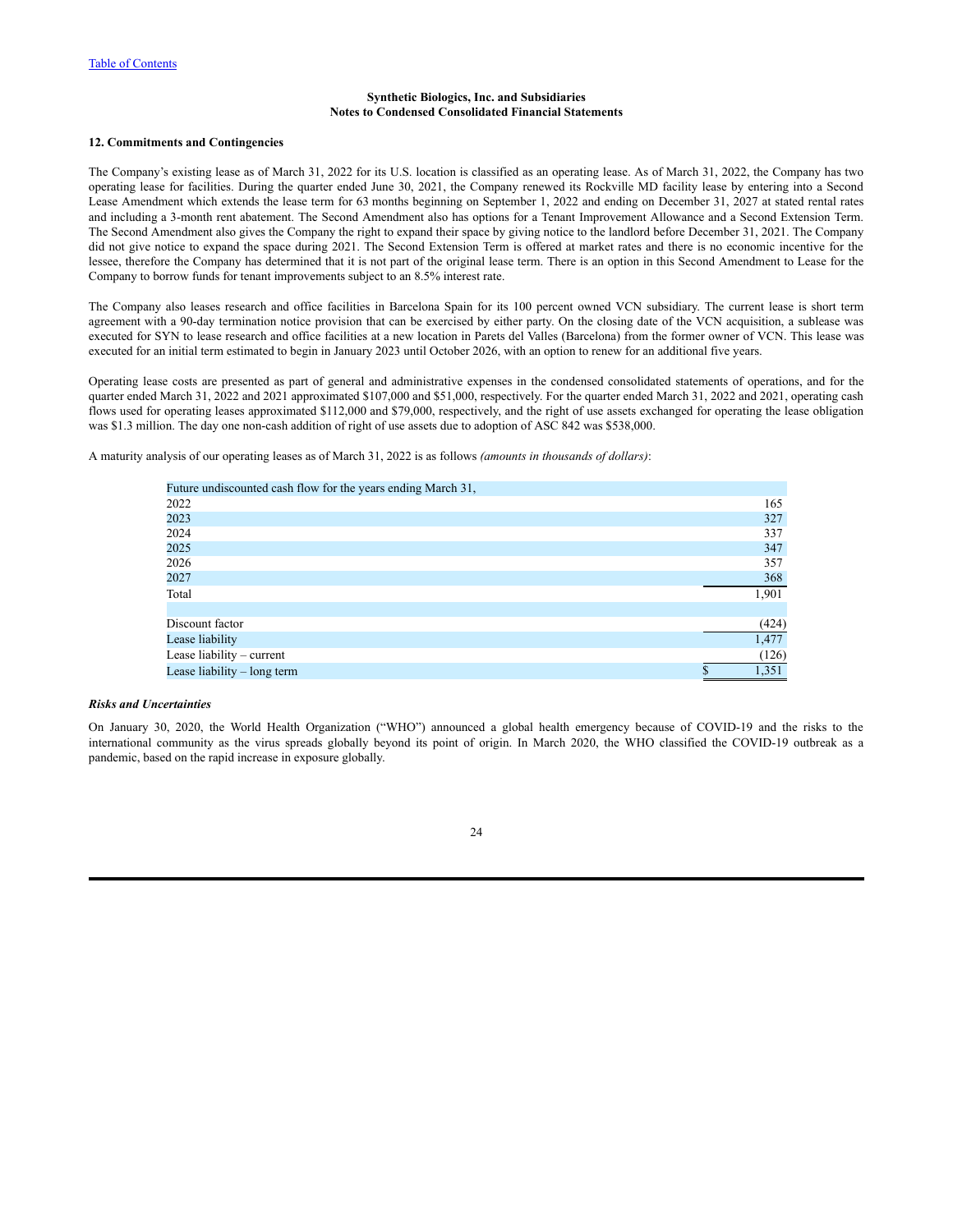## **12. Commitments and Contingencies** *–* **(continued)**

As COVID-19 continued to spread around the globe, the Company experienced disruptions that impacted its business and clinical trials, including the postponement of clinical site initiation of the Phase 1b/2a clinical trial of SYN-004. The extent to which the COVID-19 pandemic impacts the Company's business, the clinical development of SYN-004 (ribaxamase) and SYN-020, the business of the Company's suppliers and other commercial partners, the Company's corporate development objectives and the value of and market for the Company's common stock, will depend on future developments that are highly uncertain and cannot be predicted with confidence at this time, especially in light of the new variants, such as the ultimate duration of the pandemic, travel restrictions, quarantines, social distancing and business closure requirements in the United States, Europe and other countries, and the effectiveness of actions taken globally to contain and treat the disease. The global economic slowdown, the overall disruption of global healthcare systems and the other risks and uncertainties associated with the pandemic could have a material adverse effect on the Company's business, financial condition, results of operations and growth prospects. In addition, to the extent the ongoing COVID-19 pandemic adversely affects the Company's business and results of operations, it may also have the effect of heightening many of the other risks and uncertainties which the Company faces.

Through the VCN Acquisition, the Company has operations in Spain and may conduct research and development, manufacturing, and clinical trials in Western European countries. The invasion of Ukraine by Russia and the retaliatory measures that have been taken, or could be taken in the future, by the United States, NATO, and other countries have created global security concerns that could result in a regional conflict and otherwise have a lasting impact on regional and global economies, any or all of which could disrupt our supply chain, and despite the fact that we currently do not plan any clinical trials in Eastern Europe, may adversely impact the cost and conduct of R&D, manufacturing, and international clinical trials of our product candidates.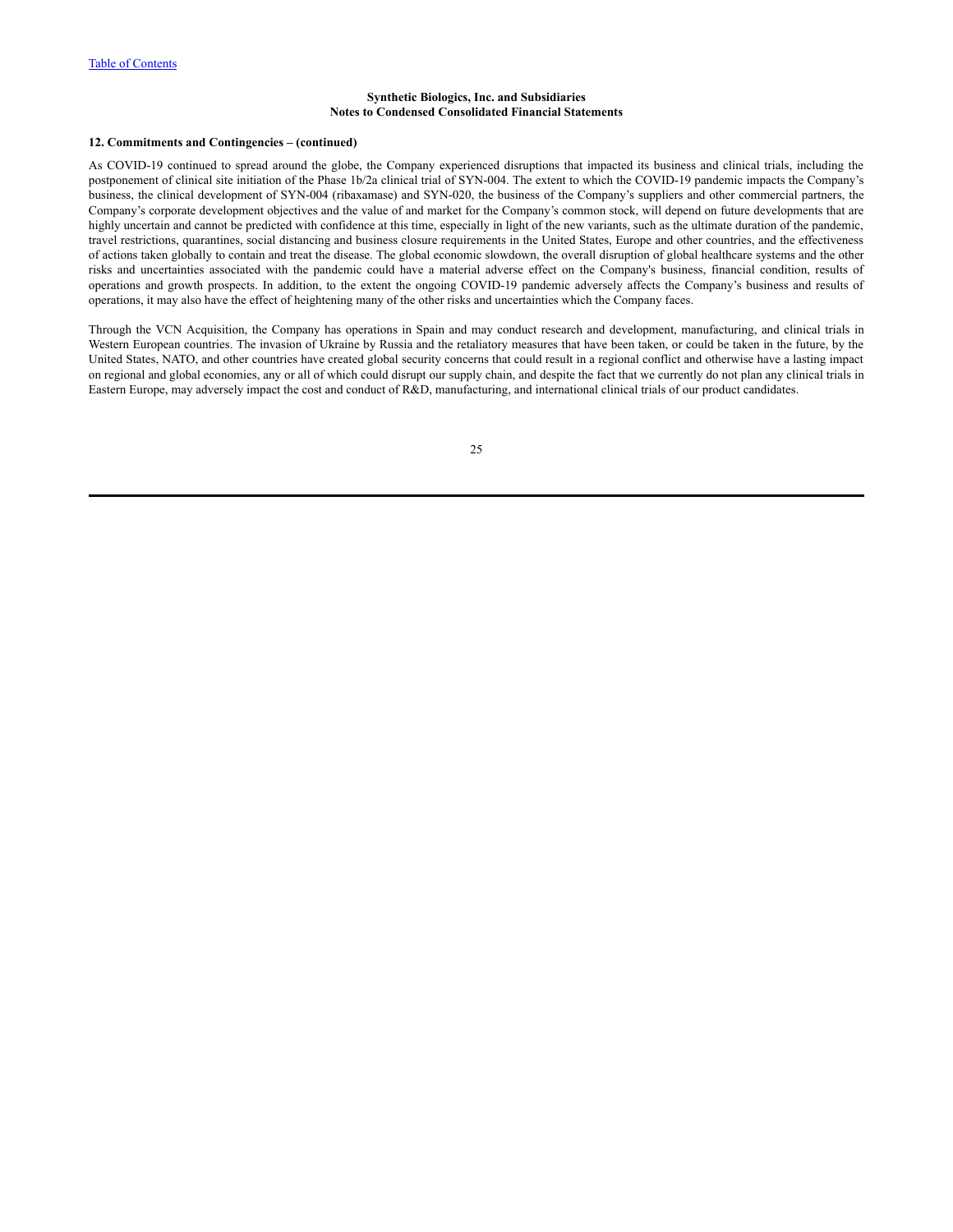## <span id="page-26-0"></span>**ITEM 2. MANAGEMENT'S DISCUSSION AND ANALYSIS OF FINANCIAL CONDITION AND RESULTS OF OPERATIONS.**

The following discussion should be read in conjunction with our unaudited condensed consolidated financial statements and notes thereto included in this Ouarterly Report on Form 10-O, and our audited consolidated financial statements and notes thereto for the vear ended December 31, 2021 included in our 2020 Form 10-K. This discussion contains forward-looking statements reflecting our current expectations that involve risks and uncertainties. See "Note Regarding Forward-Looking Statements" for a discussion of the uncertainties, risks and assumptions associated with these statements. Our actual results and the timing of events could differ materially from those expressed or implied by the forward-looking statements due to important factors and risks including, but not limited to, those set forth below under "Risk Factors" and elsewhere herein, and those identified under Part I, Item 1A of our 2021 *Form 10-K.*

#### **Overview**

We are a diversified clinical-stage company developing therapeutics in areas of high unmet need. Prior to the Acquisition of VCN, our focus was on developing therapeutics designed to treat gastrointestinal (GI) diseases which included. our lead clinical development candidates: (1) SYN-004 (ribaxamase) which is designed to degrade certain commonly used intravenous (IV) beta-lactam antibiotics within the GI tract to prevent microbiome damage, *Clostridioides difficile* infection (CDI), overgrowth of pathogenic organisms, the emergence of antimicrobial resistance (AMR), and acute graftversus-host-disease (aGVHD) in allogeneic hematopoietic cell transplant (HCT) recipients, and (2) SYN-020, a recombinant oral formulation of the enzyme intestinal alkaline phosphatase (IAP) produced under cGMP conditions and intended to treat both local GI and systemic diseases. Upon consummation of the Acquisition of VCN, described in more detail below, we are transitioning our strategic focus to oncology, through the development of new oncolytic adenovirus products designed for intravenous and intravitreal delivery to trigger tumor cell death, improve access of co-administered cancer therapies to the tumor, and promote a robust and sustained anti-tumor response by the patient's immune system.

As part of our strategic transformation into an oncology focused company, we are exploring value creation options around our SYN-020 and SYN-004 assets. SYN-004 and SYN-020 both have significant potential opportunity in non-oncology related indications. Advancement of these products may be better achieved through out-licensing or partnering and we will explore opportunities for both SYN-004 and SYN-020 moving forward.

### **Acquisition of VCN Biosciences, S.L**

On March 10, 2022, pursuant to the terms of the Share Purchase Agreement ("Purchase Agreement") we entered into with VCN and the shareholders of VCN Biosciences S.L.(the "Sellers"), we completed our acquisition of all the outstanding shares of VCN (the "VCN Shares") from the shareholders of VCN. Pursuant to the Purchase Agreement, as consideration for the purchase of the VCN Shares of capital stock, we paid \$4,700,000 (the "Closing Cash Consideration") to Grifols Innovation and New Technologies Limited ("Grifols"), the owner of approximately 86% of the equity of VCN, and issued to the remaining Sellers 26,395,303 shares of our common stock, \$.001 par value (the "Closing Shares"), representing 19.99% of the outstanding shares of our common stock on December 14, 2021, the date of the Purchase Agreement. As additional consideration for the purchase of the VCN Shares held by Grifols, we also agreed to make certain milestone payments to Grifols. Pursuant to the terms of the Purchase Agreement we loaned VCN \$417,000 to help finance the costs of certain of VCN's research and development activities. In addition, at Closing VCN and Grifols entered into a sublease agreement for the sublease by VCN of the laboratory and office space as well as a transitional services agreement. We agreed as a post- Closing covenant to commit to fund VCN's research and development programs, including but not limited to VCN-01 PDAC phase 2 trial, VCN-01 RB trial and necessary G&A within a budgetary plan of approximately \$27.8 million.

VCN is a private, clinical-stage biopharmaceutical company developing new oncolytic adenoviruses for the treatment of cancer. VCN's lead product candidate, VCN-01, is being studied in clinical trials for pancreatic cancer and retinoblastoma. VCN-01 is designed to be administered systemically, intratumorally or intravitreally, either as a monotherapy or in combination with standard of care, to treat a wide variety of cancer indications. VCN-01 is designed to replicate selectively and aggressively within tumor cells, and to degrade the tumor stroma barrier that serves as a significant physical and immunosuppressive barrier to cancer treatment, Degrading the tumor stroma has been shown to improve access to the tumor by the virus and additional therapies such as chemo- and immuno-therapies. Importantly, degrading the stroma exposes tumor antigens, turning "cold" tumors "hot" and enabling a sustained anti-tumor immune response. VCN has the rights to four exclusive patents for proprietary technologies, as well as technologies developed in collaboration with the Virotherapy Group of the Catalan Institute of Oncology (ICO-IDIBELL) and with Hospital Sant Joan de Deu (HSJD), with a number of additional patents pending.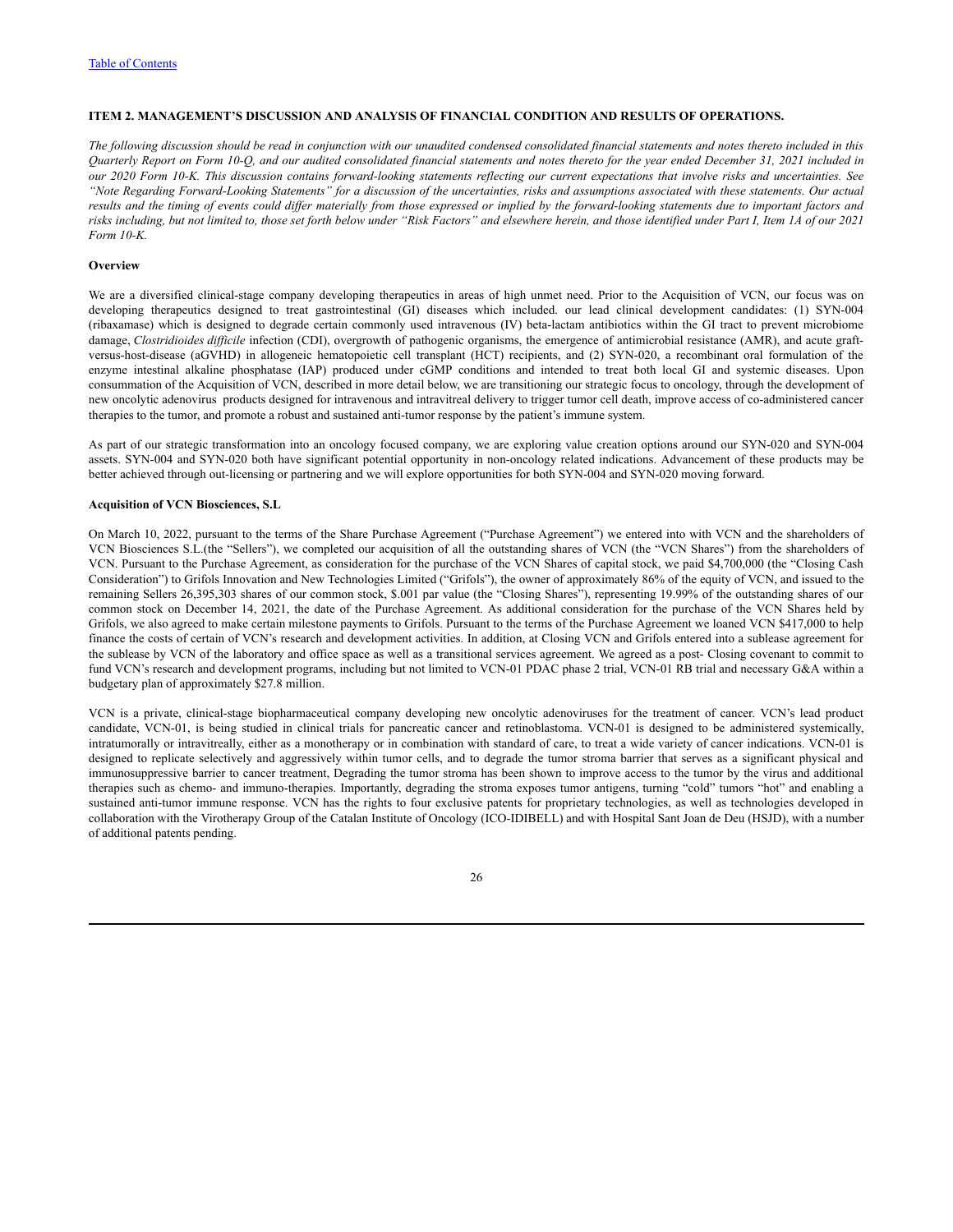### **Our Current Product Pipeline**



#### *\*Based on management's current beliefs and expectations*

**aGVHD** acute graft-vs-host disease; **allo-HCT** allogeneic hematopoietic cell transplant. **IAP** recombinant bovine intestinal alkaline phosphatase II. **CPI** immune checkpoint inhibitor. **Gem/Nab-P** Gemcitabine + Abraxane® (nab-paclitaxel). **HNSCC** head and neck squamous cell carcinoma. **IV** intravenous. **IVit** intravitreal. **MAD** multiple ascending dose. **ODD** Orphan Drug Designation. **OV** oncolytic adenovirus engineered to selectively replicate in tumors and express hyaluronidase enzyme PH20.

<sup>1</sup>Additional products with preclinical proof-of-concept include SYN-006 (carbapenemase) to prevent aGVHD and infection by carbapenem resistant enterococci and SYN-007 (ribaxamase) DR to prevent antibiotic associated diarrhea with oral β-lactam antibiotics.

²Depending on funding/partnership. SYN-004 may enter an FDA-agreed Phase 3 clinical trial for the treatment of Clostridioides difficile infection.

<sup>3</sup>We have an option-license agreement with Massachusetts General Hospital to develop SYN-020 in several potential indications related to inflammation and gut barrier dysfunction.

#### **Our Gastrointestinal (GI) and Microbiome-Focused Pipeline**

Our SYN-004 (ribaxamase) and SYN-020 clinical programs are focused on the gastrointestinal tract (GI) and the gut microbiome, which is home to billions of microbial species and composed of a natural balance of both "good" beneficial species and potentially "bad" pathogenic species. When the natural balance or normal function of these microbial species is disrupted, a person's health can be compromised. All of our programs are supported by our growing intellectual property portfolio. We are maintaining and building our patent portfolio through: filing new patent applications; prosecuting existing applications; and licensing and acquiring new patents and patent applications.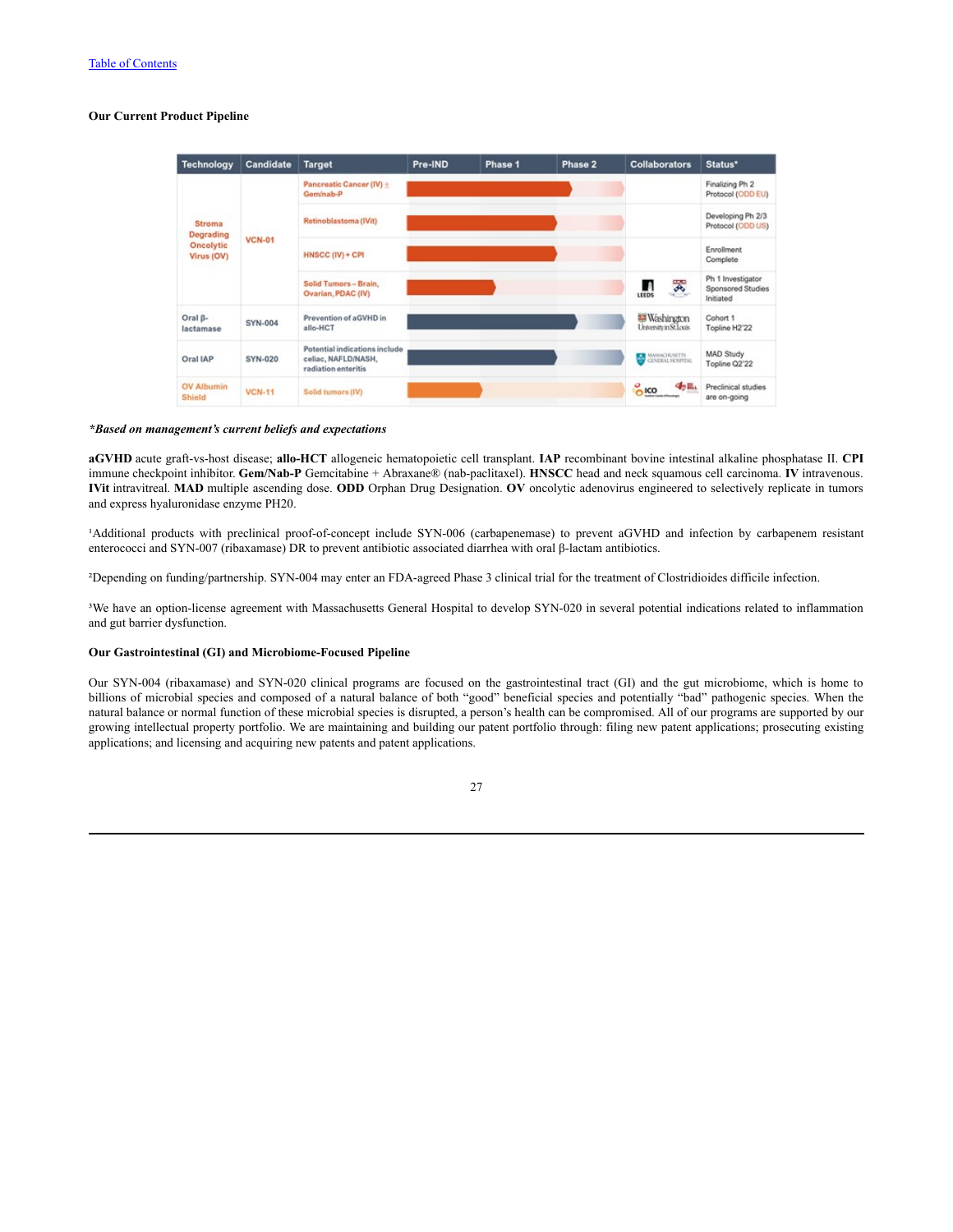### **Clinical and Pre-Clinical Update**

SYN-004 (ribaxamase) - Prevention of antibiotic-mediated microbiome damage, C. difficile infections (CDI), overgrowth of pathogenic organisms, the emergence of antimicrobial resistance (AMR) and acute graft-versus-host disease (aGVHD) in allogeneic HCT recipients

#### *Phase 1b/2a Clinical Study in Allogeneic HCT Recipients*

In August 2019, we entered into a Clinical Trial Agreement (CTA) with the Washington University School of Medicine (Washington University) to conduct a Phase 1b/2a clinical trial of SYN-004 (ribaxamase). Under the terms of this agreement, we serve as the sponsor of the study and supply SYN-004 (ribaxamase). Dr. Erik R. Dubberke, Professor of Medicine and Clinical Director, Transplant Infectious Diseases at Washington University and a member of the SYN-004 (ribaxamase) steering committee serves as the principal investigator of the clinical trial in collaboration with his Washington University colleague Dr. Mark A. Schroeder, Associate Professor of Medicine, Division of Oncology, Bone Marrow Transplantation and Leukemia.

On January 7, 2020, we announced the receipt of official meeting minutes from the FDA following a Type-C meeting held on December 2, 2019 at our request to discuss the development of SYN-004 (ribaxamase) for treatment of allogeneic HCT recipients who are administered IV beta-lactam antibiotics in response to fever. Based on the final meeting minutes, the Phase 1b/2a clinical trial will comprise a single center, randomized, double-blinded, placebocontrolled clinical trial of oral SYN-004 (ribaxamase) in up to 36 evaluable adult allogeneic HCT recipients. The goal of this study is to evaluate the safety, tolerability and potential absorption into the systemic circulation (if any) of oral SYN-004 (ribaxamase; 150 mg four times daily) administered to allogeneic HCT recipients who receive an IV carbapenem or beta-lactam antibiotic to treat fever. Study participants will be enrolled into three sequential cohorts administered a different study-assigned IV antibiotic. Each cohort seeks to complete eight evaluable participants treated with SYN-004 (ribaxamase) and four evaluable participants treated with placebo. Safety and pharmacokinetic data for each cohort will be reviewed by an independent Data and Safety Monitoring Committee, which will make a recommendation on whether to proceed to the next IV antibiotic cohort. The study will also evaluate potential protective effects of SYN-004 on the gut microbiome as well as generate preliminary information on potential therapeutic benefits and patient outcomes of SYN-004 in allogeneic HCT recipients.

On July 30, 2020, we received written notification from the FDA informing us that they determined the Phase 1b/2a clinical program in adult allogeneic HCT recipients may proceed per the submitted clinical study protocol. On December 22, 2020, we announced that we received approval from the Institutional Review Board (IRB) at Washington University to commence the Phase 1b/2a clinical trial of SYN-004. During the first quarter of 2021, Washington University began screening patients for enrollment of the first of three antibiotic cohorts in the Phase 1b/2a clinical trial of SYN-004 in allogeneic HCT recipients. On April 14, 2021, we announced that the first patient had been dosed in our Phase 1b/2a clinical trial of SYN-004 (ribaxamase) in allogeneic hematopoietic cell transplant (HCT) recipients for the prevention of acute graft-versus-host-disease (aGVHD. To date, we have dosed 17 patients (11 that are considered evaluable) in the study. If enrollment proceeds on the current schedule we may be positioned to announce as many as three interim data readouts during the next 18-24 months with the first one anticipated from the first antibiotic cohort during the second half of 2022, pandemic conditions permitting, the second cohort during the second half of 2023 and the third cohort during the second half of 2024.

Due to the unique challenges posed by the global COVID-19 pandemic, Washington University had previously halted the commencement of the Phase 1b/2a clinical trial and they continue to evaluate non-essential activities which may have a direct impact on the continuation of the ongoing clinical trial. Continuation of the Phase 1b/2a clinical trial including, but not limited to, the enrollment of new patients remains largely at the discretion of Washington University and is contingent upon their ability to conduct this clinical program free from the impact of COVID-19. We remain in close contact with Washington University and are actively monitoring the potential impact of COVID-19 on the clinical development plans of SYN-004 (ribaxamase) program.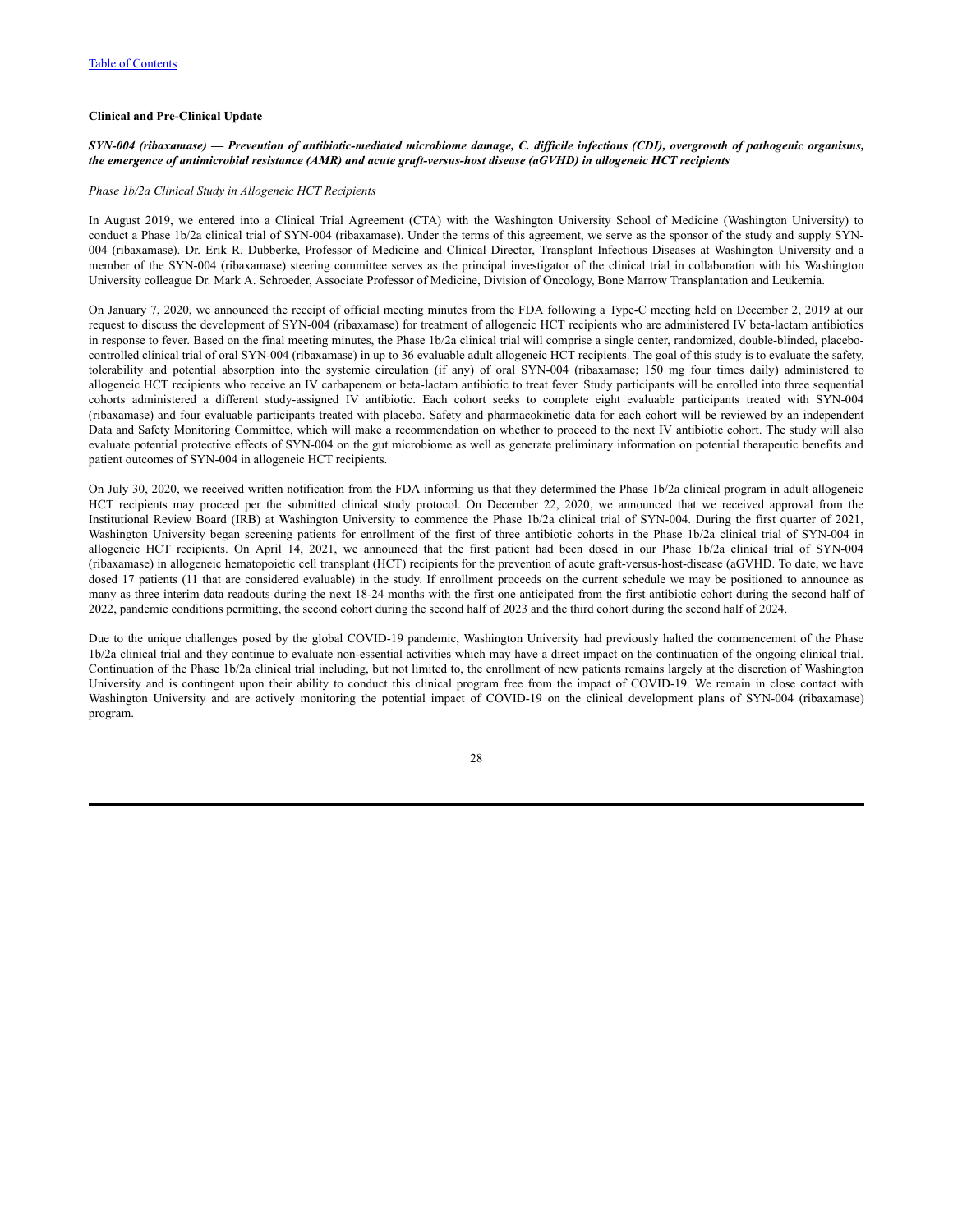## *SYN-020 — Oral Intestinal Alkaline Phosphatase*

SYN-020 is a quality-controlled, recombinant version of bovine Intestinal Alkaline Phosphatase (IAP) produced under cGMP conditions and formulated for oral delivery. The published literature indicates that IAP functions to diminish GI inflammation, tighten the gut barrier to diminish "leaky gut," promote a healthy microbiome, and diminish GI and systemic inflammation. Despite its broad therapeutic potential, a key hurdle to commercialization has been the high cost of IAP manufacture, which is commercially available for as much as \$10,000 per gram. We believe we have developed technologies to traverse this hurdle currently now have the ability to produce more than 3 grams per liter of SYN-020. If the yields are successfully translated to a commercial scale, we could ultimately manufacture IAP for roughly a few hundred dollars per gram. Based on the known IAP mechanisms of action, as well as our own supporting animal model data, we intended to initially develop SYN-020 to mitigate the intestinal damage caused by radiation therapy that is routinely used to treat pelvic cancers. While we believe SYN-020 may play a pivotal role in addressing acute and long-term complications associated with radiation exposure to the GI tract, we have begun planning for potential development of SYN-020 in indications that may offer a more accelerated or streamlined pathway to registration while also addressing significant unmet medical needs. Such indications include celiac disease, non-alcoholic fatty liver disease ("NAFLD"), and indications to treat and prevent metabolic and inflammatory disorders associated with aging, which are supported by our collaboration with Massachusetts General Hospital ("MGH"). Across the six major markets, the total prevalent cases of celiac disease are expected to increase from 5.8 million cases in 2013 to an expected 8.1 million cases in 2023, representing an annual growth rate of approximately 4%. During the same period, prevalent cases in the U.S. are expected to increase from 2.8 million in 2013 to an expected 4.3 million in 2023, representing a significant market opportunity.

During the second quarter of 2020, we announced that we entered into an agreement with Massachusetts General Hospital granting us an option for an exclusive license to intellectual property and technology related to the use of IAP to maintain GI and microbiome health, diminish systemic inflammation, and treat age-related diseases. During the second quarter of 2021, we announced an amendment to our option for an exclusive license agreement with MGH to include intellectual property and technology related to the use of SYN-020 to inhibit liver fibrosis in select diseases, including NAFLD. Research published by a team of investigators led by Richard Hodin, MD, Chief of the Massachusetts General Hospital Division of General and Gastrointestinal Surgery and Professor of Surgery, Harvard Medical School, evaluated long-term oral supplementation of IAP, including SYN-020, in mice. Dr. Hodin's research demonstrated that IAP administration, starting at 10 months of age, slowed the microbiome changes, gut-barrier dysfunction, and gastrointestinal and systemic inflammation that normally accompany aging. Additionally, the IAP administration resulted in improved metabolic profiles in the aged mice, diminished frailty, and extended lifespan. Under the terms of the agreement, we are granted exclusive rights to negotiate a worldwide license with MGH to commercially develop SYN-020 to treat and prevent metabolic and inflammatory diseases associated with aging. If executed, we would use this license in the advancement of an expanded clinical development program for SYN-020.

On June 30, 2020, we submitted an IND application to the FDA in support of an initial indication for the treatment of radiation enteropathy secondary to pelvic cancer therapy. On July 30, 2020, we announced that we received a study-may-proceed letter from the FDA to conduct a Phase 1a single-ascendingdose ("SAD") study in healthy volunteers designed to evaluate SYN-020 for safety, tolerability and pharmacokinetic parameters. On April 1, 2021, we announced that enrollment had commenced in the Phase 1 SAD clinical trial of SYN-020. On June 29, 2021, we announced that enrollment, patient dosing and observation had been completed in the Phase 1, open-label, SAD study of SYN-020. The SAD study enrolled 6 healthy adult volunteers into each of four cohorts with SYN-020 given orally as single doses ranging from 5 mg to 150 mg. Analyses of preliminary data demonstrated that SYN-020 maintained a favorable safety profile, was well tolerated at all dose levels, and no adverse events were attributed to the study drug. No serious adverse events were reported. During the third quarter of 2021 we initiated a Phase 1 clinical study evaluating multiple ascending doses ("MAD") of SYN-020. On October 21, 2021 we announced that patient enrollment, dosing and observation commenced in the Phase 1 MAD of SYN-020. This Phase 1, placebocontrolled MAD study was designed to evaluate the safety, tolerability and biodistribution of SYN-020 upon repeated dosing in 8 healthy adult volunteers in each of four cohorts (32 total study participants). SYN-020 was given orally twice daily for fourteen days as multiple ascending doses ranging from 5 mg to 75 mg. Safety reviews were conducted at the end of each cohort to approve progression into the next higher dose cohort.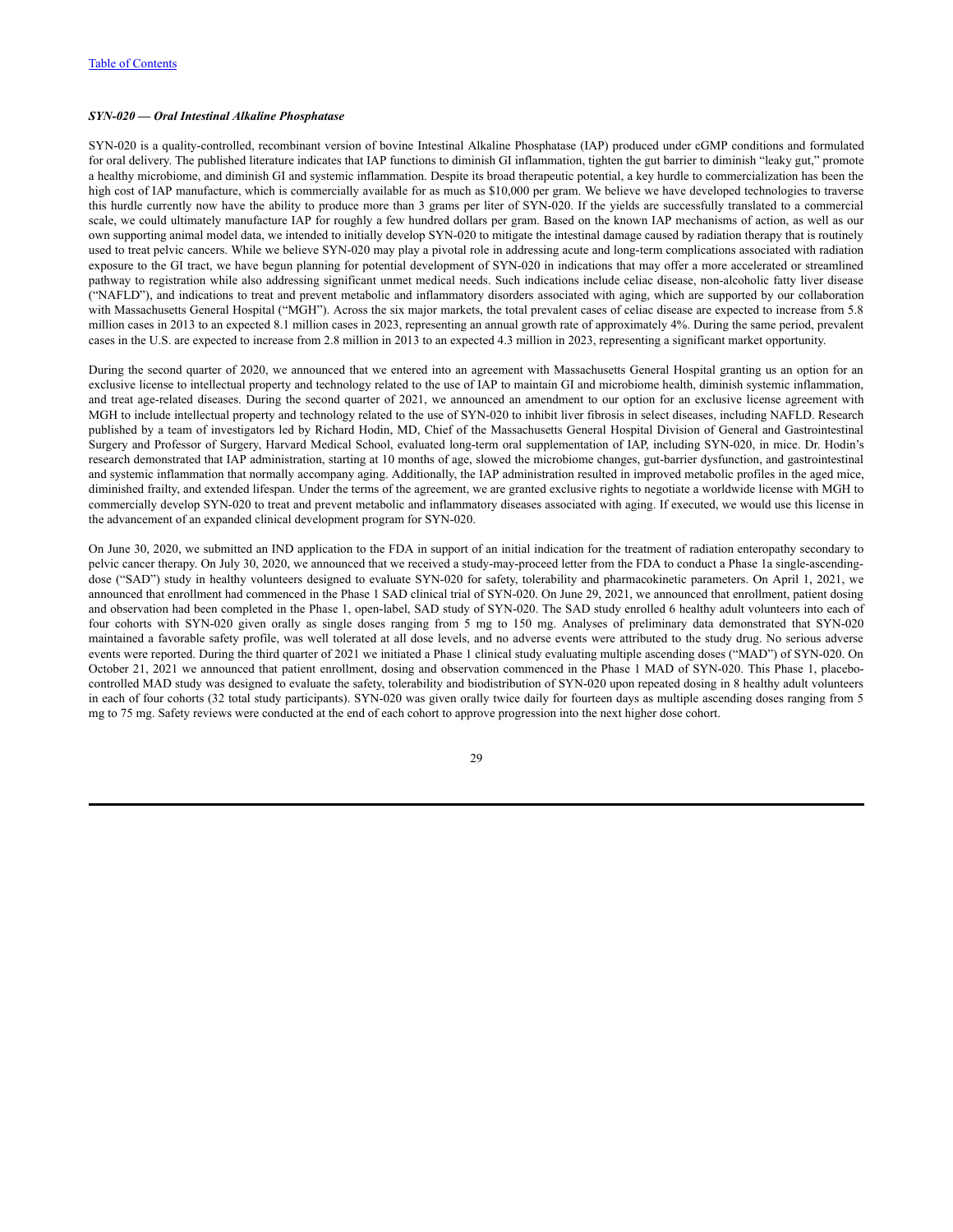On May 10, 2022, we announced positive safety data from its Phase 1, placebo-controlled, double-blind multiple ascending dose (MAD) clinical trial of SYN-020 intestinal alkaline phosphatase (IAP). The Phase 1 MAD study enrolled 32 healthy adult volunteers into four cohorts with SYN-020 administered orally in doses ranging from 5 mg to 75 mg twice daily for 14 days with a follow-up evaluation at day 35. Each cohort included six subjects who received SYN-020 and two who received placebo. Analyses of preliminary data demonstrated that SYN-020 maintained a favorable safety profile and was welltolerated across all dose levels. There were a few treatment-related adverse events, and all were mild (grade 1) and resolved without medical intervention. The most common adverse event, constipation, occurred in three out of 24 subjects in the treatment arm and in one out of eight subjects in the placebo arm. No adverse event led to discontinuation of the study drug and there were no serious adverse events. SYN-020 levels were below the limit of quantitation in all plasma samples at all timepoints during the study.

The Phase 1 data from our SAD and MAD studies are intended to support the development of SYN-020 in multiple clinical indications targeting disorders stemming from gastrointestinal (GI) inflammation. We will continue to explore the therapeutic potential of SYN-020 across indications including celiac disease, NAFLD, age-related metabolic and inflammatory diseases. Contingent on funding, we expect to initiate a Phase 2a study in the second half of 2022.

### **Our Current Oncology-Focused Pipeline (through the acquisition of VCN)**

#### *Oncolytic Viruses*

Our oncology platform is based on oncolytic virotherapy ("OV therapy"), which exploits the ability of certain viruses to kill tumor cells and trigger an antitumor immune response. This novel class of anticancer agents has unique mechanisms of action compared to other cancer drugs. Oncolytic viruses exploit the fact that cancer cells contain mutations that cause them to lose growth control and form tumors. Once inside a tumor cell, oncolytic viruses exploit the tumor cell machinery to generate thousands of additional copies of the virus, which then kill the tumor cell and spread to neighboring cells, causing a chain reaction of cell killing. This infection by OVs also alerts the immune system, which can then attack the virus infected cells and the tumor cells to help destroy the tumor in some instances.

Our OV products are engineered to efficiently infect and selectively replicate to a high extent in tumor cells versus normal host cells, which enables intravenous delivery. By contrast, many other oncolytic viruses in clinical development today are administered by direct injection into the tumor. Intravenous delivery has the potential to expand the therapeutic effect of OVs because the virus can infect both the primary tumor and tumor metastases throughout the body.

Our first product, VCN-01, is a clinical stage oncolytic human adenovirus that is modified to express an enzyme, hyaluronidase, that helps the virus and other molecules to penetrate the tumor. VCN-01 can be used alone or in combination with other cancer therapies such as chemotherapy and immunotherapy, for difficult to treat cancers. An expanding intellectual property portfolio supports our oncology programs, and because our products are characterized as biologics, they will be further protected by data and/or market exclusivity in major markets.

## VCN-01 - An oncolytic human type-5 virus engineered for intravenous administration and to express a tumor matrix degrading enzyme (PH20, *hyaluronidase) that facilitates the entry of therapeutics and immune cells into tumors*

VCN-01 is a genetically modified oncolytic adenovirus that has been engineered to contain four independent genetic modifications on the backbone of the wild-type human adenovirus serotype 5 (HAd5) genome. These modifications have been shown in preclinical and clinical studies to confer tumor selective replication and antitumor activity. VCN-01 was engineered to replicate in and kill virtually all cancer cells, to expose tumor neoantigens of lysed tumors, to increase tumor targeting, and to express PH20 hyaluronidase to enhance the penetration of virus, chemotherapy and immune cells into the tumor.

Malignant tumors are made up of tumor cells as well as significant supporting tissue known as tumor stroma. The tumor stroma supports the formation and growth of tumors and contains cells and other components that are required for robust tumor growth and metastasis. The stroma also forms an effective barrier to the entry of therapeutic agents such as chemotherapy and antibodies. VCN-01 is designed to overcome the stroma barrier problem by expressing the well-characterized stroma degrading enzyme PH20 hyaluronidase after it infects tumor cells. Expression of PH20 by VCN-01 degrades the hyaluronic acid within the tumor stroma and improves virus spread. Based upon the foregoing, we believe our oncolytic virus platform, exemplified by VCN-01, represents a new and potentially powerful form of therapy that combines tumor cell killing, anti-tumor immunity and stroma destruction after intravenous delivery.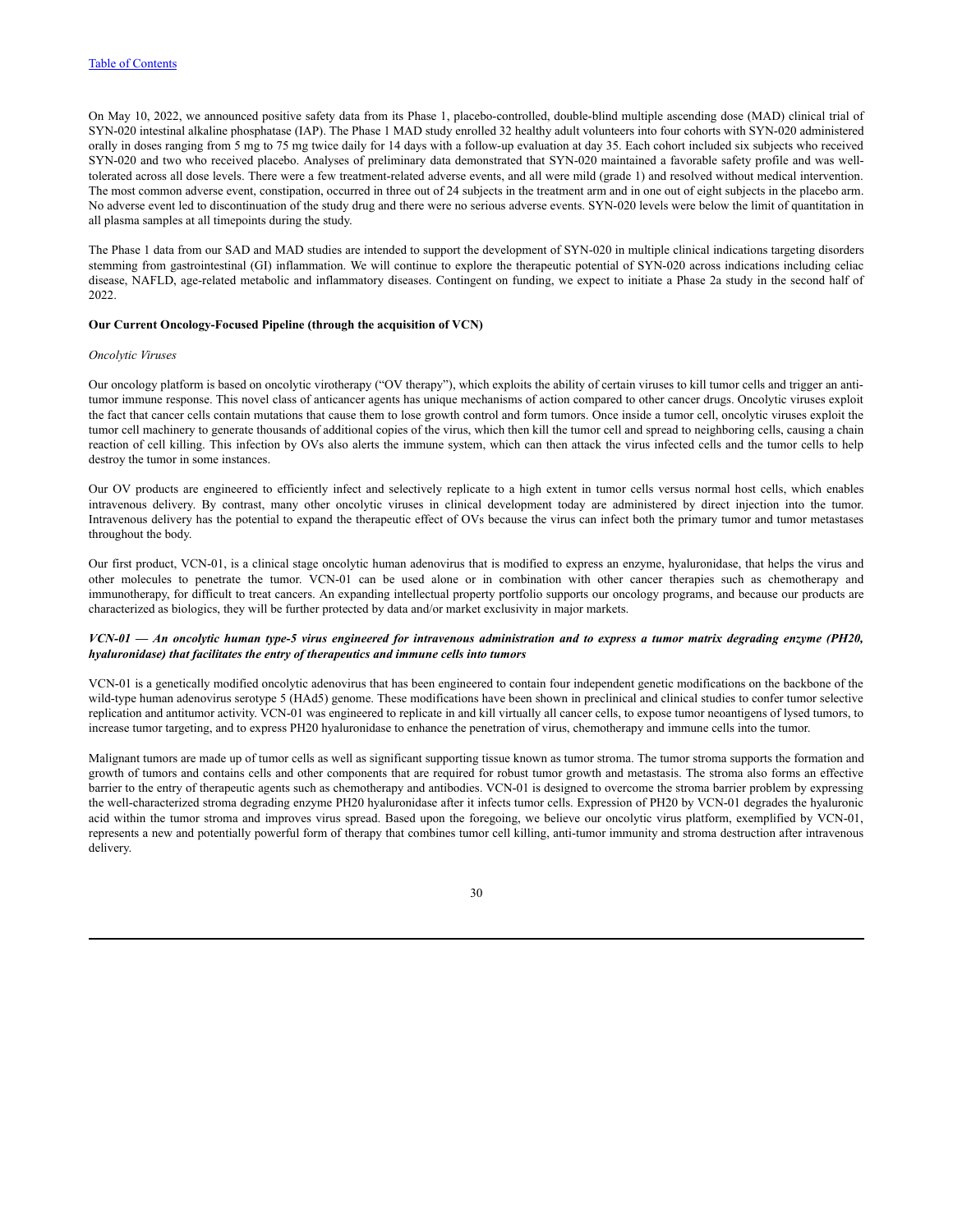The VCN-01 product candidate is provided as a sterile liquid concentrate that is diluted for infusion or injection. The proposed therapeutic indication for VCN-01 is the treatment of solid tumors, as its selectivity mechanism relies on cellular properties shared by virtually all human tumor cells. Our initial indication for clinical development is unresectable metastatic pancreatic cancer, a disease for which there is currently no cure and only limited therapeutic options.

VCN-01 has been evaluated in 72 patients across four Phase 1 clinical trials, including patients with pancreatic cancer, head and neck squamous cell carcinoma, colorectal cancer, and retinoblastoma.

## *Pancreatic Ductal Adenocarcinoma*

Cancer of the pancreas consists of two main histological types: cancer that arises from the ductal (exocrine) cells of the pancreas or, much less often, cancers may arise from the endocrine compartment of the pancreas. Pancreatic Ductal Adenocarcinoma ("PDAC") accounts for more than 90% of all pancreatic tumors. It can be located either in the head of the gland or in the body-tail. Pancreatic cancer usually gives metastases to liver and peritoneum. Other less common sites are lungs, brain, kidney and bone. Since in early stages the pancreatic cancer does not give any characteristic symptoms, patients visit their physician late. In many instances, progressive abdominal pain is the first symptom. Therefore, for most cases, pancreatic cancer is diagnosed in its late stages (locally advanced non-metastatic or metastatic stage of the disease) when the radical resection and possibly curative treatment is not possible anymore. It's generally assumed that only 10% of cases are resectable at presentation, whereas 30-40% of patients are diagnosed at local advanced/unresectable stage and 50-60% presents distant metastases.

## *PDAC Clinical Unmet need and Market Opportunity*

PDAC is one of the most fatal cancers accounting for the  $3<sup>rd</sup>$  highest cause of cancer-associated deaths in US and  $4<sup>th</sup>$  in the European Union. Despite significant research efforts, minimal progress has been achieved to date. The five-year overall survival rate is < 10% and has not substantially improved over the last 30 years. Surgery is the only treatment that offers the prospect of long term-survival; however, the 5-year survival for the limited number of patients in whom resection is possible remains low (20 – 30 %). Patients with advanced disease are managed with chemotherapy. In recent years, the combination of gemcitabine with albumin-bound paclitaxel (GA), and the combination of folic acid, 5-fluorouracil, irinotecan and oxaliplatin (FOLFIRINOX) have emerged as the standard of care. However, the results are still very poor and new therapeutic interventions are needed. The increase is particularly evident in younger people and several studies anticipate that pancreatic cancer is expected to become the second leading cause of cancerrelated death in the United States by 2030. The rising incidence of pancreatic cancer and its current economic burden place increased pressure to improve outcomes for patients.

In May 2011, the Committee for Orphan Medicinal Products ("COMP") from the European Medicines Agency ("EMA") recommended granting Orphan Medicinal Product Designation to VCN-01 for the treatment of pancreatic cancer and in June 2011, the European Commission confirmed the designation under Regulation ("EC") No 141/2000 of the European Parliament and of the Council.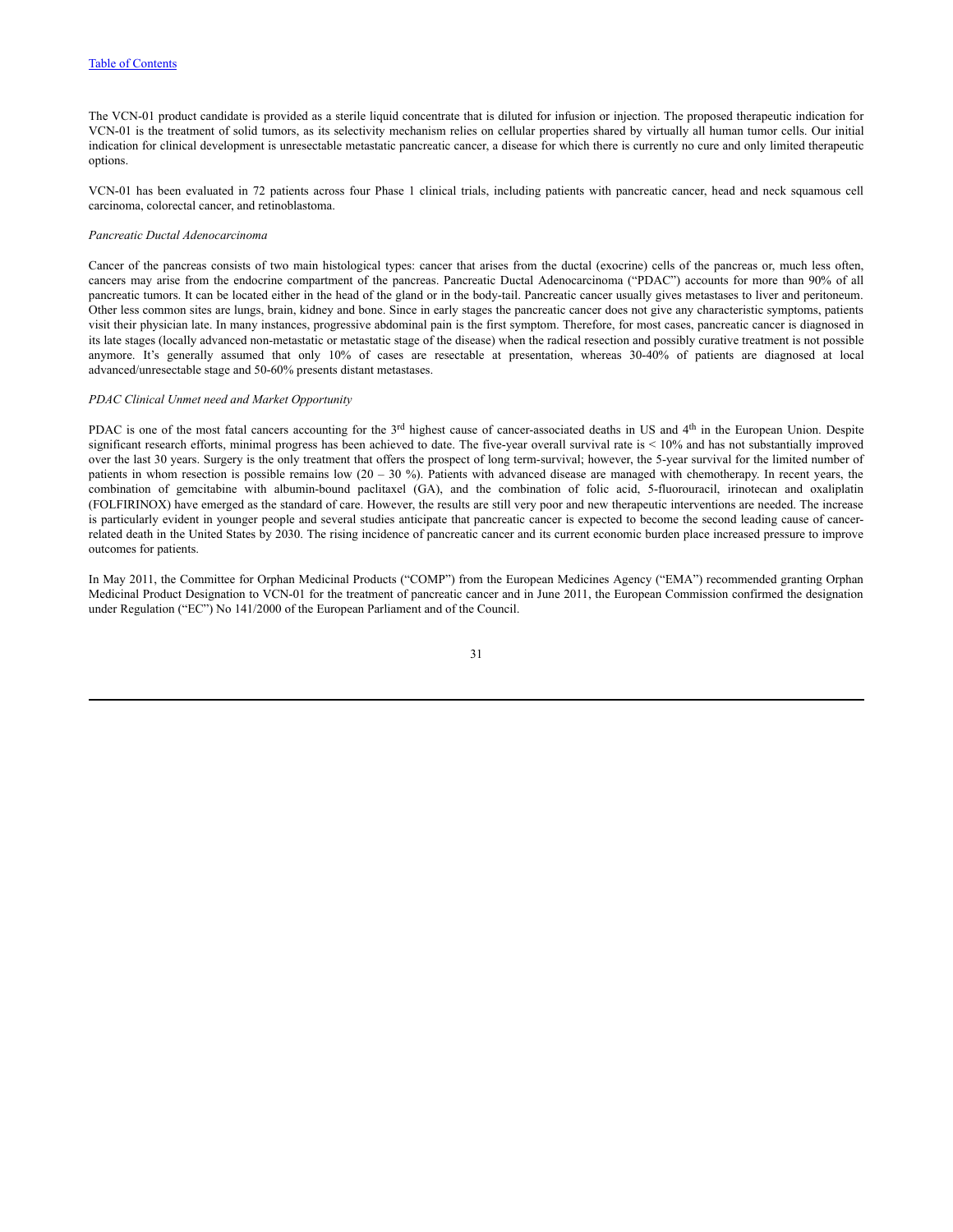## *Phase 1a/Proof of Concept Trial of VCN-01 by intratumor administration in PDAC*

In September 2019, VCN presented a poster at the European Society for Molecular Oncology ("ESMO") annual meeting describing initial mechanism of action data from a multicenter, Phase 1 dose escalation study of intratumoral ("IT") VCN-01 administered to pancreatic cancer patients in combination with standard doses/schedules of either gemcitabine or nab-paclitaxel plus gemcitabine ("NCT02045589"). The study was conducted at three hospitals in Spain and 8 patients with confirmed histologic diagnosis of unresectable PDAC amenable to endoscopic ultrasound guided ("EUS)) injection were treated with 3 injections (coincident with 1<sup>st</sup> day of the chemotherapy cycles) at two different dose levels of VCN-01 (six patients had metastatic disease and two had locally advanced disease). The treatment regimen was generally well-tolerated; however, one patient died from severe intraabdominal fluid collection that was considered to be related to VCN-01 treatment Evaluation of virus pharmacokinetics and PH20 levels in serum were consistent with strong virus replication in the tumors. This was supported by the presence of viral particles in tumor cells as assessed in paired tumor biopsies collected before and after treatment. Tumor stiffness was reduced in all VCN-01-injected lesions as measured by elastography. Disease stabilization of injected lesions was observed in 5 out of 6 patients although subsequent tumor progression was observed in most of the patients due to the appearance of new lesions or growth of distant, non-injected, metastatic lesions. This study provided encouraging mechanism of action data for VCN-01; however, intratumoral injection did not appear to deliver sufficiently high VCN-01 levels for effective delivery to non-injected tumors. We believe these results supported the evaluation of the safety/tolerability and potential efficacy of VCN-01 via intravenous administration in combination with chemotherapy and/or immunotherapies for the treatment of advanced PDAC.

### Phase 1 Trial of intravenous VCN-01 with or without nab-paclitaxel plus gemcitabine in patients with solid tumors and PDAC

In March 2022, we announced the peer-reviewed publication of a Phase 1, multicenter, open-label, dose-escalation study investigating the safety, tolerability and biodistribution of intravenous VCN-01 oncolytic adenovirus with or without standard-of-care (SoC) chemotherapy (gemcitabine/nabpaclitaxel) in patients with advanced solid tumors. The data, published in the Journal for ImmunoTherapy of Cancer, suggests that treatment with VCN-01 is feasible and has an acceptable safety profile, with encouraging biological and clinical activity. (Journal for Immunotherapy of Cancer 2022;10:e003255. doi:10.1136/jitc-2021-003255).

Data from the recent publication had previously been presented, in part, in a poster at the ESMO 2019 annual meeting. The published study was a multicenter, open-label, dose-escalation phase I clinical trial of a single dose of intravenous VCN-01 alone (Part I, 16 patients with advanced refractory solid tumors) or in combination with nab-paclitaxel plus gemcitabine (Part II and III; patients with pancreatic adenocarcinoma). In Part II, 12 patients received VCN-01 dose concurrent with chemotherapy on day 1, whereas in Part III 14 additional patients received the dose of VCN-01seven days before chemotherapy. The RP2D was determined to be  $1 \times 10^{13}$  viral particles (vp)/patient in Part I, 3.3x10<sup>12</sup> vp/patient in Part II and  $1 \times 10^{13}$  vp/patient in Part III. Based on its apparent safety profile and the absence of dose-limiting toxicities,  $1x10^{13}$  vp/patient using sequential dosing schedule was selected for further clinical development.

Pharmacokinetic data showed dose linearity, as well as relevant VCN-01 exposure. Analysis of VCN-01 clearance in patients enrolled in Part II did not show significant differences with respect to patients receiving VCN-01 as a single agent. VCN-01 viral genomes were detected in tumor tissue in 5 out of 6 biopsies. A second viral peak in plasma and increased hyaluronidase serum levels suggested replication after intravenous injection in all patients. Increased levels of immune biomarkers (IFNγ, sLAG3, IL-6, IL-10) were found after VCN-01 administration. In patients with pancreatic adenocarcinoma, the overall response rate (ORR) was 50% for Part II and 50% for Part III, as assessed by the investigators. Median progression free survival (PFS) for patients in Part III was 6.7 months, and median overall survival (OS) was 13.5 months. Eight patients (66.7%) survived more than 12 months. In addition, in April 2021, a subgroup analysis of patients at the RP2D (1.x10<sup>13</sup> vp/patient followed by nab-paclitaxel plus gemcitabine one week later, n=6) was conducted and showed an ORR of 83%, with a median PFS of 6.3 months and median OS of 20.8 months. Some VCN-01 treated patients appeared to benefit from lateonset responses. This form of delayed anti-tumor activity is not common with chemotherapy but is frequently observed with immunotherapies. We believe an immune mechanism of action associated with the oncolytic activity of VCN-01 may be the underlying explanation. VCN-01 appeared to convert the typically immunosuppressive tumor microenvironment of pancreatic adenocarcinomas into an enhanced inflammatory microenvironment (IDO, CD28, PD-1, CTL signature up-regulation, and collagen formation) after treatment.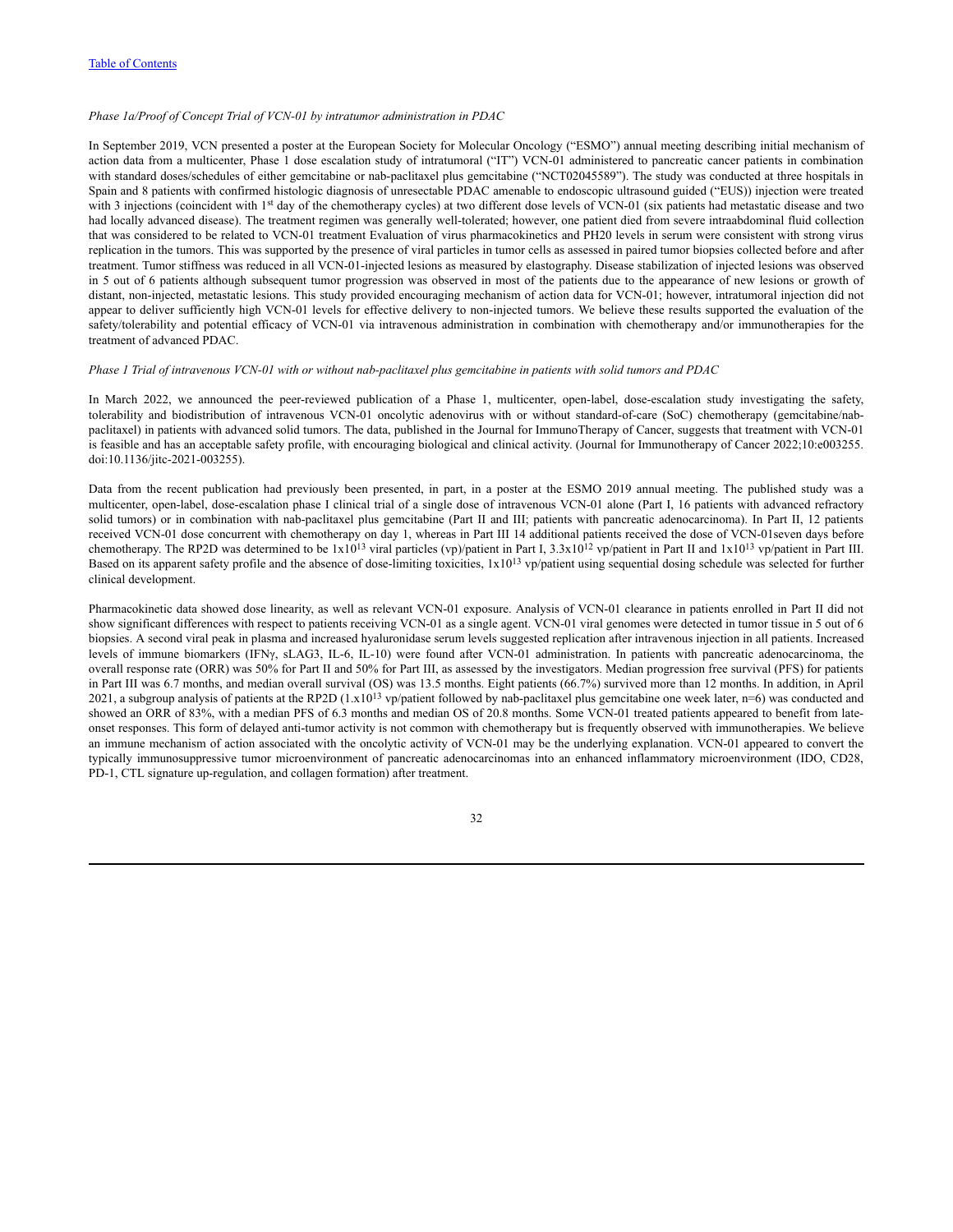## *Future Planning and Potential Regulatory Strategy for development of VCN-01 in PDAC*

We are currently planning a Phase 2 clinical trial of systemically administered VCN-01 in PDAC patients and anticipate submission of the protocol to the FDA and EMA in Q2 2022. The proposed Phase 2 trial is expected to be an open-label, randomized study to test the efficacy of VCN-01 in combination with gemcitabine and nab-paclitaxel in patients with newly diagnosed metastatic pancreatic cancer. The study is expected to enroll 92 patients and be conducted at approximately 25 sites in the US and EU. Two doses of VCN-01 are planned in the treatment arm: the 1st dose will be administered on day 1, then one week later 3 cycles of gemcitabine and nab-paclitaxel as standard of care will be administered. The second VCN-01 dose will be administered 7 days before the 4th cycle of chemotherapy, followed by additional chemotherapy. Dr. Manuel Hidalgo, chief of the Division of Hematology and Medical Oncology at Weill Cornell Medicine/New York-Presbyterian Hospital has been appointed as Principal Investigator. If the regulatory agencies allow us to proceed, initiation of recruitment is expected during Q4 2022.

## *Retinoblastoma*

Retinoblastoma is a tumor that originates in the retina and it is the most common type of eye cancer in children. It occurs in approximately 1 / 14,000-1 / 18,000 live newborns and accounts for 15% of the tumors in the pediatric population < 1 year old. The average age of pediatric patients at diagnosis is 2, and it rarely occurs in children older than 6. In the US, retinoblastoma shows an incidence rate of 3.3 per 1,000,000 with only about 200 to 300 children diagnosed per year according to the American Cancer Society. Bilateral retinoblastoma (Rb1 germinal mutation) represents 25-35% of the cases while unilateral retinoblastoma (sporadic mutation) accounts for 65-75%. While retinoblastoma is a highly curable disease, with a current disease-free survival rate of >95%, the clinical challenge for those who treat retinoblastoma is to preserve life and to prevent the loss of an eye, blindness and other serious effects of treatment that reduce the patient's life span or the quality of life.

Current treatments are not without significant morbidity, which may include visual impairment and severe cosmetic deformity secondary to enucleation and/or irradiation of the orbital region. The use of intravenous chemotherapy and more recently intra-arterial and intravitreal chemotherapy have resulted in a significantly greater number of eyes preserved with fewer long-term effects compared to past treatments such as external radiation therapy. However, allowing patients with advanced intraocular disease to be treated conservatively, led to the appearance of a subgroup of patients with advanced intraocular disease who relapsed after an initial response. Most of these cases include those patients who present gross vitreous or subretinal seeding. Once the aforementioned treatments are exhausted, these patients rarely manage to preserve the eyes and vision and must be enucleated. The ocular preservation rate of these eyes with advanced disease is still less than 50%.

In February 2022, the FDA granted orphan drug designation to VCN-01 for the treatment of retinoblastoma.

#### *Phase 1 Trial of intravitreal VCN-01 in patients with retinoblastoma*

During the third quarter of 2017, VCN entered into a Clinical Trial Agreement with Hospital Sant Joan de Déu (Barcelona, Spain) to conduct an investigator sponsored Phase 1 clinical study evaluating the safety and tolerability of two intravitreal injections of VCN-01 in patients with intraocular retinoblastoma refractory to systemic, intra-arterial or intravitreal chemotherapy, or radiotherapy, in whom enucleation was the only recommended treatment (NCT03284268). Patients received two doses of VCN-01 injected 14 days apart using a dose escalation regimen. At this time, the doseescalation phase of the study has already been completed in 4 patients distributed in two cohorts  $(2 \times 10^9 \text{ vp/eye and } 2 \times 10^{10} \text{ vp/eye})$ . VCN-01 was well tolerated to date after intravitreal administration, although some degree of intravitreal inflammation and associated turbidity were observed. Inflammation has been managed and potential turbidity minimized with local and systemic administration of anti-inflammatory drugs. VCN-01 does not appear to change the retinal function, and selective VCN-01 replication in retinoblastoma cells has been observed by immunohistochemical analysis. Replication within retinoblastoma tumors over time was detected and VCN-01 reduced the number of vitreous seeds in all patients treated at  $2 \times 10^{10}$  vp/eye (n=3). The investigator has reported that one patient treated with VCN-01 has had a complete regression lasting more than 30 months.

This study is currently ongoing and anticipated to be completed in the second half of 2022. We anticipate the initiation of a Phase 2/3 trial of VCN-01 as either an adjunct to chemotherapy or a potential rescue therapy in pediatric patients with advanced retinoblastoma in early 2023.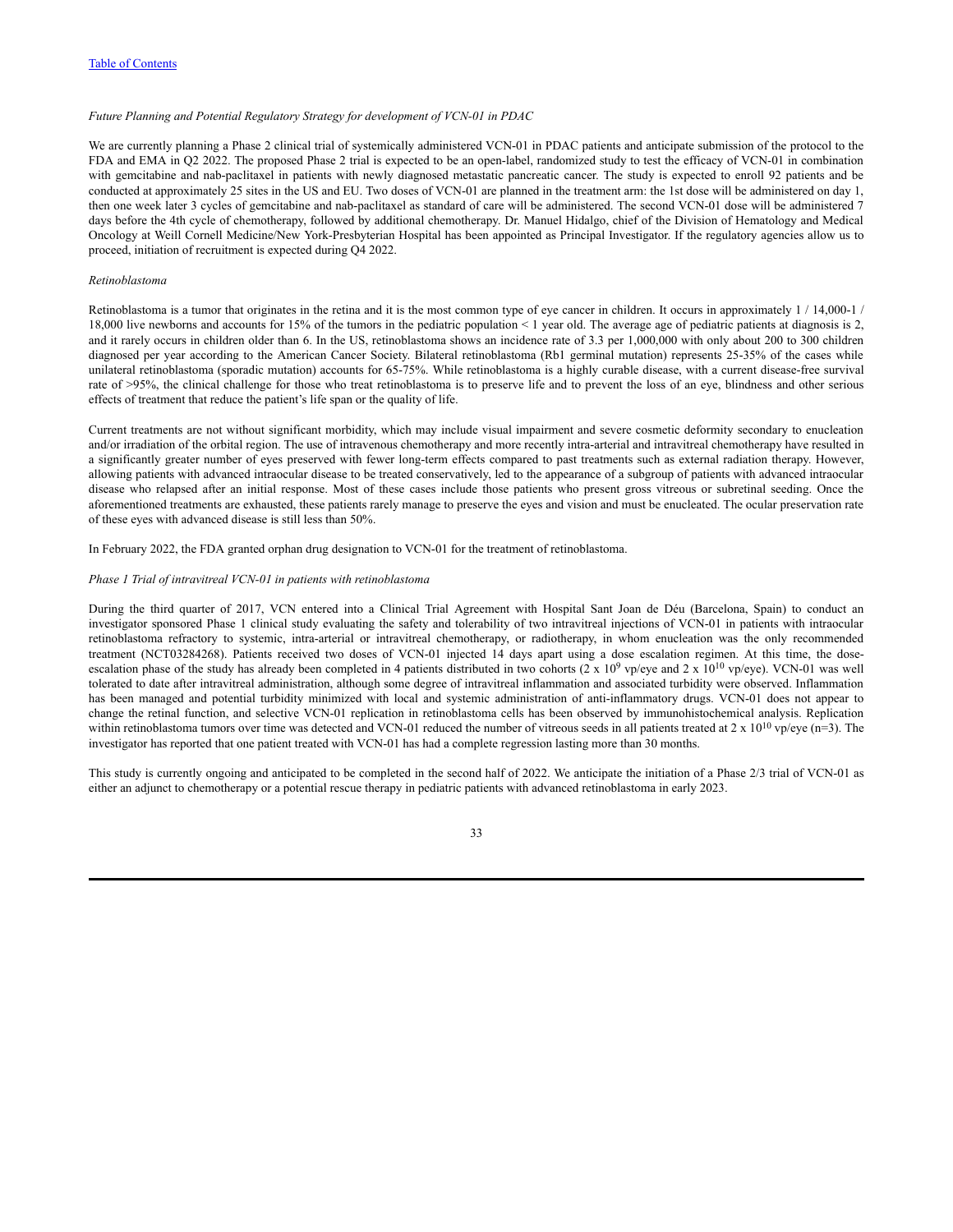#### *VCN-01 in combination with Immunomodulatory therapeutics*

Based on the clinical and pre-clinical data described below, we believe that the administration of VCN-01, can elicit an anti-tumor immune response that could potentiate the effects of VCN-01 and co-administered therapeutics. Biopsies from the Phase 1 trial of PDAC patients administered intravenous VCN-01 demonstrated lymphocyte (CD8+) infiltration and modulated levels of immune markers in tumors, including an induction of the PD1/PD-L1 expression in tumor tissue from some of the patients. Preclinical experiments demonstrated that VCN-01 significantly increased extravasation of an anti-PD-L1 antibody into subcutaneous xenograft tumors compared to non-treated (PBS) tumors and also that PH20 hyaluronidase improves the ingress of T-cells in animal models. Thus, we hypothesize that the administration of VCN-01 into the tumor will help to overcome the observed resistance to PD-L1 checkpoint inhibitors and to mesothelin-directed CAR-T cells.

### *Phase 1 Trial of intravenous VCN-01 in Combination with Durvalumab in Subjects with Recurrent/ Metastatic SCCHN*

In February 2019, VCN entered into a Clinical Trial Agreement with Catalan Institute of Oncology (ICO) (Spain) to conduct an investigator sponsored Phase 1 clinical study to evaluate the safety, tolerability and RP2D of a single intravenous injection of VCN-01 combined with durvalumab in two administration regimens: VCN-01 concomitantly with durvalumab, or sequentially with durvalumab starting two weeks after VCN-01 administration (NCT03799744). The study is also designed to evaluate whether VCN-01 treatment can re-sensitize PD-(l)-1 refractory tumors to subsequent anti-PD-L1 therapy. Durvalumab is a human monoclonal antibody (mAb) of the immunoglobulin G (IgG) 1 kappa subclass that inhibits binding of PD-L1 and is being developed by AstraZeneca/MedImmune, which supplies the product for its use in the clinical study. This Phase I trial is a multicenter, open label, dose escalation study in patients with histologically confirmed head and neck squamous cell carcinoma from specific sites: oral cavity, oropharynx, larynx or hypopharynx that is recurrent/metastatic (R/M) and not amenable to curative therapy by surgery or radiation. In addition, all patients should have undergone prior exposure to anti-PD-(L) 1 and progressed. Patients are entered at each dose level, according to a planned dose escalation schedule. The treatment is a single intravenous VCN-01 dose combined with concomitant intravenous durvalumab (MEDI4736) 1500 mg Q4W (Arm I) or durvalumab starting two weeks after VCN-01 administration ("sequential schedule"; Arm II). Patient recruitment into Arm I and Arm II was performed concurrently. Intravenous VCN-01 is administered to each patient only once during the trial at the VCN-01 dose level to which they are randomized. Durvalumab is administered Q4W until disease progression, unacceptable toxicity, withdrawal of consent, or another discontinuation criterion. Patient recruitment into the study was completed in February 2022 with a total of 18 patients enrolled.

## Phase 1 Trial evaluating the safety and feasibility of huCART-meso cells when given in combination with VCN-01

In July 2021, VCN entered into a Clinical Trial Agreement with the University of Pennsylvania (Philadelphia) to conduct an investigator sponsored Phase 1 clinical study to evaluate the safety, tolerability and feasibility of intravenous administration of VCN-01 in combination with lentiviral transduced huCART-meso cells (developed by the laboratory of Dr. Carl June) in patients with histologically confirmed unresectable or metastatic pancreatic adenocarcinoma and serous epithelial ovarian cancer (NCT05057715). This is a Phase I study evaluating the combination of VCN-01 when given in combination with huCART-meso cells in a dose-escalation design in two cohorts ( $N = 3-6$ ), where patients will receive VCN-01 as a single IV infusion (at  $3.3 \times 10^{12}$  or  $1 \times 10^{13}$  vp) on Day 0, followed by a single dose of  $5 \times 10^7$  huCART-meso cells on Day 14 via IV infusion. huCART-meso cells are modified Tcells targeting the mesothelin antigen, which is frequently expressed in multiple tumor types, particularly in pancreatic and ovarian cancers. Dr. June's previous clinical studies have shown that huCART-meso cells encounter significant challenges in the tumor microenvironment, including immunosuppressive cells and soluble factors as well as metabolic restrictions. Initial VCN-01 clinical data from the studies described above suggest that administration of VCN-01 may increase tumor immunogenicity and improve access of the huCART-meso cells to tumor cells. This Phase I study will evaluate the safety and tolerability of the VCN-01 huCART-meso cell combination and test the hypothesis that administration of VCN-01 may enhance the potential antitumor effects of the co-administered huCART-meso cells. The trial is open and we anticipate initiation of VCN-01 dosing the first half of 2022.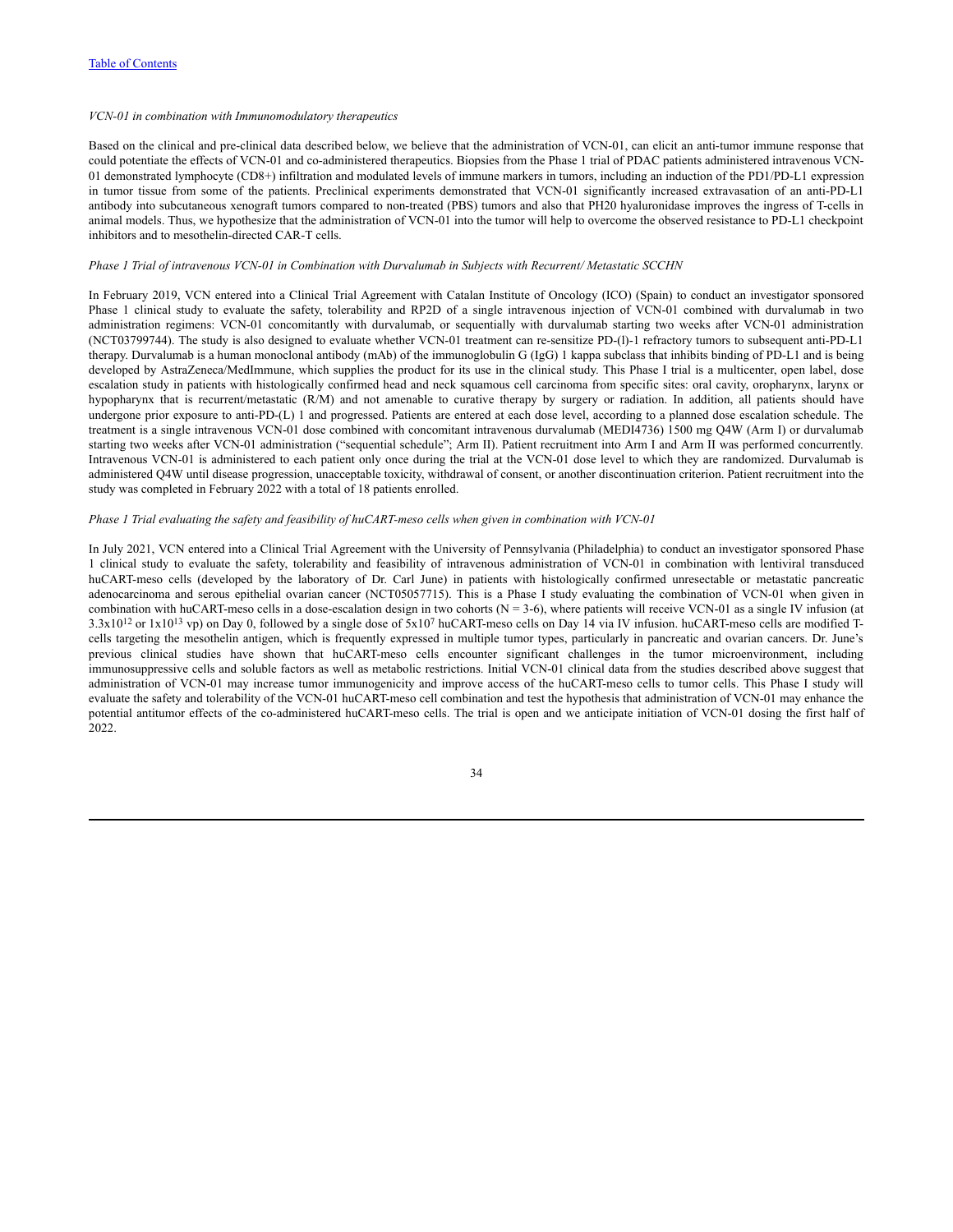## Phase 1 Trial evaluating the intravenous administration of VCN-01 in patients prior to surgical resection of high-grade brain tumors

In the second quarter of 2021, VCN entered into a Clinical Trial Agreement with the University of Leeds (UK) to sponsor a proof-of-concept Phase 1 clinical study to evaluate whether intravenously administered VCN-01 can cross the blood-brain barrier and infect the target brain tumor. This is an openlabel, non-randomized, single center study of VCN-01 given intravenously at a dose of  $1x10^{13}$  virus particles to patients prior to planned surgery for recurrent high-grade primary or metastatic brain tumors. We believe that the intravenous delivery of anti-cancer therapy to brain tumors, if effective, may allow repeat dosing may enable the treatment of systemically disseminated brain metastases and may allow for reduction in the need to use neurosurgery to administer the drugs. This study aims to assess the presence of VCN-01 within the resected surgical specimen after systemic VCN-01 delivery and determine the safety of intravenous VCN-01 in patients with recurrent high-grade glioma or brain metastases. By confirming the presence of VCN-01 in high grade brain tumors following intravenous delivery, this study may pave the way for larger trials to study VCN-01 efficacy, both as a monotherapy and in combination with PD-1/PD-L1 blockade. This trial has already received approval from Medicines & Healthcare Products Regulatory Agency (MHRA) from UK Government and we anticipate initiation of VCN-01 dosing the first half of 2022.

# *Research Programs*

#### SYN-006, SYN-007 and SYN-005

To date, our research programs have been primarily directed to the development of GI acting products that have generated preclinical proof-of-concept with two pipeline products (SYN-006 and SYN-007) that expand the potential utility of our beta-lactamase strategy. SYN-007 is a specially formulated version of SYN-004 (ribaxamase) designed to degrade orally administered beta-lactam antibiotics to protect the gut microbiome from antibiotic-mediated dysbiosis. SYN-006 is a carbapenemase designed to degrade intravenous (IV) carbapenem antibiotics within the GI tract to maintain the natural balance of the gut microbiome for the prevention of CDI, overgrowth of pathogenic organisms and the emergence of antimicrobial resistance (AMR). Our SYN-005 monoclonal antibody program is intended to both treat and prevent pertussis. Our research programs may be expanded to include development of new oncolytic virus products and/or explore oncology applications of our existing products such as SYN-006 and SYN-020.

#### *VCN-11*

VCN-11 is a novel virus that we believe has the potential to extend our OV platform. VCN-11 has been engineered to contain all of the features of VCN-01 as well as an additional modification to include an albumin binding domain (ABD) in the virus capsid. The virus capsid is the target for neutralizing antibodies (NAbs) that are generated by the host immune system to destroy circulating viruses. The presence of an albumin binding domain, however, blocks the binding of most neutralizing antibodies, which allows the virus to reach the tumor following intravenous administration. This "albumin shield" works because human blood contains a large amount of albumin to coat the VCN-11 virus. Importantly, this coating of albumin appears to be displaced after the virus reaches tumor cells to infect them. In pre-clinical mouse studies to test the functionality of the "albumin shield", mice pre-immunized with virus are able to completely neutralize an unmodified OV because they have a large concentration of neutralizing antibodies in their blood. By contrast, viruses containing the albumin binding domain such as VCN-11 are not neutralized and retain their ability to infect and destroy tumor cells. We believe these results support the further development of VCN-11 for tumors in which rapid multi-dosing may be beneficial.

In the second quarter of 2020, VCN had several interactions with Spanish regulatory authorities (AEMPS) to agree on the design of the non-clinical GLP toxicology and biodistribution studies that are required to support a first-in-human clinical trial for VCN-11.

In March 2021, preclinical data obtained with VCN-11 was published, showing that VCN-11 induced 450 times more cytotoxicity in tumor cells than in normal cells. VCN confirmed VCN-11 hyaluronidase production by measuring the activity of the PH20 enzyme with a hyaluronic acid-degradation assay, and by measuring PH20 activity in VCN-11 infected tumors in vivo. VCN-11 evaded NAbs from different sources and tumor level were demonstrated in the presence of high levels of NAbs in vivo, whereas the control virus without ABD was neutralized. VCN-11 showed a low toxicity profile in athymic nude mice and Syrian hamsters, allowing treatments with high doses and fractionated administrations without major toxicities (up to  $1.2x10^{11}$ vp/mouse and 7.5x10<sup>11</sup>vp/hamster). VCN-11 increased ALT levels on day 3 within an acceptable range that returned to normal levels by day 9. Fractionated intravenous administration of VCN-11 (splitting the dose into two portions administered 4 h apart) appeared to improve VCN-11 circulation kinetics and increase tumor levels. VCN-11 showed antitumor efficacy in the presence of NAbs against Ad5 and itself.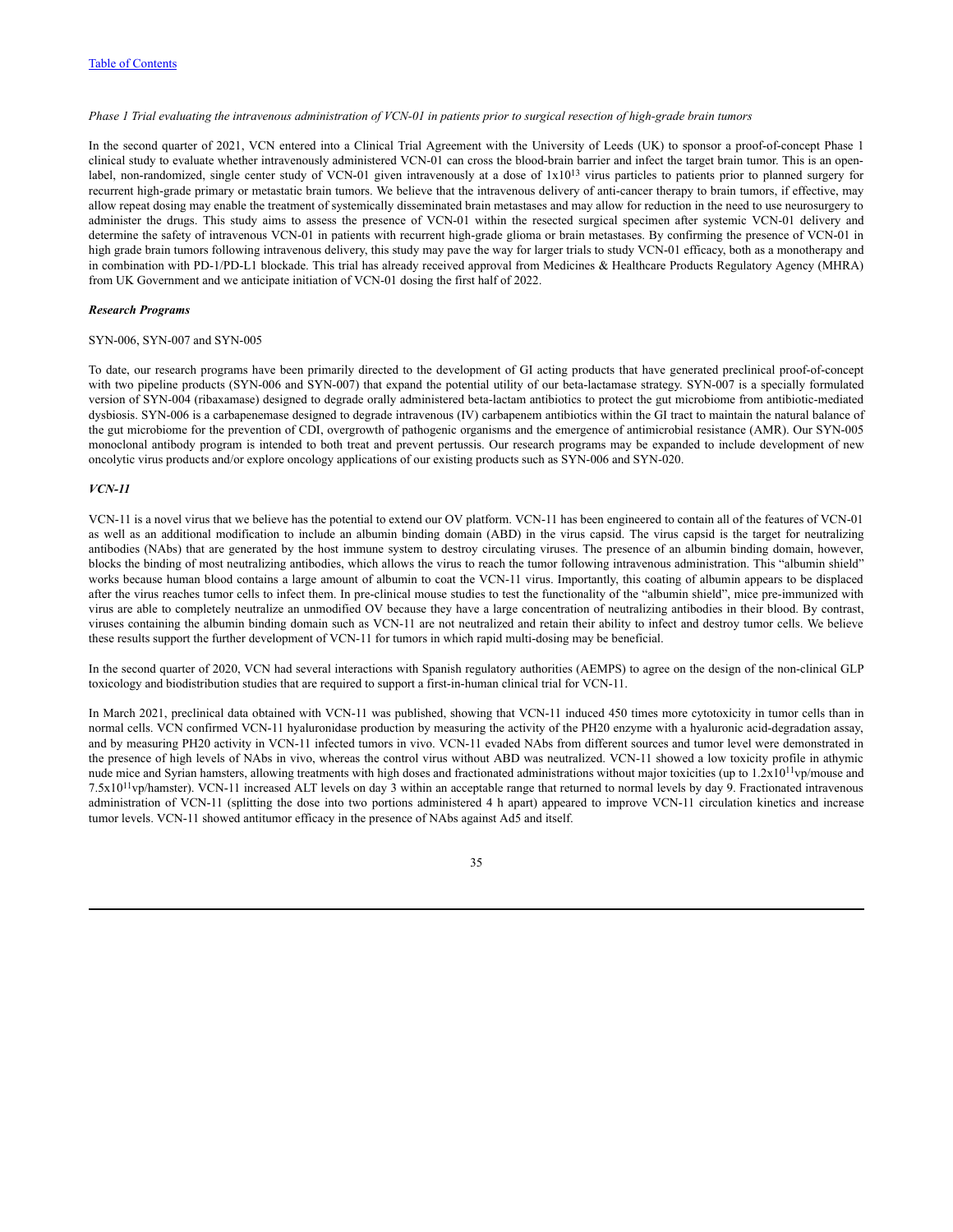In May 2022, we announced an upcoming oral presentation on VCN-11 at the 25th Annual Meeting of the American Society of Gene & Cell Therapy (ASGCT). The presentation will include preclinical results showcasing the potential of VCN-11 to balance safety, with no major toxicities observed, and effectively target tumors after intravenous re-administration, even in the presence of high level NAbs.

#### **Intellectual Property**

All of our programs are supported by growing patent estates. In total, Synthetic Biologics has over 95 U.S. and foreign patents and over 70 U.S. and foreign patents pending. VCN Biosciences, through assignment or exclusive licenses, controls over 25 U.S. and foreign patents and over 15 U.S. and foreign patents pending

The SYN-004 (ribaxamase) program is supported by IP that is assigned to Synthetic Biologics, namely U.S. patents and foreign patents (in most major markets, e.g. Europe (including Germany, Great Britain and France), Japan, China and Canada, among others) and U.S. and foreign patents pending (in most major markets, e.g. Europe (including Germany, Great Britain and France), Japan, China and Canada, among others). For instance, U.S. Patent Nos. 8,894,994 and 9,587,234, which include claims to compositions of matter and pharmaceutical compositions of beta-lactamases, including SYN-004 (ribaxamase), have patent terms to at least 2031. Further, U.S. Patent 9,301,995 and 9,301,996, both of which will expire in at least 2031, cover various uses of beta-lactamases, including SYN-004 (ribaxamase), in protecting the microbiome, and U.S. Patent Nos. 9,290,754, 9,376,673, 9,404,103, 9,464,280, and 9,695,409 which will expire in at least 2035, covers further beta-lactamase compositions of matter related to SYN-004 (ribaxamase).

The SYN-020 (oral intestinal alkaline phosphatase (IAP)) program is supported by IP that is assigned to Synthetic Biologics, namely U.S. and foreign patent applications (in many major markets, e.g. Europe, China, Japan, Korea, Canada, and Australia). These patent applications, which cover various formulations, medical uses and manufacture of SYN-020, are expected to expire in 2038-2040, if granted, and without taking potential patent term extensions or patent term adjustment into account.

The VCN-01 and VCN-11 programs are supported by patents and patent applications that are assigned to VCN Biosciences or exclusively licensed from Fundacio Privada Institut d'Investigacio Biomedica de Bellvitge (IDIBELL), Institut Catala d'Oncologia (ICO), and Hospital Sant Joan De Deu Barcelona. The patents and patent applications include U.S. patents and foreign patents (in most major markets, e.g. Europe, China, Japan, Korea, Canada, Israel, Mexico, Russia, and Australia) and U.S. and foreign patents pending (in most major markets, e.g. Europe, China, Korea, Canada, Mexico, and India). The patents and patent applications cover compositions of matter and pharmaceutical compositions of oncolytic adenoviruses and various medical uses of the same. For instance, U.S. Patent No. 10,316,065, which expires in 2030 without taking potential patent term extensions or patent term adjustment into account, provides composition of matter and pharmaceutical composition coverage for a genus of engineered oncolytic adenovirus suitable for the treatment of solid tumors. Other patents and patent applications, if granted, will provide protection to 2037 without taking potential patent term extensions or patent term adjustment into account.

Our goal is to (i) obtain, maintain, and enforce patent protection for our products, formulations, processes, methods, and other proprietary technologies, (ii) preserve our trade secrets, and (iii) operate without infringing on the proprietary rights of other parties worldwide. We seek, where appropriate, the broadest intellectual property protection for product candidates, proprietary information, and proprietary technology through a combination of contractual arrangements and patents.

### **Critical Accounting Estimates**

The condensed consolidated financial statements are prepared in conformity with U.S. GAAP, which requires the use of estimates, judgments and assumptions that affect the reported amounts of assets and liabilities, the disclosure of contingent assets and liabilities at the date of the condensed consolidated financial statements, and the reported amounts of revenues and expenses in the periods presented. We believe that the accounting estimates employed are appropriate and resulting balances are reasonable; however, due to inherent uncertainties in making estimates, actual results may differ from the original estimates, requiring adjustments to these balances in future periods. The critical accounting estimates that affect the condensed consolidated financial statements and the judgments and assumptions used are consistent with those described under Part II, Item 7 of our 2021 Form 10-K.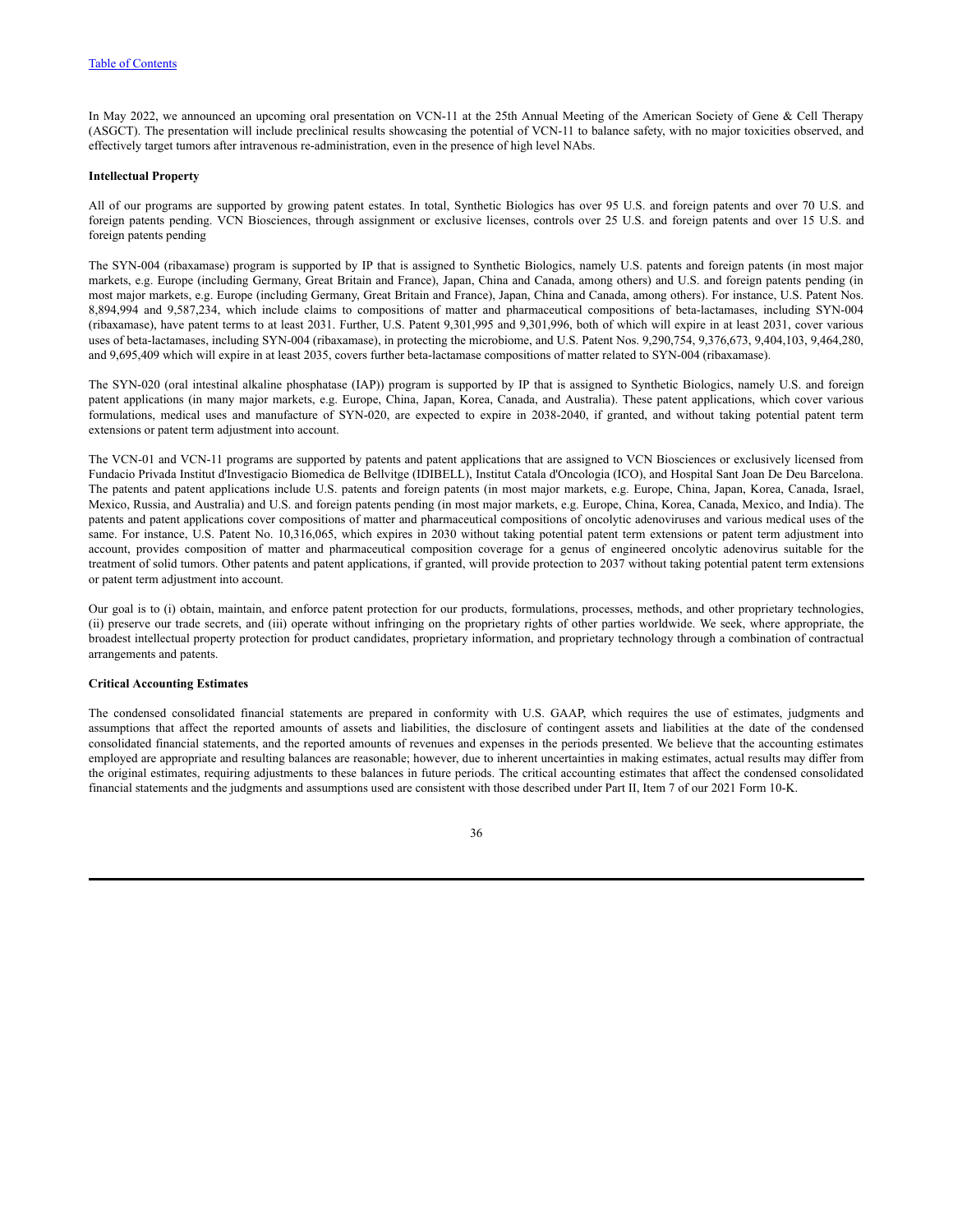### *Business Combination*

The Company accounts for acquisitions using the acquisition method of accounting, which requires that all identifiable assets acquired, and liabilities assumed be recorded at their estimated fair values. The excess of the fair value of purchase consideration over the fair values of identifiable assets and liabilities is recorded as goodwill. When determining the fair values of assets acquired and liabilities assumed, management makes significant estimates and assumptions. Critical estimates in valuing certain intangible assets include but are not limited to future expected cash flows from acquired patented technology. Management's estimates of fair value are based upon assumptions believed to be reasonable, but are inherently uncertain and unpredictable and, as a result, actual results may differ from

The Company classifies intangible assets into two categories: (1) intangible assets with indefinite lives not subject to amortization and (2) goodwill. Intangible assets that are deemed to have indefinite lives, including goodwill, are reviewed for impairment annually, or more frequently if events or changes in circumstances indicate that the asset might be impaired. The impairment test for indefinite-lived intangibles, other than goodwill, consists of a comparison of the fair value of the intangible asset with its carrying amount. If the carrying amount exceeds the fair value, an impairment charge is recognized in an amount equal to that excess. Indefinite-lived intangible assets, such as goodwill, are not amortized. The Company tests the carrying amounts of goodwill for recoverability on an annual basis or when events or changes in circumstances indicate evidence a potential impairment exists, using a fair value-based test. Pursuant to ASU 2017-04, the Company must record a goodwill impairment charge if a reporting unit's carrying value exceeds its fair value.

In-process research and development, or IPR&D, assets are considered to be indefinite-lived until the completion or abandonment of the associated research and development projects. IPR&D assets represent the fair value assigned to technologies that the Company acquires, which at the time of acquisition have not reached technological feasibility and have no alternative future use. During the period that the assets are considered indefinite-lived, they are tested for impairment on an annual basis, or more frequently if the Company becomes aware of any events occurring or changes in circumstances that indicate that the fair value of the IPR&D assets are less than their carrying amounts. If and when development is complete, which generally occurs upon regulatory approval and the ability to commercialize products associated with the IPR&D assets, these assets are then deemed definite-lived and are amortized based on their estimated useful lives at that point in time. If development is terminated or abandoned, the Company may have a full or partial impairment charge related to the IPR&D assets, calculated as the excess of carrying value of the IPR&D assets over fair value.

### *Contingent Consideration*

Consideration paid in a business combination may include potential future payments that are contingent upon the acquired business achieving certain milestones in the future ("contingent consideration"). Contingent consideration liabilities are measured at their estimated fair value as of the date of acquisition, with subsequent changes in fair value recorded in the consolidated statements of operations. The Company estimates the fair value of the contingent consideration as of the acquisition date using the estimated future cash outflows based on the probability of meeting future milestones. The milestone payments will be made upon the achievement of clinical and commercialization milestones as well as single low digit royalty payments and payments upon receipt of sublicensing income. Subsequent to the date of acquisition, the Company reassesses the actual consideration earned and the probability-weighted future earn-out payments at each balance sheet date. Any adjustment to the contingent consideration liability will be recorded in the consolidated statements of operations. Contingent consideration liabilities expected to be settled within 12 months after the balance sheet date are presented in current liabilities, with the non-current portion recorded under long term liabilities in the consolidated balance sheets.

## **Results of Operations**

#### *Three Months Ended March 31, 2022 and 2021*

### *General and Administrative Expenses*

General and administrative expenses increased to \$1.7 million for the three months ended March 31, 2022, from \$1.4 million for the three months ended March 31, 2021. This increase of 17% primarily comprised of increased consulting and legal costs related to the VCN acquisition, higher insurance costs, audit fees, and public relations expenses and VCN administrative expenses not included in prior year. The charge related to stock-based compensation expense was \$85,000 for the three months ended March 31, 2022, compared to \$82,000 the three months ended March 31, 2021.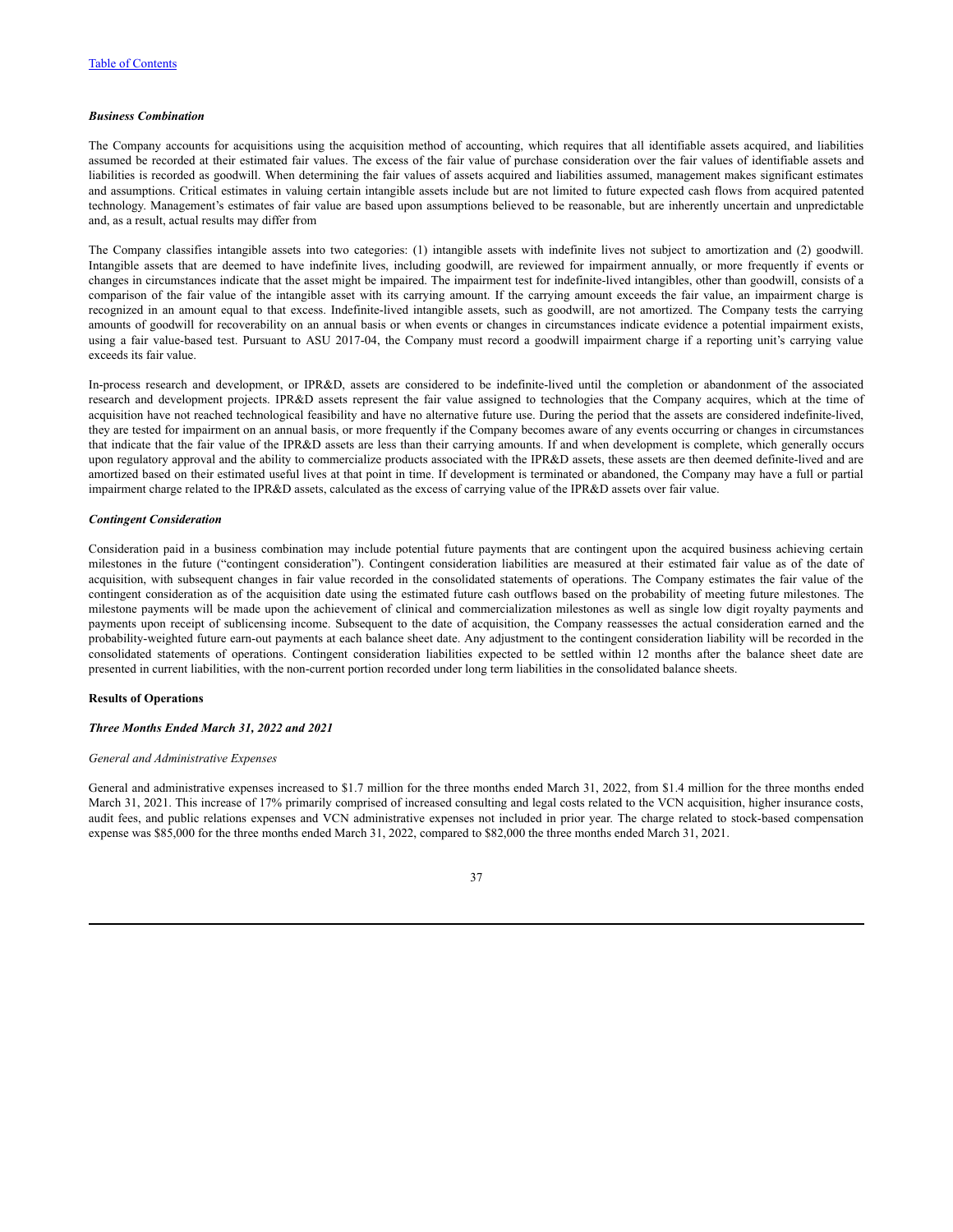## *Research and Development Expenses*

Research and development expenses increase to \$2.6 million for the three months ended March 31, 2022, from approximately \$1.1 million for the three months ended March 31, 2021. This increase of 132% is primarily the result of higher manufacturing expense for SYN-020, costs incurred related to our Phase 1a clinical trial of SYN-020 and the Phase 1b/2a clinical trial of SYN-004 (ribaxamase) in allogeneic HCT recipients and VCN research expenses related to VCN-01 not incurred in the prior year. We anticipate research and development expense to increase as we plan for and initiate enrollment for our phase 2 clinical trial for VCN-01 in PDAC, phase 2/3 clinical trial in retinoblastoma, expand GMP manufacturing activities for VCN-01 and SYN-020, and continue with supporting our VCN-11 and other preclinical and discovery initiatives. The charge related to stock-based compensation expense was \$28,000 for the three months ended March 31, 2022, compared to \$19,000 related to stock-based compensation expense for the three months ended March 31, 2021.

The following table sets forth our research and development expenses directly related to our therapeutic areas for the three months ended March 31, 2022 and 2021. These direct expenses were external costs associated with preclinical studies and clinical trials. Indirect research and development expenses related to employee costs, facilities, stock-based compensation and research and development support services that are not directly allocated to specific product candidates.

| <b>Therapeutic Areas</b>              | March 31,<br>2022 |   | March 31,<br>2021 |  |
|---------------------------------------|-------------------|---|-------------------|--|
| <b>SYN-020</b>                        | 659               | S | 172               |  |
| Ribaxamase                            | 376               |   | 148               |  |
| $VCN-01$                              | 60                |   |                   |  |
| SYN-010                               |                   |   | ٩                 |  |
| Other therapeutic areas               | 53                |   |                   |  |
|                                       |                   |   |                   |  |
| Total direct costs                    | 1,148             |   | 323               |  |
| Total indirect costs                  | 1,449             |   | 794               |  |
|                                       |                   |   |                   |  |
| <b>Total Research and Development</b> | 2,597             | S | 1,117             |  |

#### *Other Income/Expense*

Other expense was \$21,068 for the three months ended March 31, 2022 compared to other income of \$347 for the three months ended March 31, 2021. Other expense is primarily comprised of exchange loss of \$22,607, offset by interest income of \$1,539. Other income for the three months ended March 31, 2021 is primarily comprised of interest income.

#### *Net Loss Attributable to Common Stockholders*

Our net loss attributable to common stockholders was approximately \$4.3 million, or \$0.03 per basic and dilutive common share for the three months ended March 31, 2022, compared to a net loss of approximately \$11.5 million, or \$0.13 per basic common share and dilutive common share for the three months ended March 31, 2021. Net loss attributable to common stockholders for the three months ended March 31, 2021 excludes net loss attributable to non-controlling interest of \$1,000 and includes the accretion of the Series B preferred discount of \$1.5 million on converted shares, Series A Preferred Stock accrued dividends of \$24,000 and the deemed dividend for the effect of the Series A preferred shares price adjustment of \$7.4 million.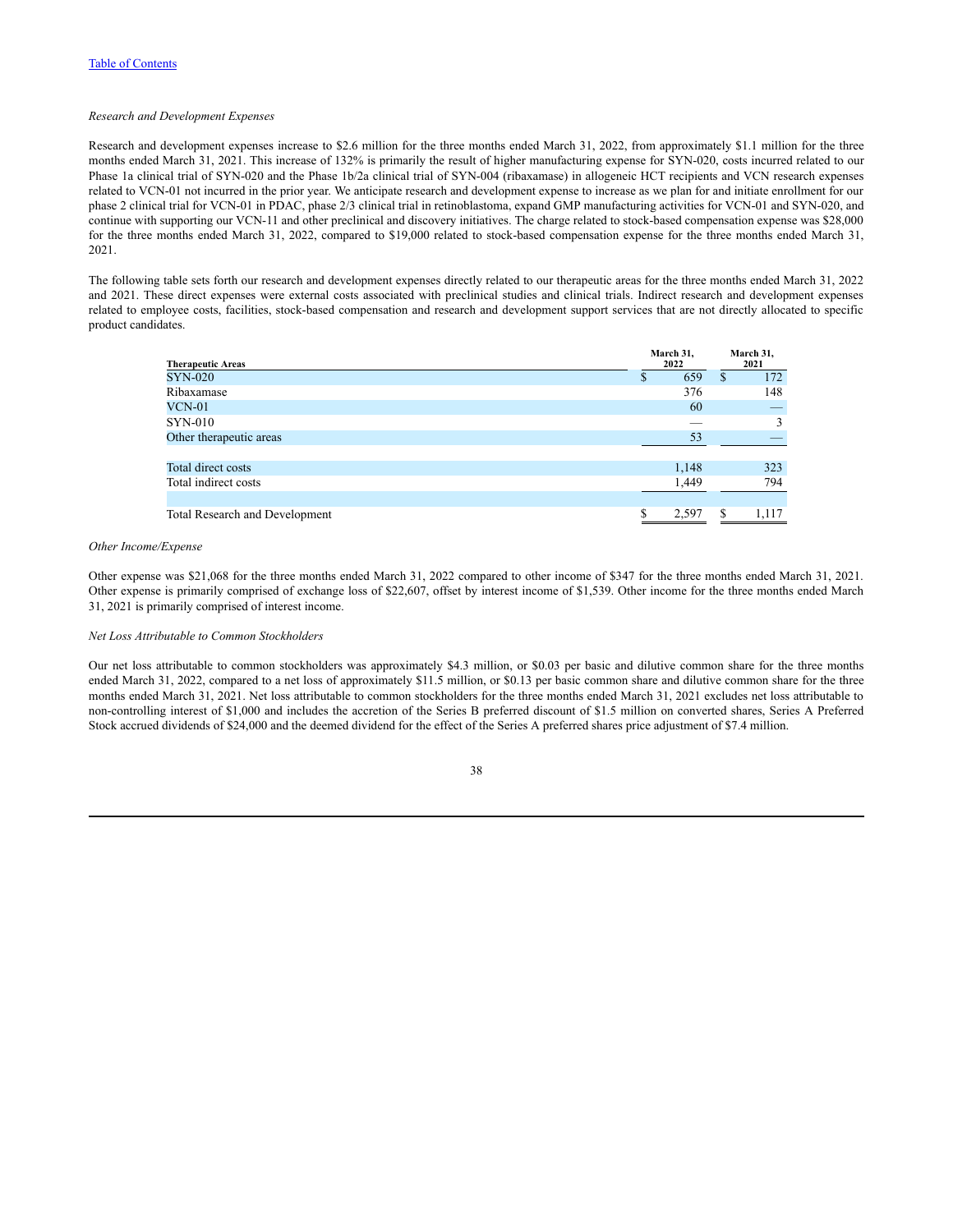## **Liquidity and Capital Resources**

As of March 31, 2022, the Company has a significant accumulated deficit, and with the exception of the three months ended June 30, 2010 and the three months ended December 31, 2017, the Company has experienced significant losses and incurred negative cash flows since inception. The Company expects to continue incurring losses for the foreseeable future, with the recognition of revenue being contingent on successful phase 3 clinical trials and requisite approvals by the FDA or foreign equivalents. Historically, the Company has financed its operations primarily through public and private sales of its common stock and a private placement of its preferred stock, and it expects to continue to seek to obtain required capital in a similar manner. The Company has spent, and expects to continue to spend, a substantial amount of funds in connection with implementing its business strategy, including planned product development efforts, clinical trials and research and discovery efforts.

Cash and cash equivalents totaled approximately \$56.7 million as of March 31, 2022, which includes the net proceeds from sales of its Common Stock in "at-the-market" (ATM) equity offerings during 2021 and cash proceeds of approximately through the exercise of a portion of the October 2018 warrants. With these additional sources of liquidity, we believe we will be able to fund our operations through the next twelve months from the issuance date of these financial statements. Management believes its plan, which includes the additional testing of SYN-004 (ribaxamase) and the advancement of VCN-01 will allow us to meet our financial obligations, further advance key products, and maintain our planned operations for at least one year from the issuance date of these consolidated financial statements. However, the amount of capital needed by us will also depend upon whether we develop SYN-004 and/or SYN-020 internally or we our-license or partner such development. If necessary, the Company may attempt to utilize the ATM or seek to raise additional capital on the open market, neither of which is guaranteed. Use of the ATM is limited by certain restrictions and management's plan does not rely on additional capital from either of these sources. If the Company is not able to obtain additional capital (which is not assured at this time), our long-term business plan may not be accomplished and we may be forced to cease certain development activities. More specifically, the completion of any later stage clinical trial will require significant financing or a significant partnership.

The full impact of the COVID-19 outbreak continues to evolve as of the date of this report. As such, it is uncertain as to the full magnitude that the pandemic will have on our financial condition, liquidity, and future results of operations. We are actively monitoring the global situation and its potential impact on our financial condition, liquidity, operations, suppliers, industry, and workforce. Given the daily evolution of the COVID-19 outbreak and the global responses to curb its spread, we are not able to estimate the future effects of the COVID-19 outbreak on our results of operations, financial condition, or liquidity.

Although we are experiencing limited, if any, adverse impact to our financial stability stemming from the global economic slowdown, the overall disruption of global healthcare systems and other risks and uncertainties associated with the COVID-19 pandemic, including uncertainty regarding our clinical trial timelines, our business, financial condition, results of operations and growth prospects could be materially adversely affected.

Historically, we have financed our operations primarily through public and private sales of our securities, and we expect to continue to seek and obtain additional capital in a similar manner. During the year ended December 31, 2021, our only source of cash was from the exercise of the 2018 Warrants and sales of our common stock through the Original ATM Sales Agreement and the Amended and Restated ATM Sales Agreement discussed above.

There can be no assurance that we will be able to continue to raise funds through the sale of shares of common stock through the Amended and Restated ATM Sales Agreement. If we raise funds by selling additional shares of common stock or other securities convertible into common stock, the ownership interest of our existing stockholders will be diluted. If we are not able to obtain funding for future clinical trials when needed, we will be unable to carry out our business plan and we will be forced to delay the initiation of future clinical trials until such time as we obtain adequate financing.

We have committed, and expect to continue to commit, substantial capital in order to implement our business strategy, including our planned product development efforts, preparation for our planned clinical trials, and performance of clinical trials and our research and discovery efforts. We believe our cash position of \$54.9 million at the end of April 2022 is sufficient to fund our operations through at least the end of the fourth quarter of 2023, including continuation of our ongoing Phase 1b/2a clinical study of SYN-004 (ribaxamase) in allogeneic HCT recipients for the prevention of aGVHD, as well as our planned Phase 1 clinical programs for SYN-020 and to fund our committed obligations under the Purchase Agreement for the VCN Acquisition.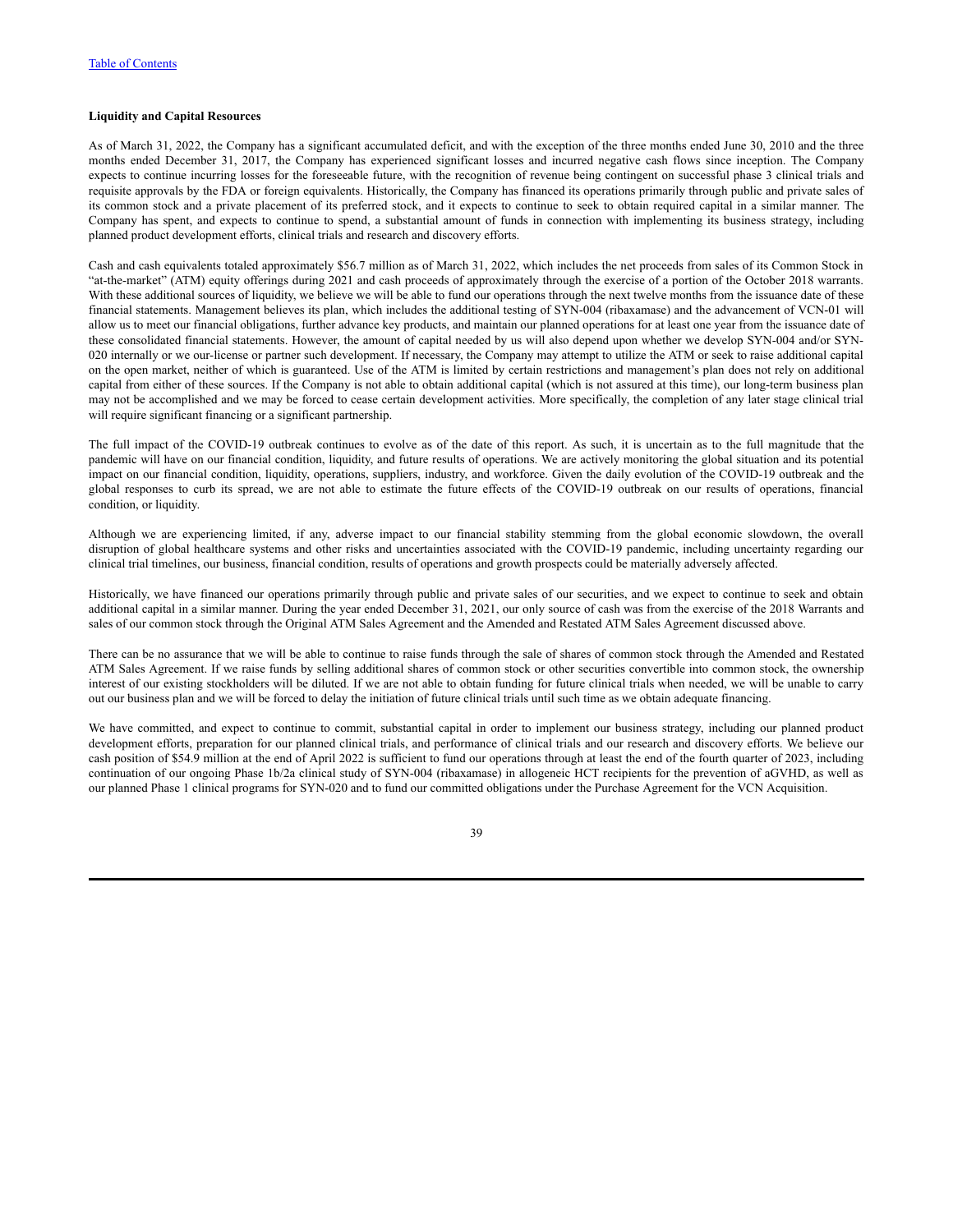Following the anticipated completion of our ongoing Phase 1b/2a clinical study of SYN-004 (ribaxamase) in allogeneic HCT recipients, the Phase 1 SAD and MAD clinical studies, we will need to obtain additional funds for future clinical trials. We anticipate that our future clinical trials will be much larger in size and require larger cash expenditures than the aforementioned clinical programs. We do not have any committed sources of financing for future clinical trials at this time, and it is uncertain whether additional funding will be available when we need it on terms that will be acceptable to us, or at all.

As the COVID-19 coronavirus continues to spread around the globe, we have experienced disruptions that impacted our business and clinical trials, including halting the enrollment of new patients in our previous Phase 2b investigator-sponsored clinical trial of SYN-010 and postponement of clinical site initiation of the Phase 1b/2a clinical trial of SYN-004. The full impact of the COVID-19 outbreak continues to evolve as of the date of this report. As such, it is uncertain as to the full magnitude that the pandemic will have on our financial condition, liquidity, and future results of operations. We are actively monitoring the global situation and its potential impact on our financial condition, liquidity, operations, suppliers, industry, and workforce. Given the daily evolution of the COVID-19 outbreak and the global responses to curb its spread, we are not able to estimate the future effects of the COVID-19 outbreak on our results of operations, financial condition, or liquidity.

### **Off-Balance Sheet Arrangements**

During the three months ended March 31, 2022, we did not have, and we do not currently have, any off-balance sheet arrangements, as defined under SEC rules.

#### **Contractual Obligations**

#### Leases

At the inception of a contract we determine if the arrangement is, or contains, a lease. Right-of-use ("ROU") assets represent our right to use an underlying asset for the lease term and lease liabilities represent our obligation to make lease payments arising from the lease. ROU assets and liabilities are recognized at the commencement date based on the present value of lease payments over the lease term.

We have made certain accounting policy elections whereby we (i) do not recognize ROU assets or lease liabilities for short-term leases (those with original terms of 12-months or less) and (ii) combine lease and non-lease elements of our operating leases. ROU assets are included in other noncurrent assets and lease liabilities are included in other current and non-current liabilities in our condensed consolidated balance sheets. As of March 31, 2022, we did not have any material finance leases.

#### <span id="page-40-0"></span>**ITEM 3. QUANTITATIVE AND QUALITATIVE DISCLOSURES ABOUT MARKET RISK.**

The primary objective of our investment activities is to preserve our capital to fund operations. We also seek to maximize income from our investments without assuming significant risk. Our exposure to market risk is confined to our cash and cash equivalents. As of March 31, 2022, our cash and cash equivalents consisted primarily of investments in treasury securities. We do not engage in any hedging activities against changes in interest rates. Due to the short-term duration of our investment portfolio and the low risk profile of our investments, we would not expect our operating results or cash flows to be affected to any significant degree by the effect of a sudden change in market interest rates or credit conditions on our securities portfolio. We may, however, require additional financing to fund future obligations and no assurance can be given that the terms of future sources of financing will not expose us to material market risk.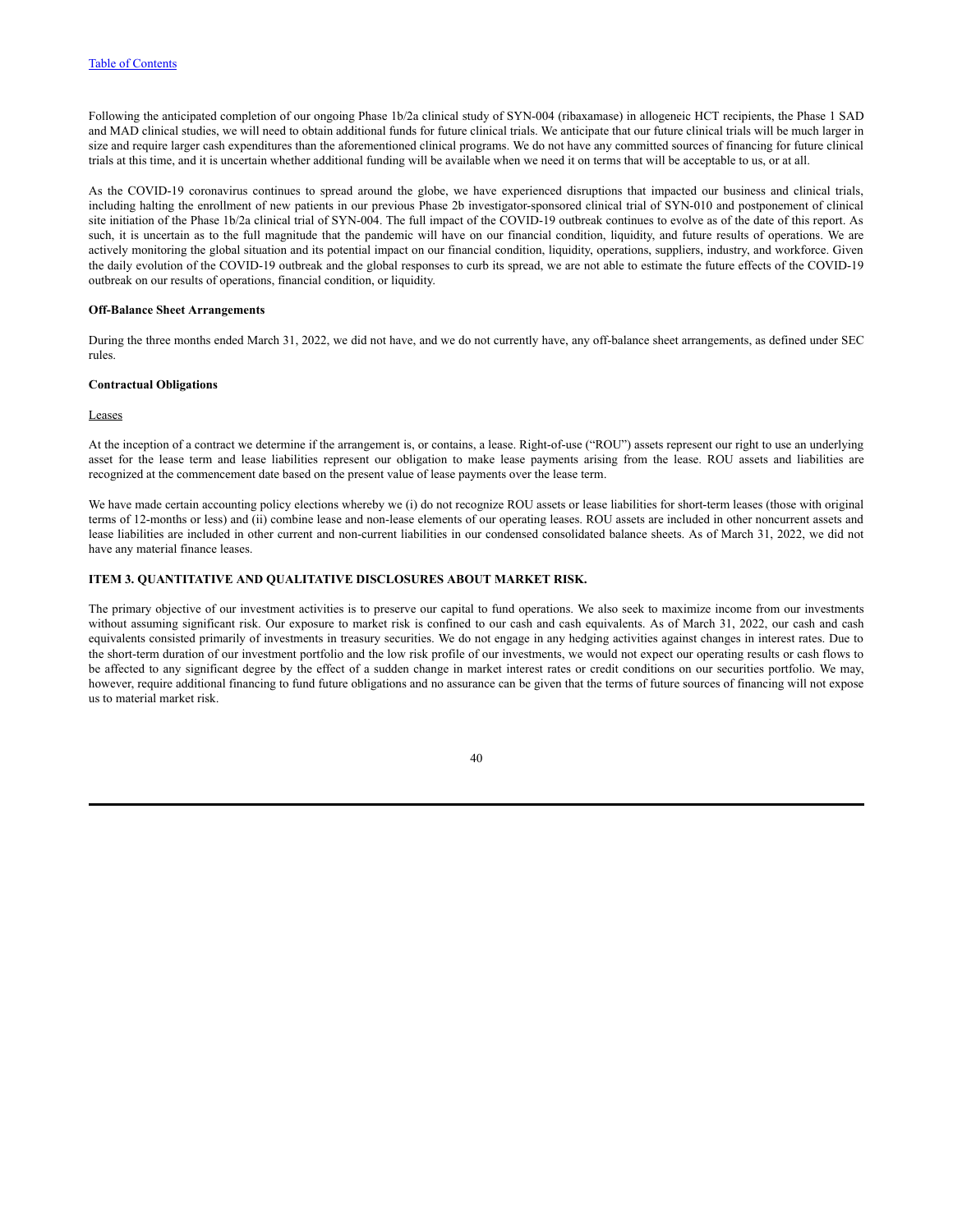## <span id="page-41-0"></span>**ITEM 4. CONTROLS AND PROCEDURES.**

#### **(a) Evaluation of Disclosure Controls and Procedures**

Our management, with the participation of our Chief Executive Officer, evaluated the effectiveness of our disclosure controls and procedures as of March 31, 2022. The term "disclosure controls and procedures," as defined in Rules 13a-15(e) and 15d-15(e) under the Exchange Act, means controls and other procedures of a company that are designed to ensure that information required to be disclosed by a company in the reports that it files or submits under the Exchange Act is recorded, processed, summarized and reported, within the time periods specified in the SEC's rules and forms. Disclosure controls and procedures include, without limitation, controls and procedures designed to ensure that information required to be disclosed by a company in the reports that it files or submits under the Exchange Act is accumulated and communicated to the Company's management, including its principal executive and principal financial officers, or persons performing similar functions, as appropriate to allow timely decisions regarding required disclosure. We have adopted and maintain disclosure controls and procedures (as defined Rules  $13a-15(e)$  and  $15d-15(e)$  under the Exchange Act) that are designed to provide reasonable assurance that information required to be disclosed in the reports filed under the Exchange Act, such as this Quarterly Report on Form 10-Q, is collected, recorded, processed, summarized and reported within the time periods specified in the rules of the SEC. The Company's disclosure controls and procedures are also designed to ensure that such information is accumulated and communicated to management to allow timely decisions regarding required disclosure. Management recognizes that any controls and procedures, no matter how well designed and operated, can provide only reasonable assurance of achieving their objectives and management necessarily applies its judgment in evaluating the cost-benefit relationship of possible controls and procedures. During the course of the quarter, we identified a material weakness in our controls relating to accounting and disclosure for non-routine transactions, as described below. Based on the evaluation of our disclosure controls and procedures as of the end of the period covered by this report and upon that discovery, our Chief Executive Office concluded that our disclosure controls and procedures were not effective at a level that provides reasonable assurance as of the last day of the period covered by this report.

## **(b) Changes in Internal Control over Financial Reporting**

During the course of the review for this Quarterly Report, we identified a material weakness in our controls relating to accounting and disclosure controls for non-routine transactions. Specifically, the controls related to the review of internal and externally prepared reports and analysis utilized in the financial reporting process and the related income tax implication of the non-routine transactions.

In order to remediate this material weakness, we plan to implement the following steps to improve the overall processes of identifying and reviewing nonroutine transactions:

● Perform additional internal review processes to ensure the appropriate accounting and disclosure of non-routine transactions.

Should additional changes to the remediation plan be warranted, management will modify the planned measures accordingly. In conjunction with the acquisition of VCN, we are currently in the process of integrating VCN's policies, processes, people, technology, and operations into the consolidated company, and integrating VCN's operations into our system of internal control over financial reporting. As permitted by the Securities and Exchange Commission, we expect to exclude VCN from the assessment of internal control over financial reporting the year ending December 31, 2022.

## **PART II–OTHER INFORMATION**

#### <span id="page-41-2"></span><span id="page-41-1"></span>**ITEM 1. LEGAL PROCEEDINGS.**

From time to time we may become involved in legal proceedings or be subject to claims arising in the ordinary course of our business. We are not presently a party to any legal proceedings that, if determined adversely to us, would individually or taken together have a material adverse effect on our business, operating results, financial condition or cash flows. Regardless of the outcome, litigation can have an adverse impact on us because of defense and settlement costs, diversion of management resources and other factors.

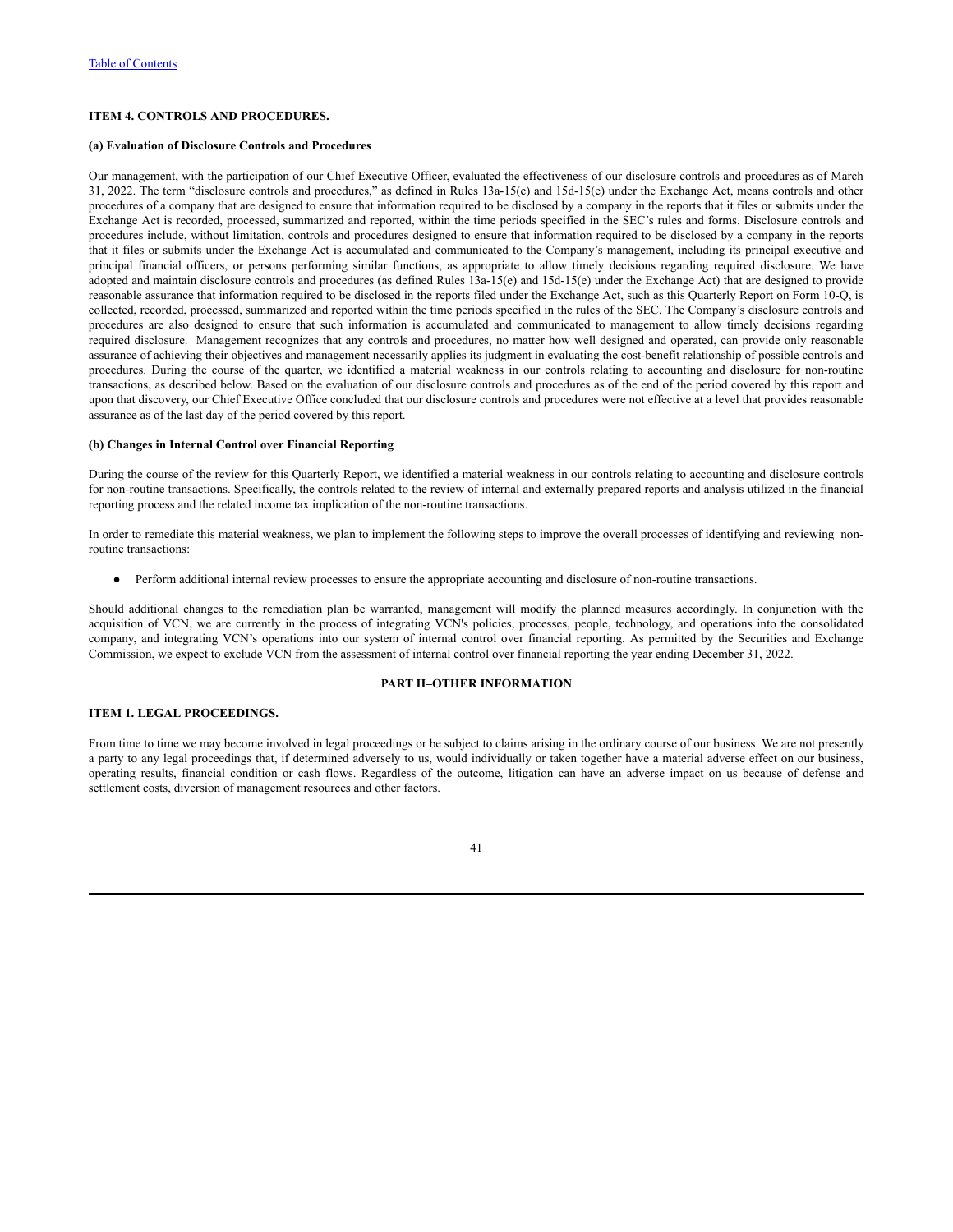### <span id="page-42-0"></span>**ITEM 1A. RISK FACTORS.**

The following information updates, and should be read in conjunction with, the information disclosed in Part I, Item 1A, "Risk Factors," contained in our 2021 Form 10-K. Except as disclosed below, there have been no material changes from the risk factors disclosed in our 2021 Form 10-K.

### **RISKS RELATING TO OUR BUSINESS**

#### We will need to raise additional capital to operate our business and our failure to obtain funding when needed may force us to delay, reduce or *eliminate certain of our development programs or commercialization ef orts.*

During the three months ended March 31, 2022, our operating activities used net cash of approximately \$10.5 million and our cash and cash equivalents were approximately 54.9 million at the end of April 2022. With the exception of the three months ended June 30, 2010 and the three months ended December 31, 2017, we have experienced significant losses since inception and have a significant accumulated deficit. As of March 31, 2022, our accumulated deficit totaled approximately \$275.6 million on a consolidated basis. Pursuant to the Purchase Agreement, we have agreed to use reasonable efforts to commercialize VCN-01 and we agreed as a post- closing covenant to commit to fund VCN's research and development programs, including but not limited to VCN-01 PDAC phase 2 clinical trial, VCN-01 RB trial and necessary G&A within a budgetary plan of approximately \$27.8 million over the next three years. We expect to incur additional operating losses in the future and therefore expect our cumulative losses to increase. With the exception of the quarter ended June 30, 2010, and limited laboratory revenues from Adeona Clinical Laboratory, which we sold in March 2012, we have generated very minimal revenues. We do not expect to derive revenue from any source in the near future until we or our potential partners successfully commercialize our products. We expect our expenses to increase in connection with our anticipated activities, particularly as we continue research and development, initiate and conduct clinical trials, and seek marketing approval for our product candidates. Until such time as we receive approval from the FDA and other regulatory authorities for our product candidates, we will not be permitted to sell our products and therefore will not have product revenues from the sale of products. For the foreseeable future we will have to fund all of our operations and capital expenditures from equity and debt offerings, cash on hand, licensing and collaboration fees and grants, if any.

We will need to raise additional capital to fund our operations and meet our current timelines and we cannot be certain that funding will be available on acceptable terms on a timely basis, or at all. Based on our current plans, our cash and cash equivalents will be sufficient to complete our planned later stage clinical trials of VCN-01 (our proposed clinical trials in PDAC and retinoblastoma), Phase 1a/2a clinical trial of SYN-004, our Phase 1 multiple-ascending dose clinical trials of SYN-020, but may not be sufficient additional trials of SYN-020 or SYN-004, which are expected to require significant cash expenditures. In addition, based on the significant anticipated cost of a Phase 3 clinical program in a broad indication for SYN-004, we expect it will not be feasible for us to initiate and complete this trial at this time without a partner given the capital constraints tied to our current market cap and share price. Further development of VCN's product candidates will require additional funding. To the extent that we raise additional funds by issuing equity securities, our stockholders may experience significant dilution. Any debt financing, if available, may involve restrictive covenants that may impact our ability to conduct our business and also have a dilutive effect on our stockholders. A failure otherwise to secure additional funds when needed in the future whether through an equity or debt financing or a sufficient amount of capital without a strategic partnership could result in us being unable to complete planned preclinical and clinical trials or obtain approval of our product candidates from the FDA and other regulatory authorities. In addition, we could be forced to delay, discontinue or curtail product development, forego sales and marketing efforts, and forego licensing in attractive business opportunities. Our ability to raise capital through the sale of securities may be limited by the rules of the SEC and NYSE American that place limits on the number and dollar amount of securities that may be sold. There can be no assurances that we will be able to raise the funds needed, especially in light of the fact that our ability to sell securities registered on our registration statement on Form S-3 will be limited until such time the market value of our voting securities held by non-affiliates is \$75 million or more. We also may be required to seek collaborators for our product candidates at an earlier stage than otherwise would be desirable and on terms that are less favorable than might otherwise be available.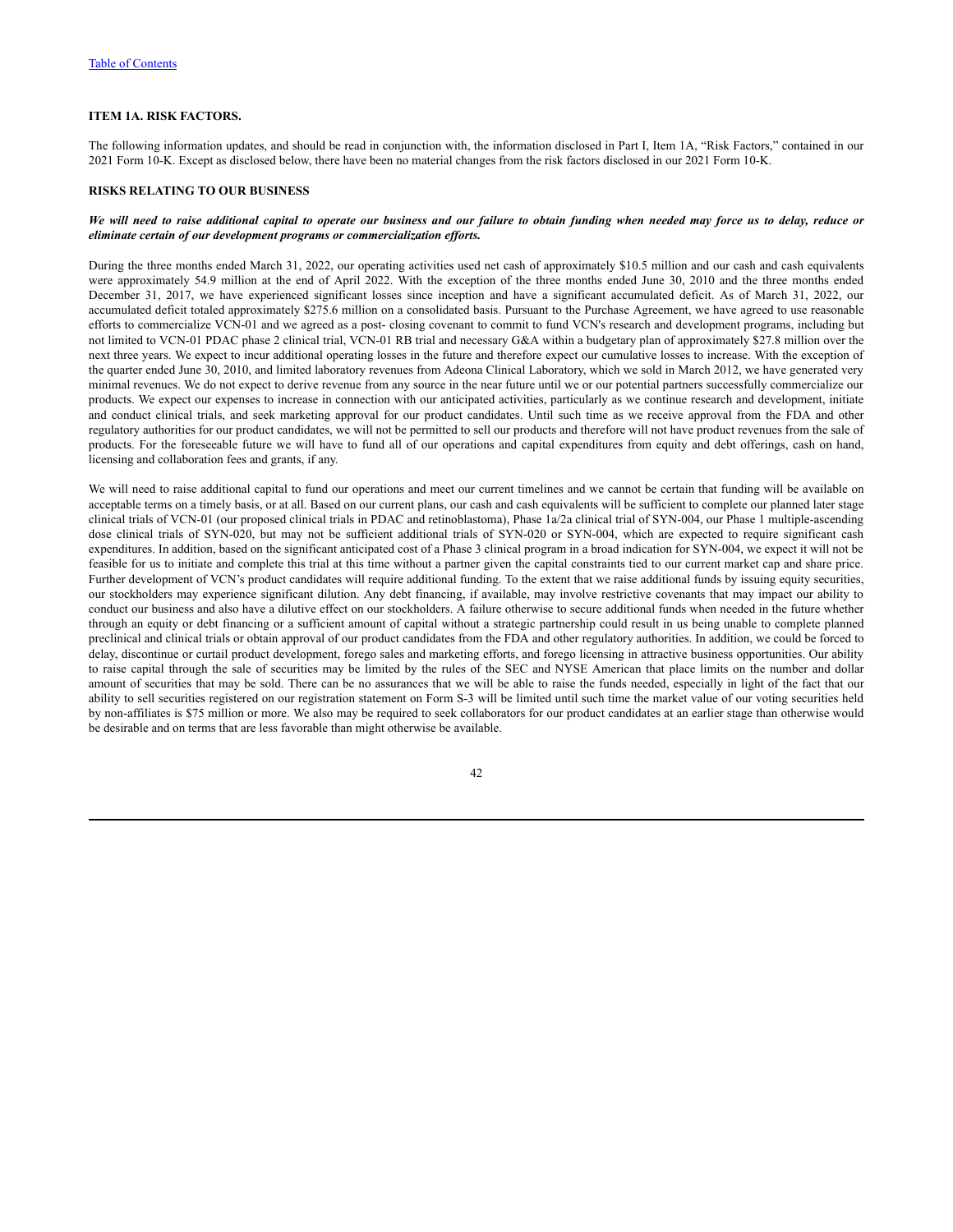## We expect to seek to raise additional capital in the future, which may be dilutive to stockholders or impose operational restrictions.

We expect to seek to raise additional capital in the future to help fund development of our proposed products. If we raise additional capital through the issuance of equity or of debt securities, the percentage ownership of our current stockholders will be reduced. We may also enter into strategic transactions, issue equity as consideration for acquisitions or part of license issue fees to our licensors, compensate consultants or settle outstanding payables using equity that may be dilutive. We are authorized to issue 200,000,000 shares of common stock, of which 158,437,840 shares of common stock were issued and outstanding as of March 16, 2022. At March 16, 2022, we had reserved 12,800,241 shares of common stock for issuance upon exercise of our outstanding options and warrants. In addition, at such date, we had 200,000 shares of our common stock reserved for future issuance under our equity incentive plans. If all of these securities were to be exercised, the total number of shares of our common stock that we would be required to issue is 12,800,241, which in addition to the 158,437,840 shares issued and outstanding, would leave 28,759,591 authorized but unissued shares of common stock. As a result of our limited number of authorized and unissued shares of common stock, we may have insufficient shares of common stock available to issue in connection with any future equity financing transactions or strategic transactions we may seek to undertake. At our 2021 Annual Meeting of Shareholders, we sought shareholder approval of an amendment to our Articles of Incorporation, as amended, to increase our authorized number of shares of common stock, which approval was not obtained. Accordingly, we anticipate taking steps, when appropriate, to increase our number of available shares which may have the effect of facilitating such transactions; however, there can be no assurance that we will be successful in obtaining the required approval for any such action.

In order to raise additional capital, we may in the future offer additional shares of our common stock or other securities convertible into or exchangeable for our common stock at prices that may not be the same as the price per share paid by existing stockholders, thereby subjecting such stockholders to dilution. Our stockholders may experience additional dilution in net book value per share and any additional equity securities may have rights, preferences and privileges senior to those of the holders of our common stock.

We may sell shares or other securities in any other offering at a price per share that is less than the price per share paid by existing stockholders, and investors purchasing shares or other securities in the future could have rights superior to existing stockholders. In the event that we sell shares or other securities at prices below the exercise price of the warrants that we issued in our October 2018 offering, the price protection anti-dilution provisions of the warrant provide that the exercise price of the warrants sold in our October 2018 offering is to be reduced which may result in additional warrant exercises and additional dilution to stockholders as was the case in 2020 and during the first quarter of 2021 when we utilized our at-the-market facility and the warrant exercise price was reduced. The price per share at which we sell additional shares of our common stock, or securities convertible or exchangeable into common stock, in future transactions may be higher or lower than the price per share paid by existing stockholders.

## We have identified a material weakness in our internal controls, and we cannot provide assurances that this weakness will be effectively remediated or that additional material weaknesses will not occur in the future. In addition, we are not yet required to perform an assessment of internal controls for *VCN.*

If our internal control over financial reporting or our disclosure controls and procedures are not effective, we may not be able to accurately report our financial results, prevent fraud, or file our periodic reports in a timely manner, which may cause investors to lose confidence in our reported financial information and may lead to a decline in our stock price.

Our management is responsible for establishing and maintaining adequate internal control over our financial reporting, as defined in Rule 13a- 15(f) under the Exchange Act. During the second quarter of 2022, we identified a material weakness in our controls over financial reporting related to the accounting for non-routine transactions. Specifically, the controls related to the review of internal and externally prepared reports and analysis utilized in the financial reporting process and the related income tax implication of the non-routine transactions. Although management believes that the control deficiencies will be remediated by the end of the fiscal year there can be no assurance that the deficiency will be remediated at such time or that the internal control over financial reporting, as modified, will enable us to identify or avoid material weaknesses in the future. In addition, the material weakness will not be considered remediated until the applicable controls operate for a sufficient period of time and management has concluded, through testing, that these controls are designed and operating effectively.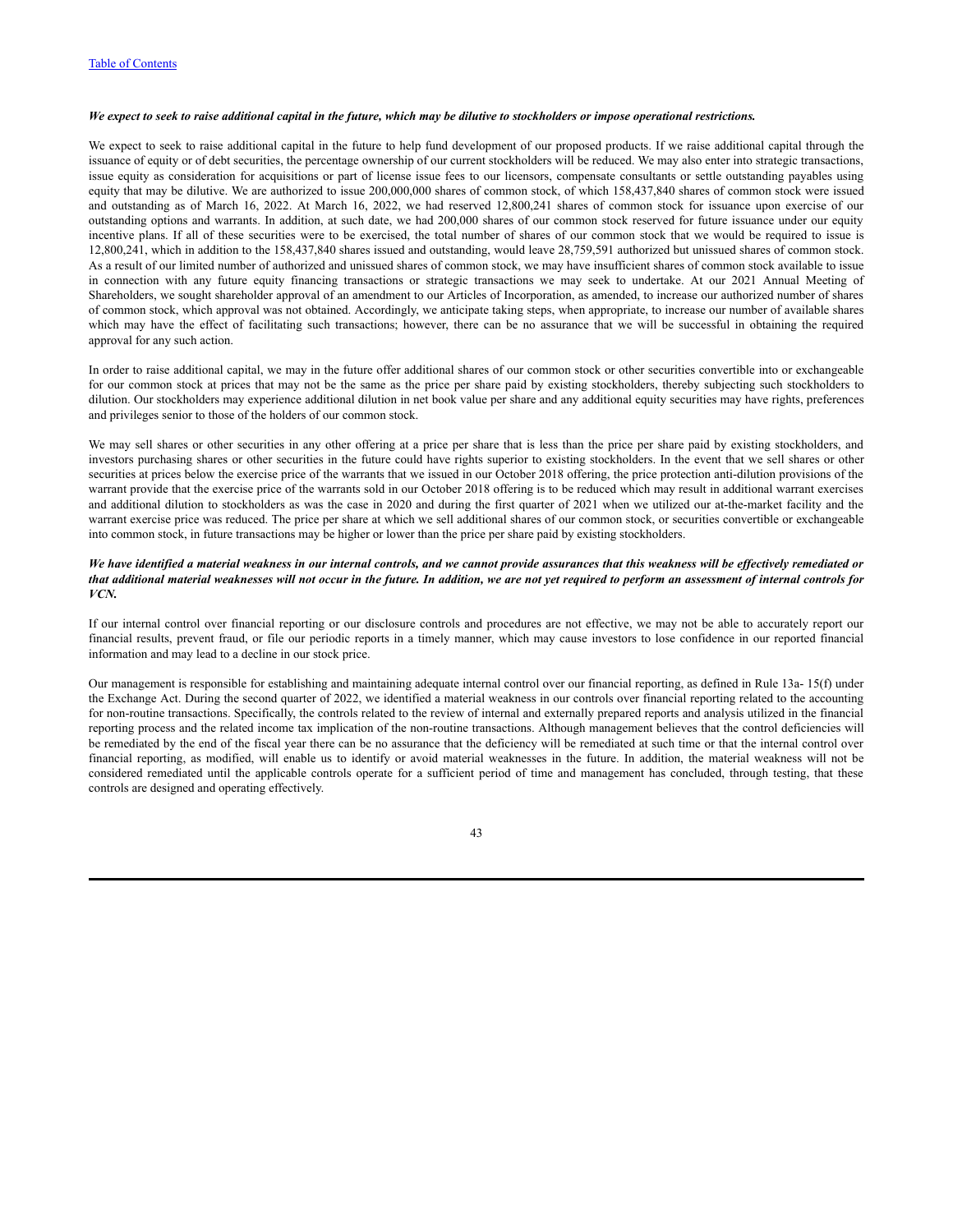As permitted by the SEC, we are permitted to exclude VCN from the assessment of internal control over financial reporting the year ending December 31, 2022. In conjunction with the acquisition of VCN, we are currently in the process of integrating VCN's policies, processes, people, technology, and operations into the consolidated company, and integrating VCN's operations into our system of internal control over financial reporting; however, we cannot assure you that such integration will be successful to enable us to identify or avoid material weaknesses in the future.

# <span id="page-44-0"></span>**ITEM 2. UNREGISTERED SALES OF EQUITY SECURITIES AND USE OF PROCEEDS.**

We did not sell any equity securities during the quarter ended March 31, 2022 in transactions that were not registered under the Securities Act other than as previously disclosed in our filings with the SEC.

# <span id="page-44-1"></span>**ITEM 3. DEFAULTS UPON SENIOR SECURITIES.**

Not applicable.

### <span id="page-44-2"></span>**ITEM 4. MINE SAFETY DISCLOSURES.**

Not applicable.

# <span id="page-44-3"></span>**ITEM 5. OTHER INFORMATION.**

Not applicable

# <span id="page-44-4"></span>**ITEM 6. EXHIBITS**

The exhibits filed or furnished as part of this Quarterly Report on Form 10-Q are set forth on the Exhibit Index, which Exhibit Index is incorporated herein by reference.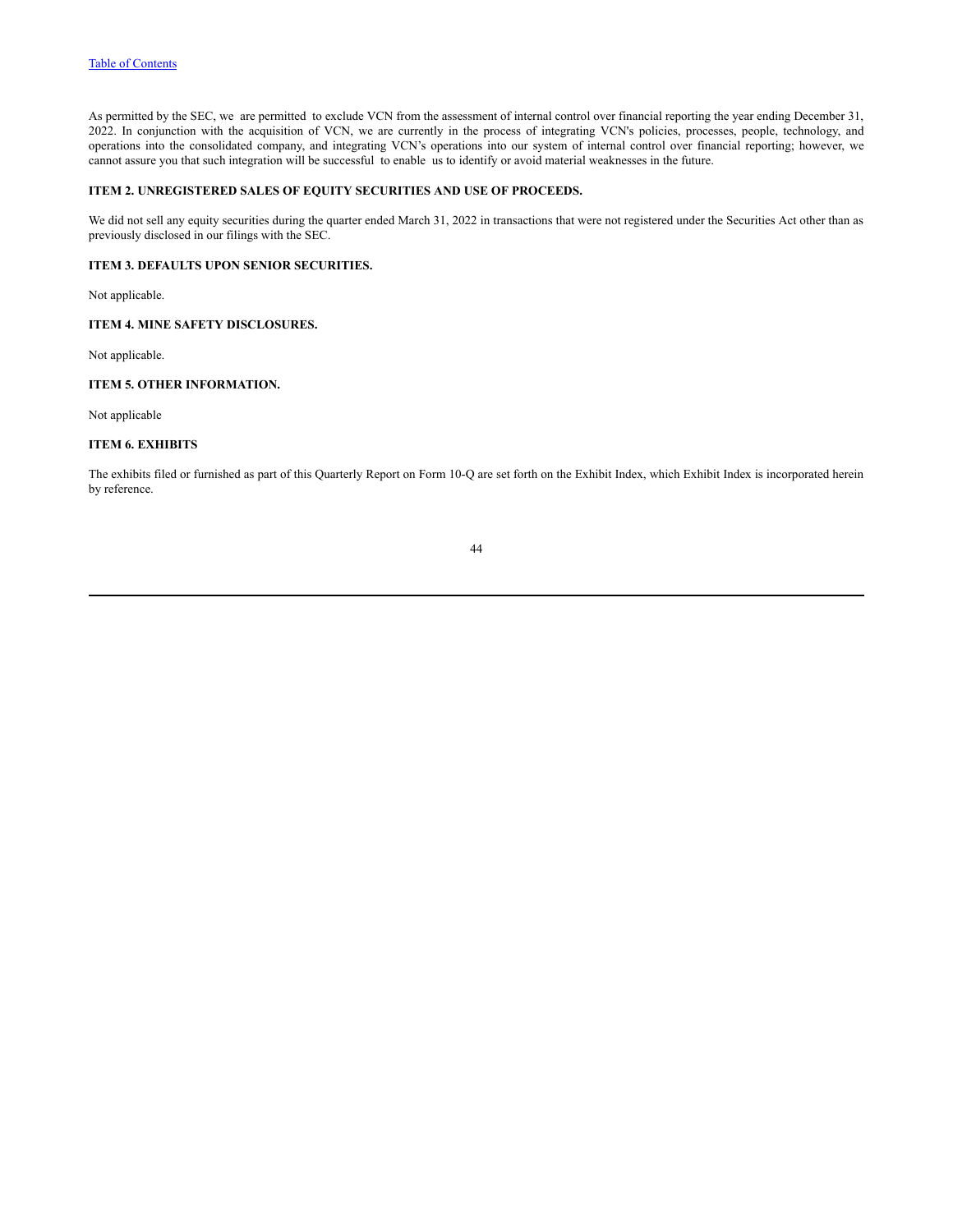## **SIGNATURES**

<span id="page-45-0"></span>Pursuant to the requirements of the Securities Exchange Act of 1934, the registrant has duly caused this report to be signed on its behalf by the undersigned thereunto duly authorized.

SYNTHETIC BIOLOGICS, INC.

By: /s/ Steven A. Shallcross

Steven A. Shallcross Chief Executive Officer, Chief Financial Officer (Principal Executive Officer, Principal Financial Officer and Principal Accounting Officer)

Date: May 16, 2022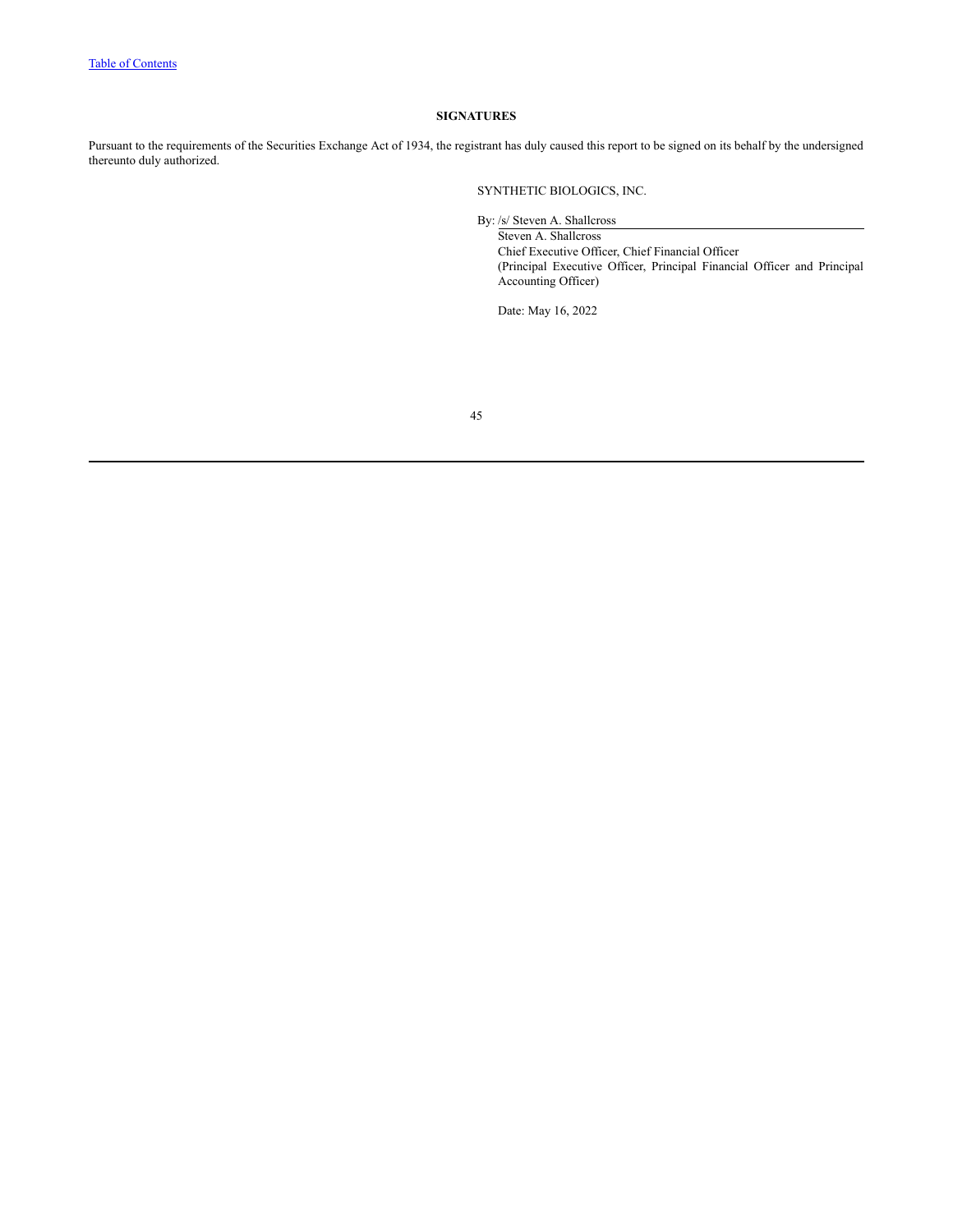# **EXHIBIT INDEX**

| <b>Exhibit</b><br><b>Number</b> | <b>Exhibit Title</b>                                                                                                                                                                                                                                                                                                                                                                                                                                                                                                                 |
|---------------------------------|--------------------------------------------------------------------------------------------------------------------------------------------------------------------------------------------------------------------------------------------------------------------------------------------------------------------------------------------------------------------------------------------------------------------------------------------------------------------------------------------------------------------------------------|
| 11                              | Amended and Restated At Market Issuance Sales Agreement dated February 9, 2021 by and among Synthetic Biologics, Inc. and B. Riley<br>Securities, Inc. and A.G.P./Alliance Global Partners (Incorporated by reference to Exhibit 1.1 of the Registrant's Current Report on Form<br>8-K filed February 10, 2021, File No. 001-12584.)                                                                                                                                                                                                 |
| 2.2                             | <u>Amendment dated March 9, 2022 to Share Purchase Agreement dated December 41, 2021 by and among Synthetic Biologics, Inc., VCN</u><br>Biosciences, S.L.("VCN"), and each of the shareholders of VCN (Incorporated by reference to Exhibit 2.2 of the Registrant's Current<br>Report on Form 8-K filed March 11, 2022, File No. 001-12584)                                                                                                                                                                                          |
| 3.1                             | Certificate of Incorporation, as amended (Incorporated by reference to (i) Exhibit 3.1 of the Registrant's Current Report on Form 8-K<br>filed October 16, 2008, File No. 001-12584, (ii) Exhibit 3.1 of the Registrant's Quarterly Report on Form 10-Q for the quarterly period<br>ended June 30, 2001 filed August 14, 2001, File No. 001-12584; and (iii) Exhibits 3.1, 4.1 and 4.2 of the Registrant's Quarterly Report on<br>Form 10-Q for the quarterly period ended June 30, 1998 filed August 14, 1998, File No. 001-12584.) |
| 3.2                             | Articles of Merger (Incorporated by reference to Exhibit 3.1 of the Registrant's Current Report on Form 8-K filed October 19, 2009, File<br>No. 001-12584.)                                                                                                                                                                                                                                                                                                                                                                          |
| 3.3                             | Certificate of Merger filed with the Secretary of State of Delaware (Incorporated by reference to Exhibit 3.2 of the Registrant's Current<br>Report on Form 8-K filed October 19, 2009, File No. 001-12584.)                                                                                                                                                                                                                                                                                                                         |
| 3.4                             | Articles of Incorporation filed with the Nevada Secretary of State (Incorporated by reference to Exhibit 3.3 of the Registrant's Current<br>Report on Form 8-K filed October 19, 2009, File No. 001-12584.)                                                                                                                                                                                                                                                                                                                          |
| 3.5                             | Amended and Restated Bylaws Adopted and Effective October 31, 2011 (Incorporated by reference to Exhibit 3.1 of the Registrant's<br>Current Report on Form 8-K filed November 2, 2011, File No. 001-12584.)                                                                                                                                                                                                                                                                                                                          |
| 3.6                             | Certificate of Amendment to Articles of Incorporation (Incorporated by reference to Exhibit 3.1 of the Registrant's Current Report on<br>Form 8-K filed February 16, 2012, File No. 001-12584.)                                                                                                                                                                                                                                                                                                                                      |
| 3.7                             | Certificate of Amendment to Certificate of Incorporation. (Incorporated by reference to Exhibit 3.1 of the Registrant's Current Report on<br>Form 8-K filed May 18, 2015, File No. 001-12584.)                                                                                                                                                                                                                                                                                                                                       |
| 3.8                             | Certificate of Amendment to Certificate of Incorporation. (Incorporated by reference to Exhibit 3.1 of the Registrant's Current Report on<br>Form 8-K filed September 8, 2017, File No. 001-12584.)                                                                                                                                                                                                                                                                                                                                  |
| 3.9                             | Certificate of Designations for Series A Preferred Stock to Certificate of Incorporation (Incorporated by reference to Exhibit 3.1 of the<br>Registrant's Current Report on Form 8-K filed September 12, 2017, File No. 001-12584.)                                                                                                                                                                                                                                                                                                  |
| 3.10                            | Certificate of Change Pursuant to NRS 78, 209 (Incorporated by reference to Exhibit 3.1 of the Registrant's Current Report on Form 8-K<br>filed August 13, 2018, File No. 001-12584.)                                                                                                                                                                                                                                                                                                                                                |
| 3.11                            | Certificate of Amendment to Articles of Incorporation (Incorporated by reference to Exhibit 3.1 of the Registrant's Current Report on<br>Form 8-K filed September 26, 2018, File No. 001-12584.)                                                                                                                                                                                                                                                                                                                                     |
| 3.12                            | Certificate of Designations for Series B Preferred Stock to Certificate of Incorporation (Incorporated by reference to Exhibit 3.1 of the<br>Registrant's Current Report on Form 8-K filed October 15, 2018, File No. 001-12584.)                                                                                                                                                                                                                                                                                                    |
| 3.13                            | Certificate of Amendment to Certificate of Designations for Series B Preferred Stock to Certificate of Incorporation (Incorporated by<br>reference to Exhibit 3.2 of the Registrant's Current Report on Form 8-K filed October 15, 2018, File No. 001-12584.)                                                                                                                                                                                                                                                                        |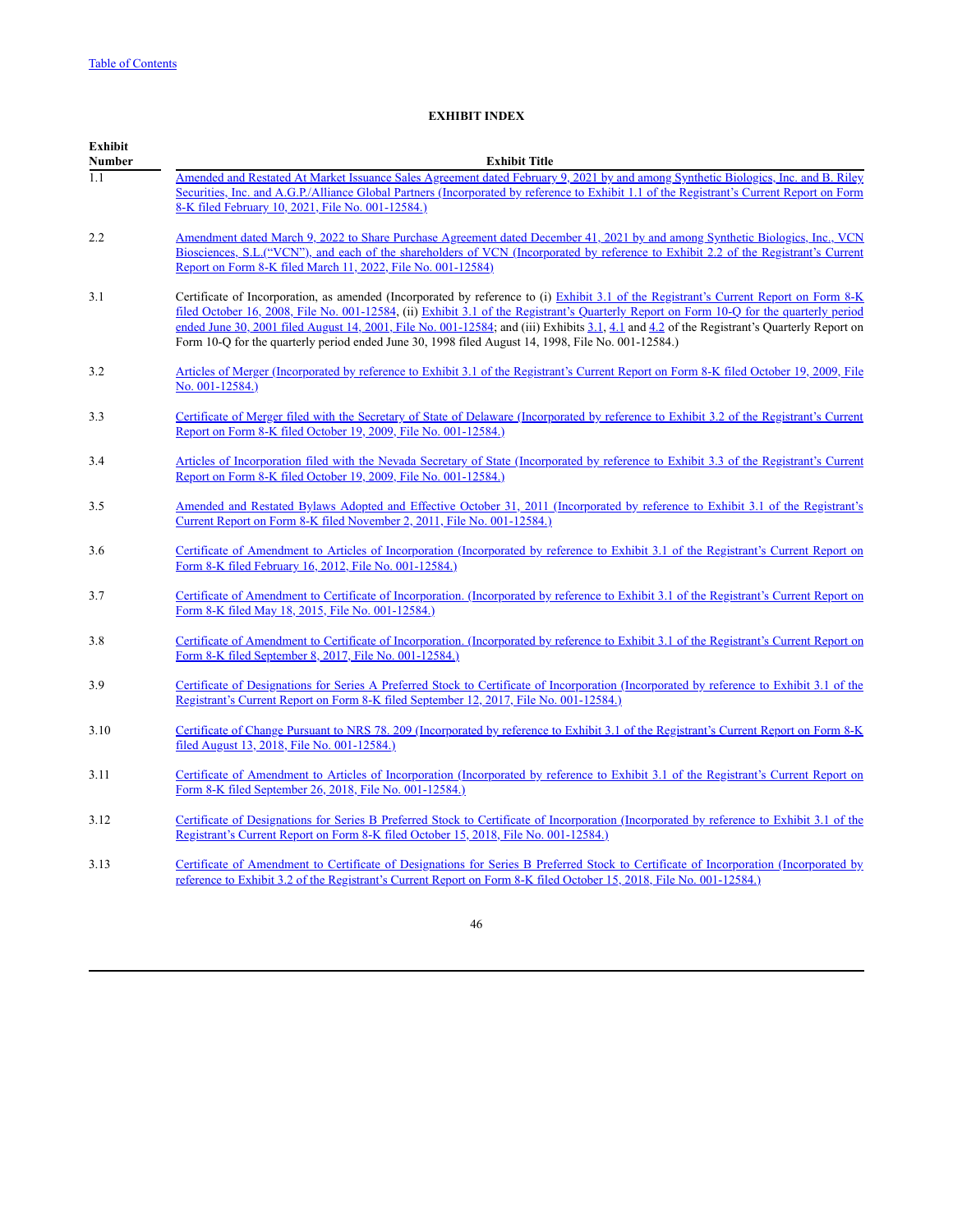- 3.14 Certificate of Amendment to the Certificate of Designation for the Series A Convertible Preferred Stock [\(Incorporated](https://www.sec.gov/Archives/edgar/data/894158/000110465921009794/tm214840d1_ex3-1.htm) by reference to Exhibit 3.1 of the Registrant's Current Report on Form 8-K/A filed on February 1, 2021 File No. 001-12584.)
- 10.1 + Employment Agreement effective January 3, 2022 between Synthetic Biologics, Inc. and Steve Shallcross [\(Incorporated](https://www.sec.gov/Archives/edgar/data/894158/000110465922000998/tm221380d1_ex10-1.htm) by reference to Exhibit 10.1 of the Registrant's Current Report on Form 8-K filed on January 4, 2022 File No. 001-12584).
- 10.2+ Employment Agreement effective March 22, 2022 between Synthetic Biologics, Inc. and Frank Tufaro [\(Incorporated](https://www.sec.gov/Archives/edgar/data/894158/000110465922036805/tm2210202d1_ex10-1.htm) by reference to Exhibit 10.1 of the Registrant's Current Report on Form 8-K filed on March 23, 2022 File No. 001-12584).
- 31.1 Certification of Principal Executive Officer and Principal Financial Officer pursuant to Rule  $13a-14(a)/15d-14(a)^*$
- 32.1 Certification of Principal Executive Officer and Principal Financial Officer pursuant to 18 U.S.C. Section 1350, as adopted pursuant to Section 906 of the [Sarbanes-Oxley](https://s3.amazonaws.com/content.stockpr.com/sec/0001410578-22-001679/syn-20220331xex32d1.htm) Act of 2002\*
- 101.INS Inline XBRL Instance Document\*

101.SCH Inline XBRL Taxonomy Extension Schema\*

- 101.CAL Inline XBRL Taxonomy Extension Calculation Linkbase\*
- 101.DEF Inline XBRL Taxonomy Extension Definition Linkbase\*
- 101.LAB Inline XBRL Taxonomy Extension Label Linkbase\*
- 101.PRE Inline XBRL Taxonomy Extension Presentation Linkbase\*
- 104 Cover Page Interactive Data File (formatted in XBRL in Exhibit 101)

\*Filed herewith.

+ Management contract or compensatory plan or arrangement required to be identified pursuant to Item 15(a)(3) of this report.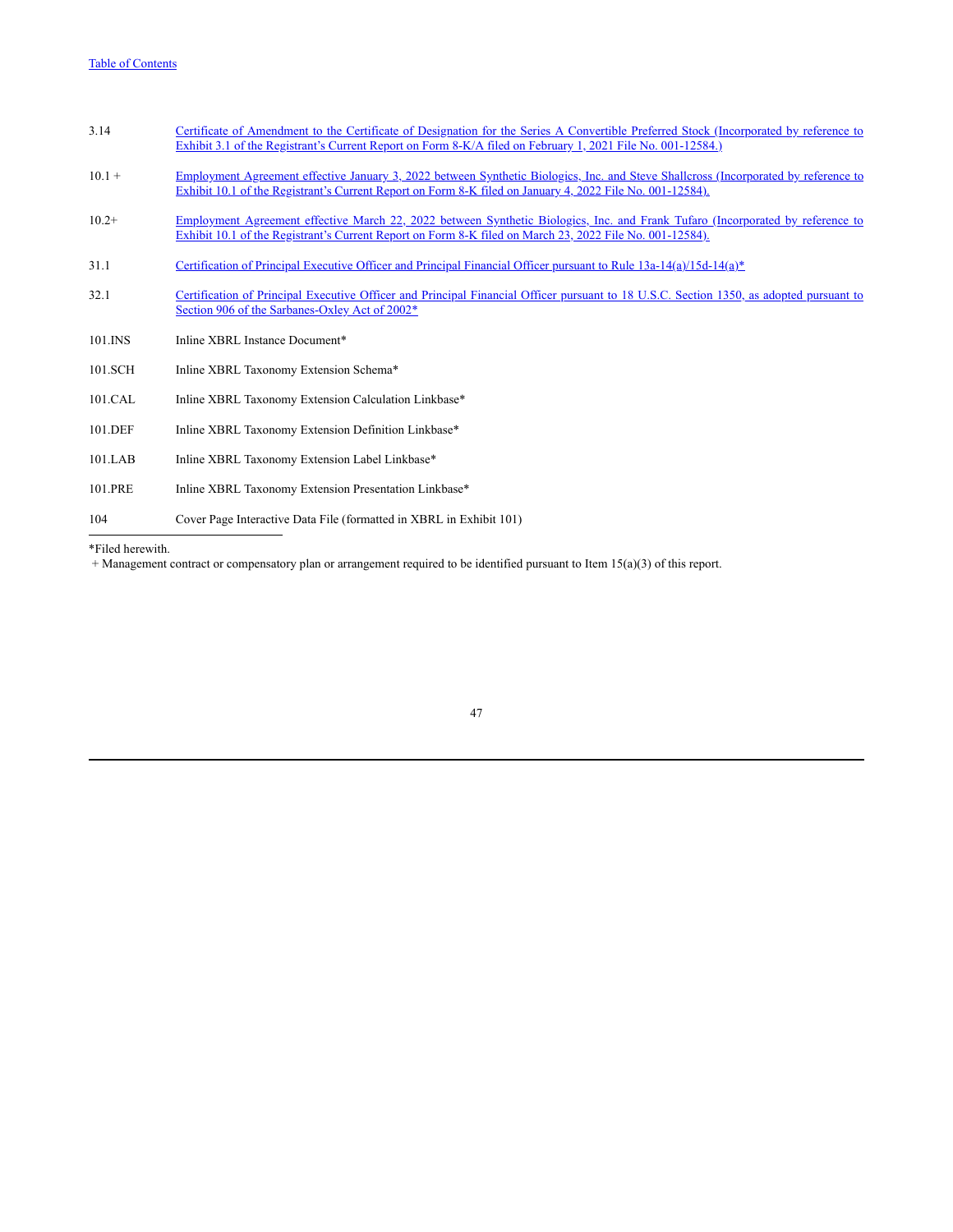## **CERTIFICATION OF PRINCIPAL EXECUTIVE OFFICER AND PRINCIPAL FINANCIAL OFFICER PURSUANT TO RULE 13a-14(a) OR RULE 15d-14(a) OF THE SECURITIES EXCHANGE ACT OF 1934, AS ADOPTED PURSUANT TO SECTION 302 OF THE SARBANES-OXLEY ACT OF 2002**

I, Steven A. Shallcross, certify that:

- 1. I have reviewed this Quarterly Report on Form 10-Q of Synthetic Biologics, Inc.;
- 2. Based on my knowledge, this report does not contain any untrue statement of a material fact or omit to state a material fact necessary to make the statements made, in light of the circumstances under which such statements were made, not misleading with respect to the period covered by this report;
- 3. Based on my knowledge, the financial statements, and other financial information included in this report, fairly present in all material respects the financial condition, results of operations and cash flows of the registrant as of, and for, the periods presented in this report;
- 4. The registrant's other certifying officer(s) and I are responsible for establishing and maintaining disclosure controls and procedures (as defined in Exchange Act Rules 13a-15(e) and 15d-15(e)) and internal control over financial reporting (as defined in Exchange Act Rules 13a-15(f) and 15d-15(f)) for the registrant and have:
	- a) Designed such disclosure controls and procedures, or caused such disclosure controls and procedures to be designed under our supervision, to ensure that material information relating to the registrant, including its consolidated subsidiaries, is made known to us by others within those entities, particularly during the period in which this report is being prepared;
	- b) Designed such internal control over financial reporting, or caused such internal control over financial reporting to be designed under our supervision, to provide reasonable assurance regarding the reliability of financial reporting and the preparation of financial statements for external purposes in accordance with generally accepted accounting principles;
	- c) Evaluated the effectiveness of the registrant's disclosure controls and procedures and presented in this report our conclusions about the effectiveness of the disclosure controls and procedures, as of the end of the period covered by this report based on such evaluation; and
	- d) Disclosed in this report any change in the registrant's internal control over financial reporting that occurred during the registrant's most recent fiscal quarter (the registrant's fourth fiscal quarter in the case of an annual report) that has materially affected, or is reasonably likely to materially affect, the registrant's internal control over financial reporting; and
- 5. The registrant's other certifying officer(s) and I have disclosed, based on our most recent evaluation of internal control over financial reporting, to the registrant's auditors and the audit committee of the registrant's board of directors (or persons performing the equivalent functions):
	- a) All significant deficiencies and material weaknesses in the design or operation of internal control over financial reporting which are reasonably likely to adversely affect the registrant's ability to record, process, summarize and report financial information; and
	- b) Any fraud, whether or not material, that involves management or other employees who have a significant role in the registrant's internal control over financial reporting.

Date: May 16, 2022 By: /s/ Steven A. Shallcross

Name: Steven A. Shallcross Chief Executive Officer, Chief Financial Officer (Principal Executive Officer, Principal Financial Officer and Principal Accounting Officer)